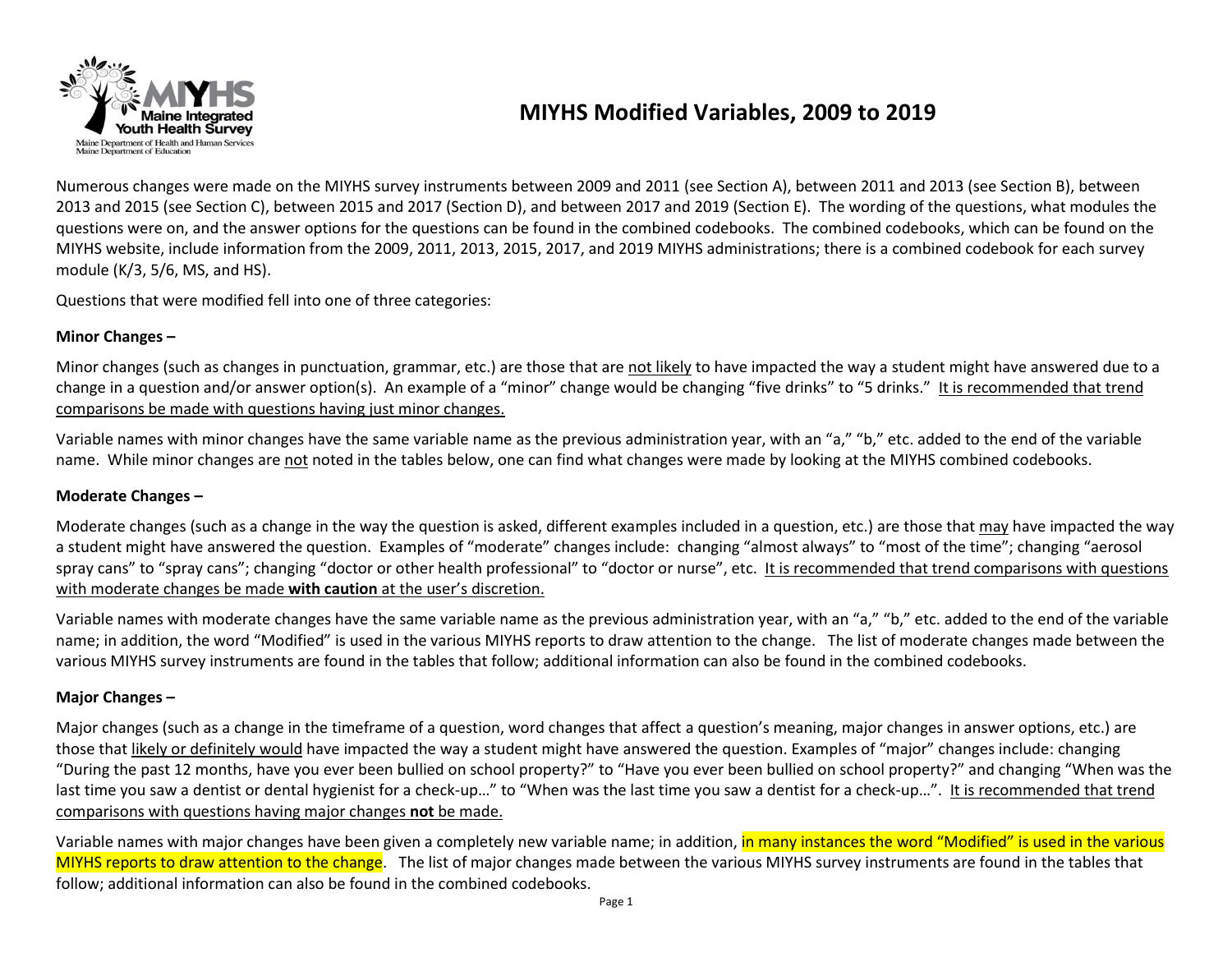**K/3 Survey Changes:**

| 2009<br><b>Variable</b><br><b>Name</b> | 2009 Wording                                                                                                                                                                                                                           | 2011<br>Variable<br><b>Name</b> | 2011 Wording                                                                                                                                                                                                                                | <b>Change Made</b>                                                                       | Type of<br>Change |
|----------------------------------------|----------------------------------------------------------------------------------------------------------------------------------------------------------------------------------------------------------------------------------------|---------------------------------|---------------------------------------------------------------------------------------------------------------------------------------------------------------------------------------------------------------------------------------------|------------------------------------------------------------------------------------------|-------------------|
| q12                                    | During the past 12 months, how much did your<br>child limit his or her usual activities due to<br>asthma?                                                                                                                              | k52                             | During the past 12 months, how much did your<br>child limit his or her usual activities due to<br>asthma?                                                                                                                                   | Change in answer options<br>(See codebooks for more information)                         | Major             |
| q19                                    | What kind of health care coverage does your<br>child have?                                                                                                                                                                             | $k53a -$<br>k53e                | What kind of health care coverage does your<br>child have?                                                                                                                                                                                  | Only one response allowed in<br>2009; Multiple responses<br>allowed in 2011              | Major             |
| q20                                    | About how long has it been since your child last<br>visited a dentist? Include dental hygienists as<br>well as all types of dentists, such as<br>orthodontists, oral surgeons, and all other<br>dental specialists.                    | k54                             | When did your child last visit the dentist for<br>preventive dental care such as check-ups and<br>dental cleanings? Include dental hygienists as<br>well as all types of dentists.                                                          | Change in question wording<br>and answer options<br>(See codebooks for more information) | Major             |
| q23                                    | The last time your child could not get the dental<br>care they needed, what was the main reason<br>they couldn't get care?                                                                                                             | k23a                            | The last time your child could not get the<br>dental care they needed, what was the main<br>reason they couldn't get care?                                                                                                                  | Number of answer options<br>reduced (See codebooks for more<br>information)              | Moderate          |
| q24                                    | Do you have any kind of insurance that pays for<br>some or all of your child's DENTAL CARE?<br>Include health insurance obtained through work<br>or purchased directly as well as government<br>programs like MaineCare.               | $kn56a -$<br>kn56f              | Do you have any kind of insurance that pays<br>for some or all of your child's DENTAL CARE?<br>Include health insurance obtained through<br>work or purchased directly, as well as<br>government programs like MaineCare.                   | Only one response allowed in<br>2009; Multiple responses<br>allowed in 2011              | Major             |
| q25                                    | Has your child ever had dental sealants placed<br>on their teeth at either your dental office or<br>through a school program? Sealants are a clear<br>or white material placed on the chewing surface<br>of teeth to prevent cavities. | $kn57a -$<br>kn57d              | Has your child ever had dental sealants placed<br>on his or her teeth at either your dental office<br>or through a school program? Sealants are a<br>clear or white material placed on the chewing<br>surface of teeth to prevent cavities. | Only one response allowed in<br>2009; Multiple responses<br>allowed in 2011              | Major             |
| q26                                    | During the past 4 weeks, how many days of<br>school has your child missed because of dental<br>problems? Do not include routine<br>dental/orthodontist visits.                                                                         | kn58                            | During the past 3 months, how many days of<br>school has your child missed because of dental<br>problems? Do not include routine<br>dental/orthodontist visits.                                                                             | Change in timeframe                                                                      | Major             |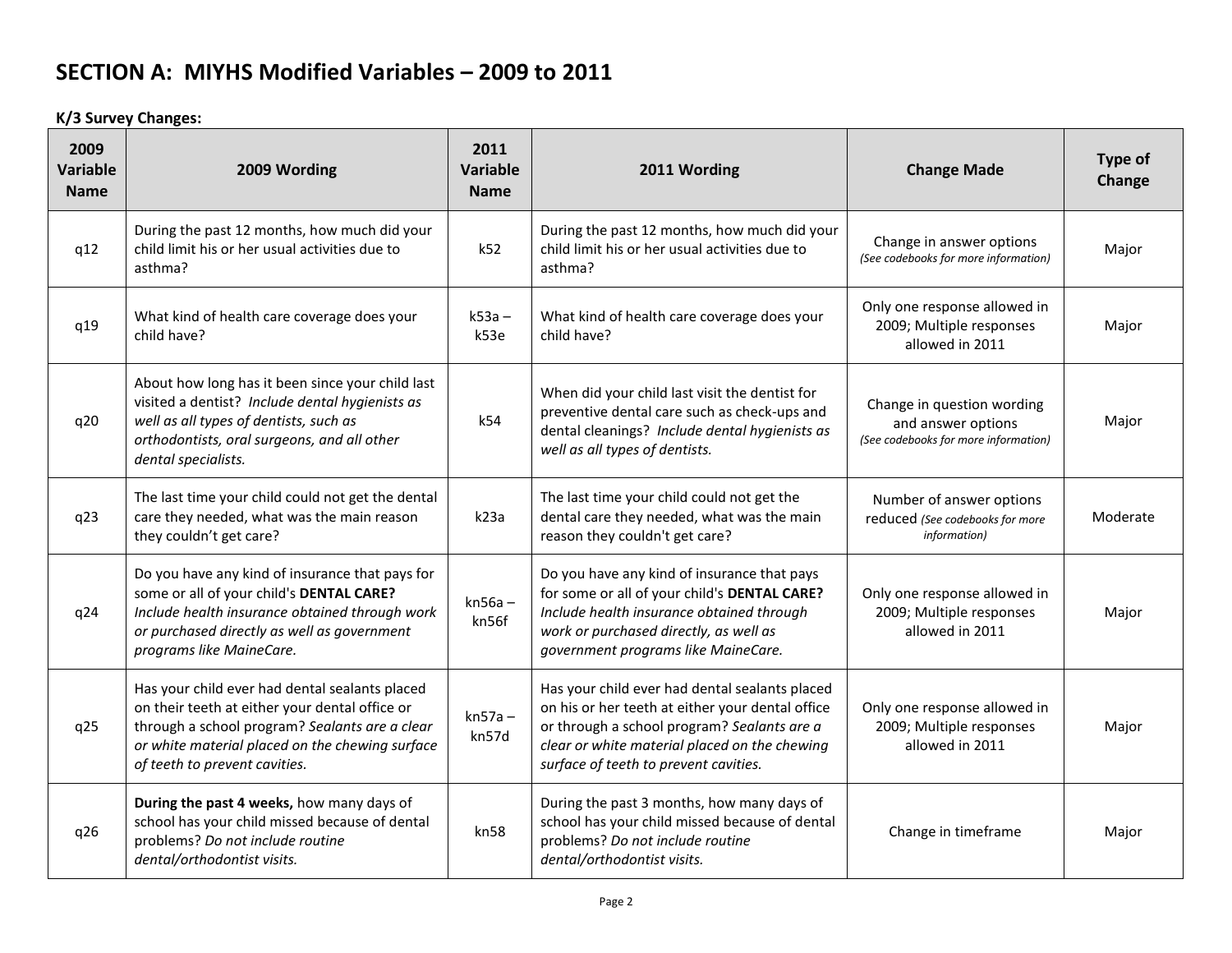**K/3 Survey Changes (continued):**

| 2009<br>Variable<br><b>Name</b> | 2009 Wording                                                                                                                                                                             | 2011<br>Variable<br><b>Name</b> | 2011 Wording                                                                                                                                                                                                                                                                                                                                     | <b>Change Made</b>                                                           | Type of<br>Change |
|---------------------------------|------------------------------------------------------------------------------------------------------------------------------------------------------------------------------------------|---------------------------------|--------------------------------------------------------------------------------------------------------------------------------------------------------------------------------------------------------------------------------------------------------------------------------------------------------------------------------------------------|------------------------------------------------------------------------------|-------------------|
| q31                             | How often does your child ride in a booster car<br>seat?                                                                                                                                 | k31a                            | How often does your child ride in a booster car<br>seat?                                                                                                                                                                                                                                                                                         | Change in answer option:<br>"Almost always" changed to<br>"Most of the time" | Moderate          |
| q33                             | How often does your child ride with teenage<br>drivers, such as older brothers or sisters,<br>relatives, or older friends?                                                               | k33a                            | How often does your child ride with teenage<br>drivers, such as older brothers or sisters,<br>relatives, or older friends?                                                                                                                                                                                                                       | Change in answer option:<br>"Often" changed to "Most of<br>the time"         | Moderate          |
| q34                             | How often does your child wear a helmet when<br>riding a bike?                                                                                                                           | k34a                            | How often does your child wear a helmet<br>when riding a bike?                                                                                                                                                                                                                                                                                   | Change in answer option:<br>"Almost always" changed to<br>"Most of the time" | Moderate          |
| q38                             | During the past seven (7) days, how many<br>times did your child drink a can, bottle, or glass<br>of soda, sports drinks, Kool-Aid, or sweetened<br>ice tea? Do not include diet drinks. | k59                             | During the past 7 days, how many times did<br>your child drink a can, bottle, or glass of soda,<br>sports drink, energy drink, or sugar-<br>sweetened beverage such as Gatorade, Red<br>Bull, lemonade, sweetened tea or coffee<br>drinks, flavored milk, Snapple, or Sunny<br>Delight? Do not count diet soda or drinks or<br>100% fruit juice. | Change in question wording                                                   | Major             |
| q47                             | Is your child Hispanic?                                                                                                                                                                  | k47a                            | Is your child Hispanic or Latino?                                                                                                                                                                                                                                                                                                                | Change in question wording                                                   | Moderate          |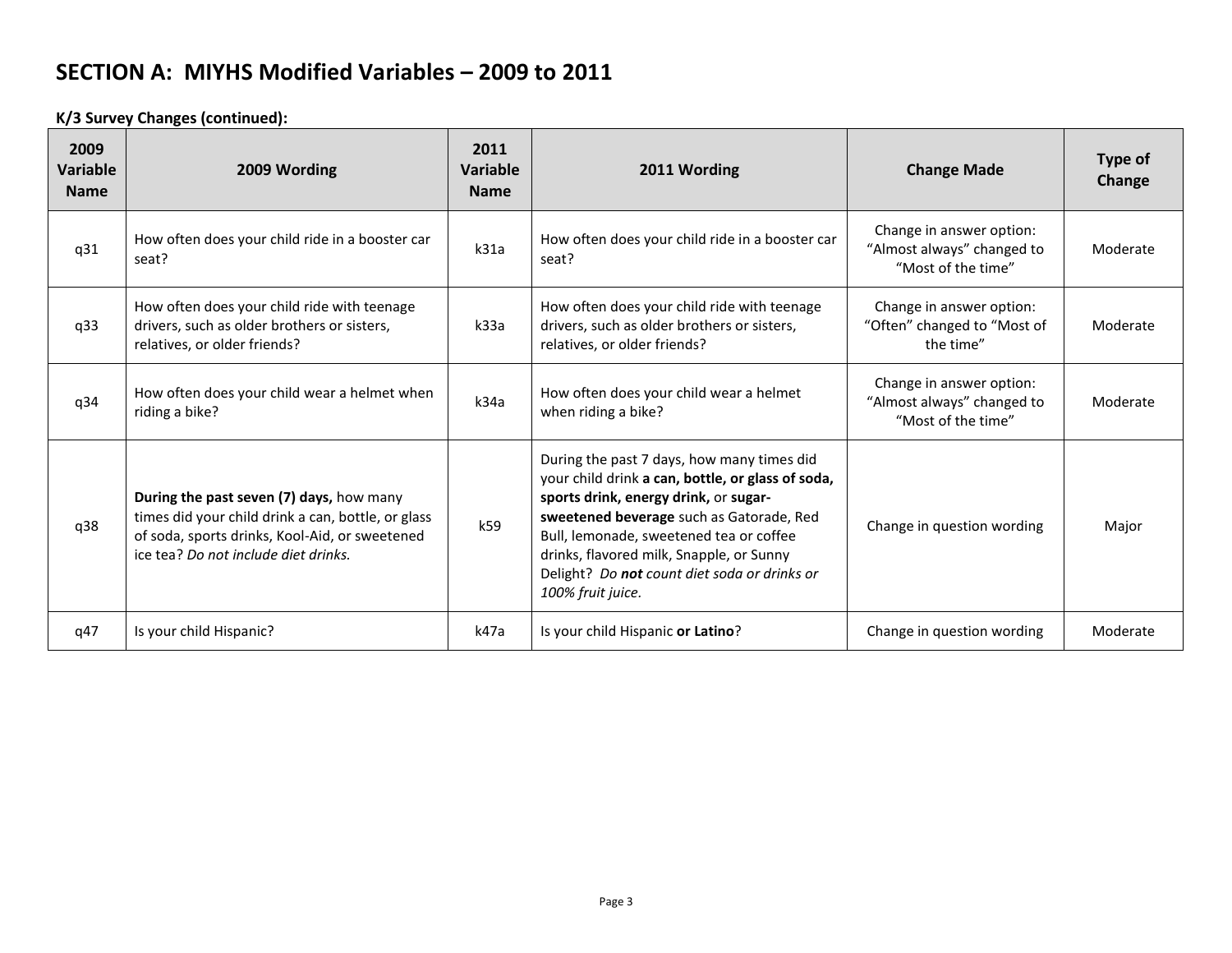**5/6 Survey Changes:**

| 2009<br>Variable<br><b>Name</b> | 2009 Wording                                                                                                                                                                                                                                                                           | 2011<br><b>Variable</b><br><b>Name</b> | 2011 Wording                                                                                                                                                                                                                                                                                                                                               | <b>Change Made</b>                                                                       | Type of<br>Change |
|---------------------------------|----------------------------------------------------------------------------------------------------------------------------------------------------------------------------------------------------------------------------------------------------------------------------------------|----------------------------------------|------------------------------------------------------------------------------------------------------------------------------------------------------------------------------------------------------------------------------------------------------------------------------------------------------------------------------------------------------------|------------------------------------------------------------------------------------------|-------------------|
| q9                              | How often do you wear a helmet when you ride<br>a bicycle?                                                                                                                                                                                                                             | e9a                                    | When you ride a bicycle, how often do you<br>wear a helmet?                                                                                                                                                                                                                                                                                                | Change in question wording<br>and answer options<br>(See codebooks for more information) | Moderate          |
| q10                             | During the past 12 months, have you ever been<br>bullied on school property?                                                                                                                                                                                                           | e51                                    | Have you ever been bullied on school<br>property?                                                                                                                                                                                                                                                                                                          | Change in timeframe                                                                      | Major             |
| q11                             | During the past 12 months, have you ever been<br>bullied away from school?                                                                                                                                                                                                             | e52                                    | Have you ever been bullied away from school?                                                                                                                                                                                                                                                                                                               | Change in timeframe                                                                      | Major             |
| q18                             | Have you ever had a drink of alcohol other than<br>just a few sips?                                                                                                                                                                                                                    | e18a                                   | Have you ever had a drink of alcohol, other<br>than a few sips?                                                                                                                                                                                                                                                                                            | Change in question wording                                                               | Moderate          |
| q22                             | Have you ever sniffed glue, breathed the<br>contents of aerosol spray cans, or inhaled any<br>paints or sprays to get high?                                                                                                                                                            | e22a                                   | Have you ever sniffed glue, breathed the<br>contents of spray cans, or inhaled any paints<br>or sprays to get high?                                                                                                                                                                                                                                        | Change in question wording                                                               | Moderate          |
| q32                             | During the past seven (7) days, how many cans,<br>bottles, or glasses of soda, sports drinks, Kool-<br>Aid, or sweetened ice tea did you drink? Do not<br>include diet drinks.                                                                                                         | e54                                    | During the past 7 days, how many times did<br>you drink a can, bottle, or glass of soda, sports<br>drink, energy drink, or other sugar-sweetened<br>beverage such as Gatorade, Red Bull,<br>lemonade, sweetened tea or coffee drinks,<br>flavored milk, Snapple, or Sunny Delight? (Do<br>not count diet soda, other diet drinks, or 100%<br>fruit juice.) | Change in question wording                                                               | Major             |
| q33                             | During the past 7 days, on how many days did<br>you exercise or participate in physical activity<br>for at least 60 minutes? (Add up all of the time<br>you spent in any physical activity that increases<br>your heart rate and made you sweat and<br>breathe hard some of the time.) | e56                                    | During the past 7 days, on how many days<br>were you physically active for a total of at<br>least 60 minutes per day? (Add up all of the<br>time you spent in any kind of physical activity<br>that increased your heart rate and made you<br>breathe hard some of the time.)                                                                              | Change in question wording                                                               | Major             |
| q36                             | Have you ever been told by a doctor or other<br>health professional that you had asthma?                                                                                                                                                                                               | e36a                                   | Has a doctor or nurse ever told you that you<br>have asthma?                                                                                                                                                                                                                                                                                               | Change in question wording                                                               | Moderate          |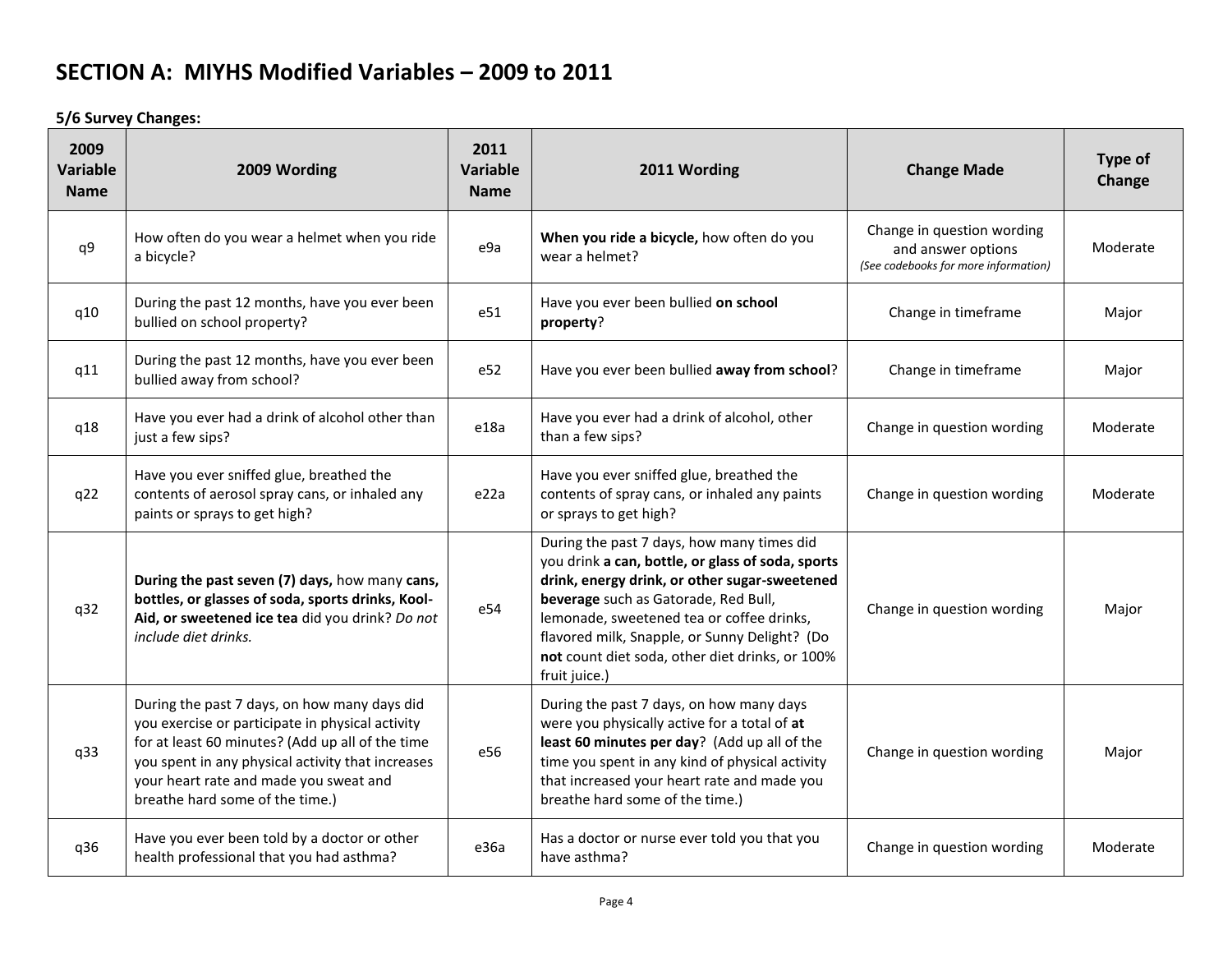**5/6 Survey Changes (continued):**

| 2009<br>Variable<br><b>Name</b> | 2009 Wording                                                                                                                                                           | 2011<br>Variable<br><b>Name</b> | 2011 Wording                                                                                                                                                          | <b>Change Made</b>         | Type of<br>Change |
|---------------------------------|------------------------------------------------------------------------------------------------------------------------------------------------------------------------|---------------------------------|-----------------------------------------------------------------------------------------------------------------------------------------------------------------------|----------------------------|-------------------|
| q43                             | Have you ever been told by a doctor or other<br>health professional that you had diabetes?                                                                             | e43a                            | Has a doctor or nurse ever told you that you<br>have diabetes?                                                                                                        | Change in question wording | Moderate          |
| q44                             | When was the last time you saw a dentist or<br>dental hygienist for a check-up, exam, teeth<br>cleaning, or other dental work?                                         | e58                             | When was the last time you saw a dentist for a<br>check-up, exam, teeth cleaning, or other<br>dental work?                                                            | Change in question wording | Major             |
| q45                             | During the past 4 weeks, how many days of<br>school have you missed because of problems<br>with your teeth? (Do not include routine dental<br>or orthodontist visits.) | e45a                            | During the past month, how many days of<br>school have you missed because of problems<br>with your teeth? (Do not include routine<br>dentist or orthodontist visits.) | Change in timeframe        | Moderate          |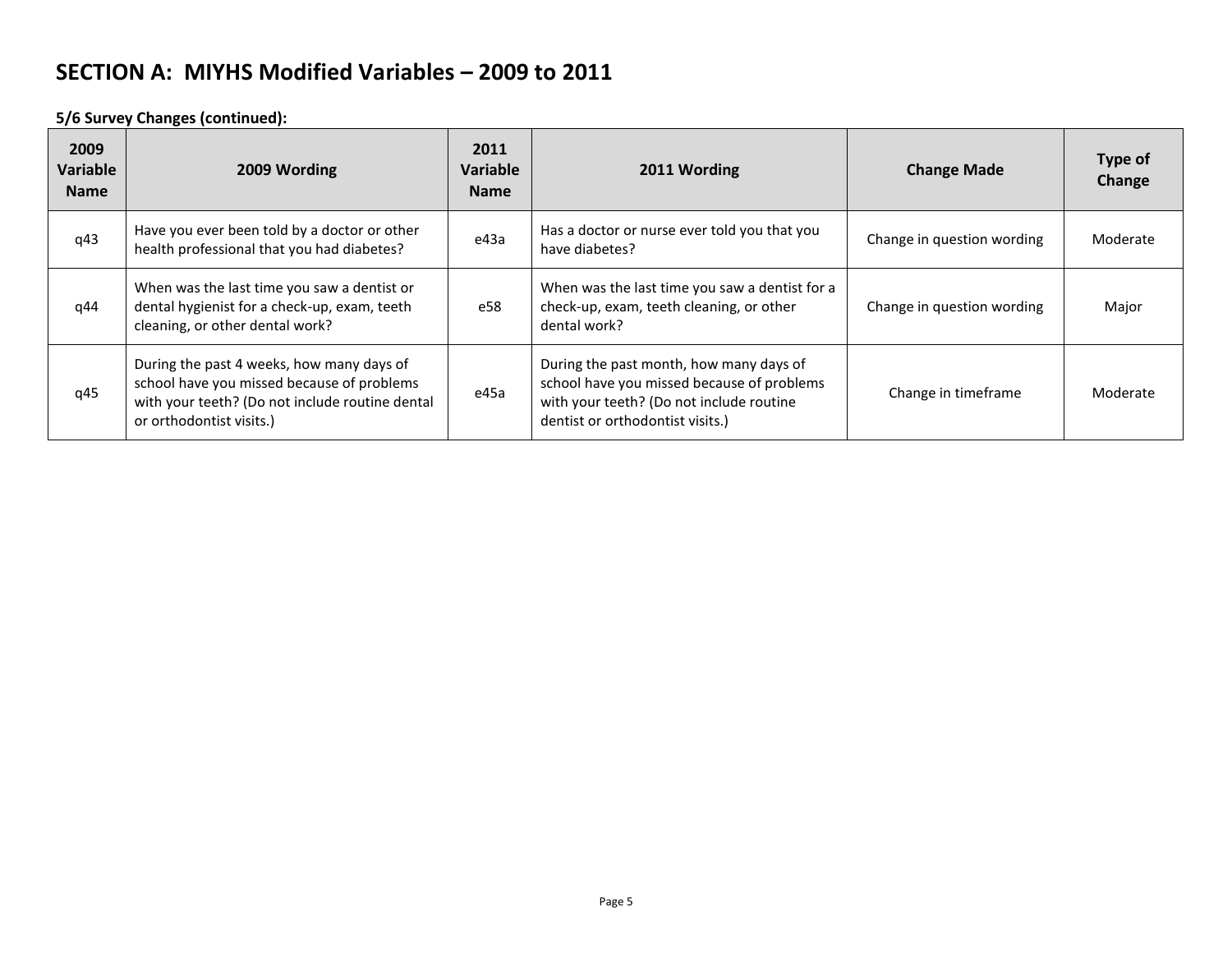**MS Survey Changes:**

| 2009<br><b>Variable</b><br><b>Name</b> | 2009 Wording                                                                                                             | 2011<br>Variable<br><b>Name</b> | 2011 Wording                                                                                                               | <b>Change Made</b>                                                                                                                                                                                           | Type of<br>Change |
|----------------------------------------|--------------------------------------------------------------------------------------------------------------------------|---------------------------------|----------------------------------------------------------------------------------------------------------------------------|--------------------------------------------------------------------------------------------------------------------------------------------------------------------------------------------------------------|-------------------|
| q13                                    | Have you ever carried a weapon such as a gun,<br>knife, or club?                                                         | m151                            | Have you ever carried a weapon such as a gun,<br>knife, or club on school property?                                        | Change in question wording                                                                                                                                                                                   | Major             |
| q14                                    | Have you ever been threatened or injured with<br>a weapon such as a gun, knife, or club?                                 | m14a                            | Have you ever been threatened or hurt with a<br>weapon such as a gun, knife, or club?                                      | Change in question wording                                                                                                                                                                                   | Moderate          |
| q16                                    | Have you ever been in a physical fight in which<br>you were injured and had to be treated by a<br>doctor or nurse?       | m16a                            | Have you ever been in a physical fight in which<br>you were hurt and had to be treated by a<br>doctor or nurse?            | Change in question wording                                                                                                                                                                                   | Moderate          |
| q17                                    | Have you ever been forced to have sexual<br>contact in any way (physically or otherwise)?                                | m17a                            | Have you ever been forced (physically or<br>otherwise) to have sexual contact?                                             | Change in question wording                                                                                                                                                                                   | Moderate          |
| q34                                    | During this school year, were you taught in any<br>of your classes about the dangers of tobacco<br>use?                  | m156                            | During the past 12 months, were you taught in<br>any of your classes about the dangers of<br>tobacco use?                  | Change in timeframe                                                                                                                                                                                          | Major             |
| q53                                    | During this school year, was the information<br>you received in school helpful in making<br>decisions about tobacco use? | m157                            | During the past 12 months, was the<br>information you received in school helpful in<br>making decisions about tobacco use? | Change in timeframe                                                                                                                                                                                          | Major             |
| q59                                    | Have you ever had a drink of alcohol other than<br>just a few sips?                                                      | m59a                            | Have you ever had a drink of alcohol, other<br>than a few sips?                                                            | Change in question wording                                                                                                                                                                                   | Moderate          |
| q63                                    | During the past 30 days, how did you usually<br>get the alcohol you drank?                                               | m63a                            | During the past 30 days, how did you usually<br>get the alcohol you drank?                                                 | Change in answer option:<br>bought it at a restaurant, bar or<br>club" changed to "I bought it in<br>a store such as a liquor store,<br>convenience store,<br>supermarket, discount store or<br>gas station" | Moderate          |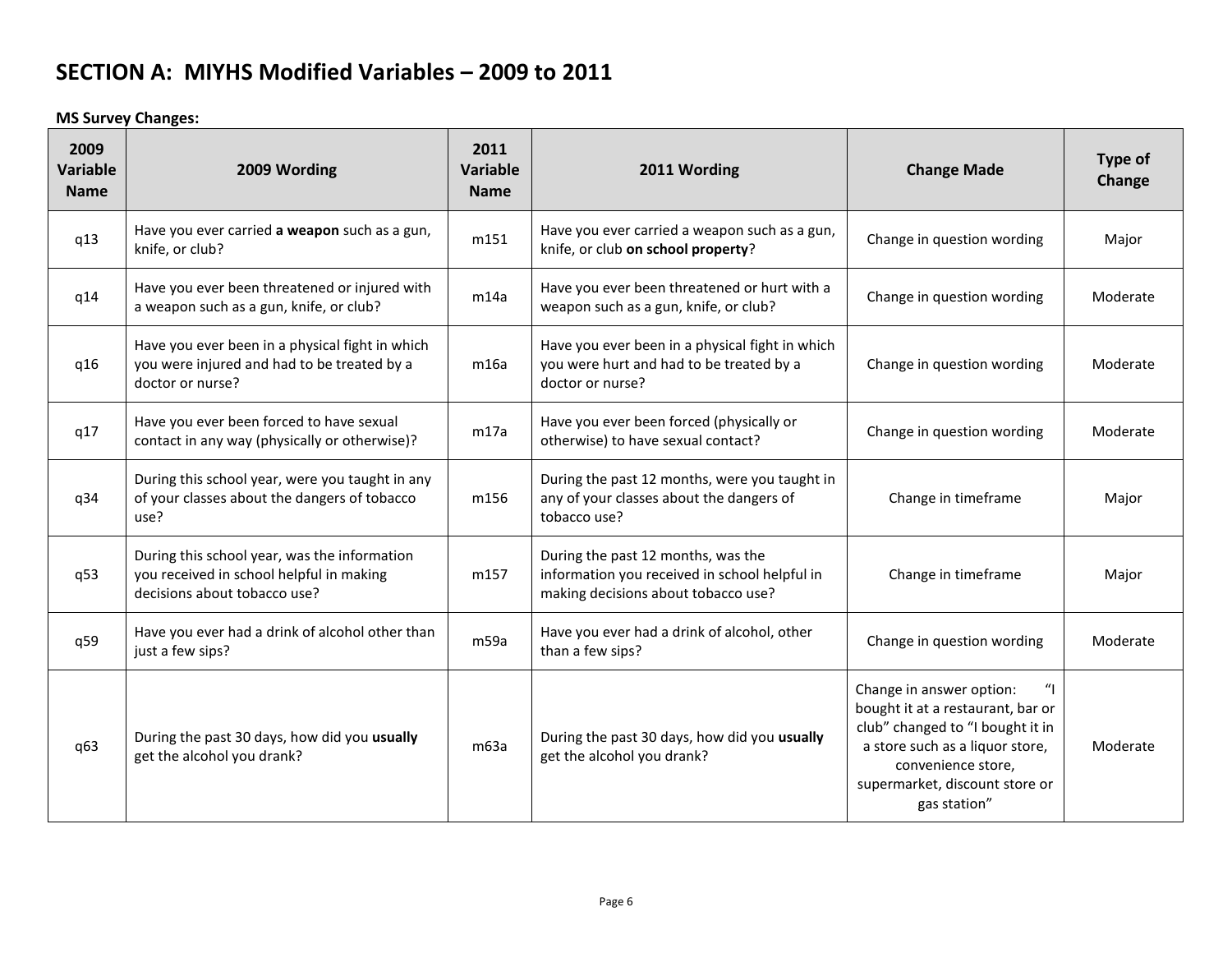**MS Survey Changes (continued):**

| 2009<br>Variable<br><b>Name</b> | 2009 Wording                                                                                                                                                                                                                                                                  | 2011<br><b>Variable</b><br><b>Name</b> | 2011 Wording                                                                                                                                                                                                                                                                                                                                               | <b>Change Made</b>                                                                       | Type of<br>Change |
|---------------------------------|-------------------------------------------------------------------------------------------------------------------------------------------------------------------------------------------------------------------------------------------------------------------------------|----------------------------------------|------------------------------------------------------------------------------------------------------------------------------------------------------------------------------------------------------------------------------------------------------------------------------------------------------------------------------------------------------------|------------------------------------------------------------------------------------------|-------------------|
| q86                             | Have you ever sniffed glue, breathed the<br>contents of aerosol spray cans, or inhaled any<br>paints or sprays to get high?                                                                                                                                                   | m86a                                   | Have you ever sniffed glue, breathed the<br>contents of spray cans, or inhaled any paints<br>or sprays to get high?                                                                                                                                                                                                                                        | Change in question wording                                                               | Moderate          |
| q91                             | During the past 30 days, how many times have<br>you sniffed glue, breathed the contents of<br>aerosol spray cans, or inhaled any paints or<br>sprays to get high?                                                                                                             | m91a                                   | During the past 30 days, how many times did<br>you sniff glue, breathe the contents of spray<br>cans, or inhale any paints or sprays to get<br>high?                                                                                                                                                                                                       | Change in question wording<br>and answer options<br>(See codebooks for more information) | Moderate          |
| q87                             | Have you ever taken a prescription drug (such<br>as OxyContin, Percocet, Vicodin, Adderall,<br>Ritalin, or Xanax) without a doctor's<br>prescription?                                                                                                                         | m87a                                   | Have you ever taken a prescription drug (such<br>as OxyContin, Percocet, Vicodin, codeine,<br>Adderall, Ritalin, or Xanax) without a doctor's<br>prescription?                                                                                                                                                                                             | Change in question wording                                                               | Moderate          |
| q88                             | During the past 30 days, how many times have<br>you taken a prescription drug (such as<br>OxyContin, Percocet, Vicodin, Adderall, Ritalin,<br>or Xanax) not prescribed for you by a doctor?                                                                                   | m88a                                   | During the past 30 days, how many times did<br>you take a prescription drug (such as<br>OxyContin, Percocet, Vicodin, codeine,<br>Adderall, Ritalin, or Xanax) without a doctor's<br>prescription?                                                                                                                                                         | Change in question wording                                                               | Moderate          |
| q118                            | During the past 7 days, how many bottles, cans<br>or glasses of soda, sports drinks, Kool-Aid, or<br>sweetened ice tea did you drink? (Do not<br>include diet drinks.)                                                                                                        | m159                                   | During the past 7 days, how many times did<br>you drink a can, bottle, or glass of soda, sports<br>drink, energy drink, or other sugar-sweetened<br>beverage such as Gatorade, Red Bull,<br>lemonade, sweetened tea or coffee drinks,<br>flavored milk, Snapple, or Sunny Delight? (Do<br>not count diet soda, other diet drinks, or 100%<br>fruit juice.) | Change in question wording                                                               | Major             |
| q121                            | During the past 7 days, on how many days were<br>you physically active for a total of at least 60<br>minutes per day? (Add up all of the time you<br>spent in any kind of physical activity that<br>increased your heart rate and made you<br>breathe hard some of the time.) | m161                                   | During the past 7 days, on how many days<br>were you physically active for a total of at<br>least 60 minutes per day? (Add up all of the<br>time you spend in any physical activity that<br>increases your heart rate and makes you sweat<br>and breathe hard some of the time.)                                                                           | Change in question wording                                                               | Major             |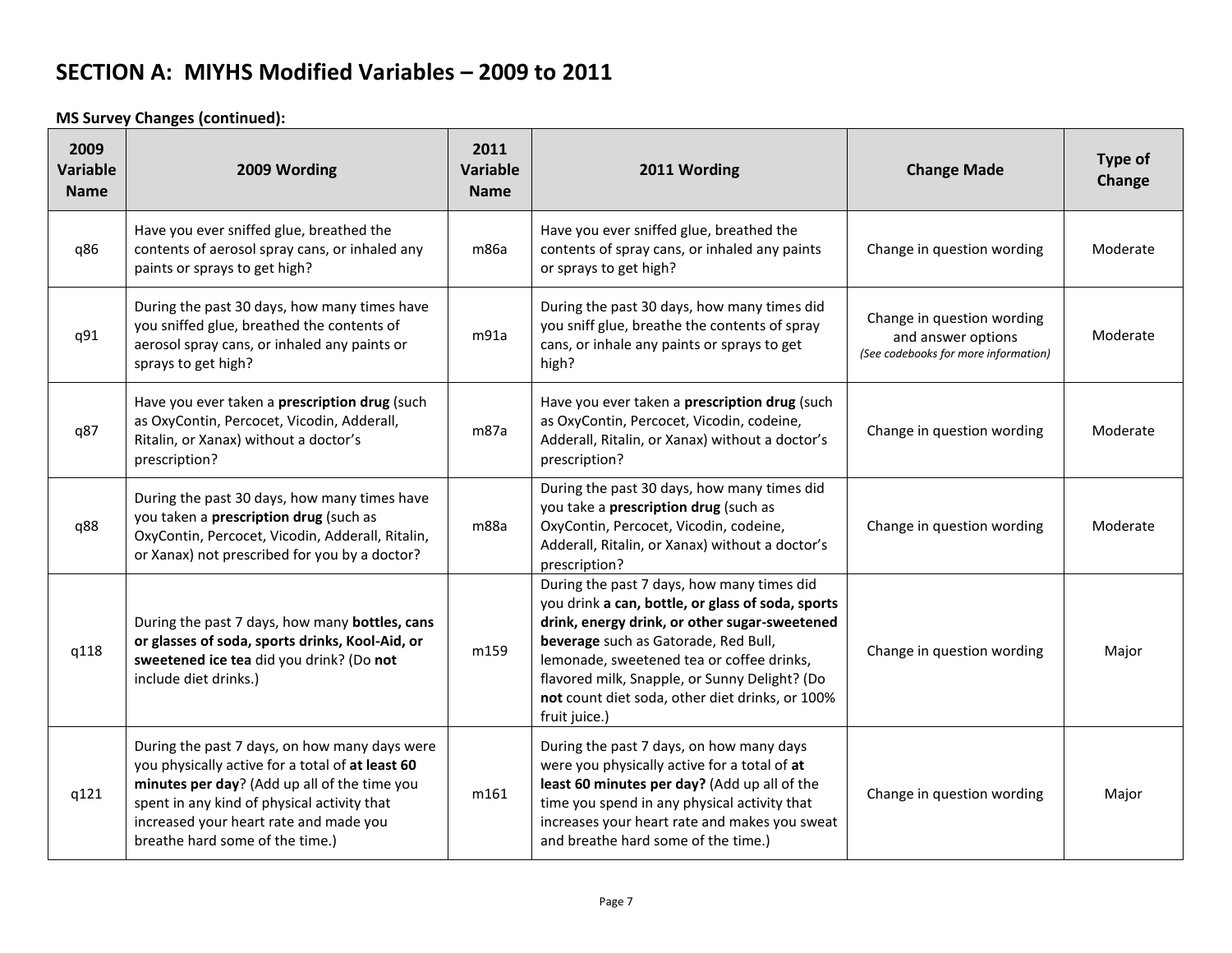**MS Survey Changes (continued):**

| 2009<br>Variable<br><b>Name</b> | 2009 Wording                                                                                                                                                                                                                                               | 2011<br>Variable<br><b>Name</b> | 2011 Wording                                                                                                                                                                                                                                              | <b>Change Made</b>         | Type of<br>Change |
|---------------------------------|------------------------------------------------------------------------------------------------------------------------------------------------------------------------------------------------------------------------------------------------------------|---------------------------------|-----------------------------------------------------------------------------------------------------------------------------------------------------------------------------------------------------------------------------------------------------------|----------------------------|-------------------|
| q126                            | On an average school day, how many hours do<br>you play video or computer games or use a<br>computer for something that is not school<br>work? (Include activities such as Nintendo,<br>Game Boy, PlayStation, Xbox, computer games,<br>and the Internet.) | m126a                           | On an average school day, how many hours do<br>you play video or computer games or use a<br>computer for something that is not school<br>work? (Include activities such as Xbox,<br>PlayStation, Nintendo DS, iPod touch,<br>Facebook, and the Internet.) | Change in question wording | Moderate          |
| q142                            | Have you ever gambled (bet) for money or<br>possessions? (For example, at a casino, race<br>track or online, bought lottery tickets, played<br>cards or bet on a sports team.)                                                                             | m142a                           | Have you ever bet money or something else of<br>value? (Include if you bet at a casino, race<br>track, or online, bought lottery tickets, bet on<br>a sports team, or played cards or other games<br>for money or things.)                                | Change in question wording | Moderate          |
| q150                            | How often is the following statement true for<br>you: "I have a school that enforces rules<br>fairly."?                                                                                                                                                    | m162                            | How often does your school enforce rules<br>fairly?                                                                                                                                                                                                       | Change in question wording | Major             |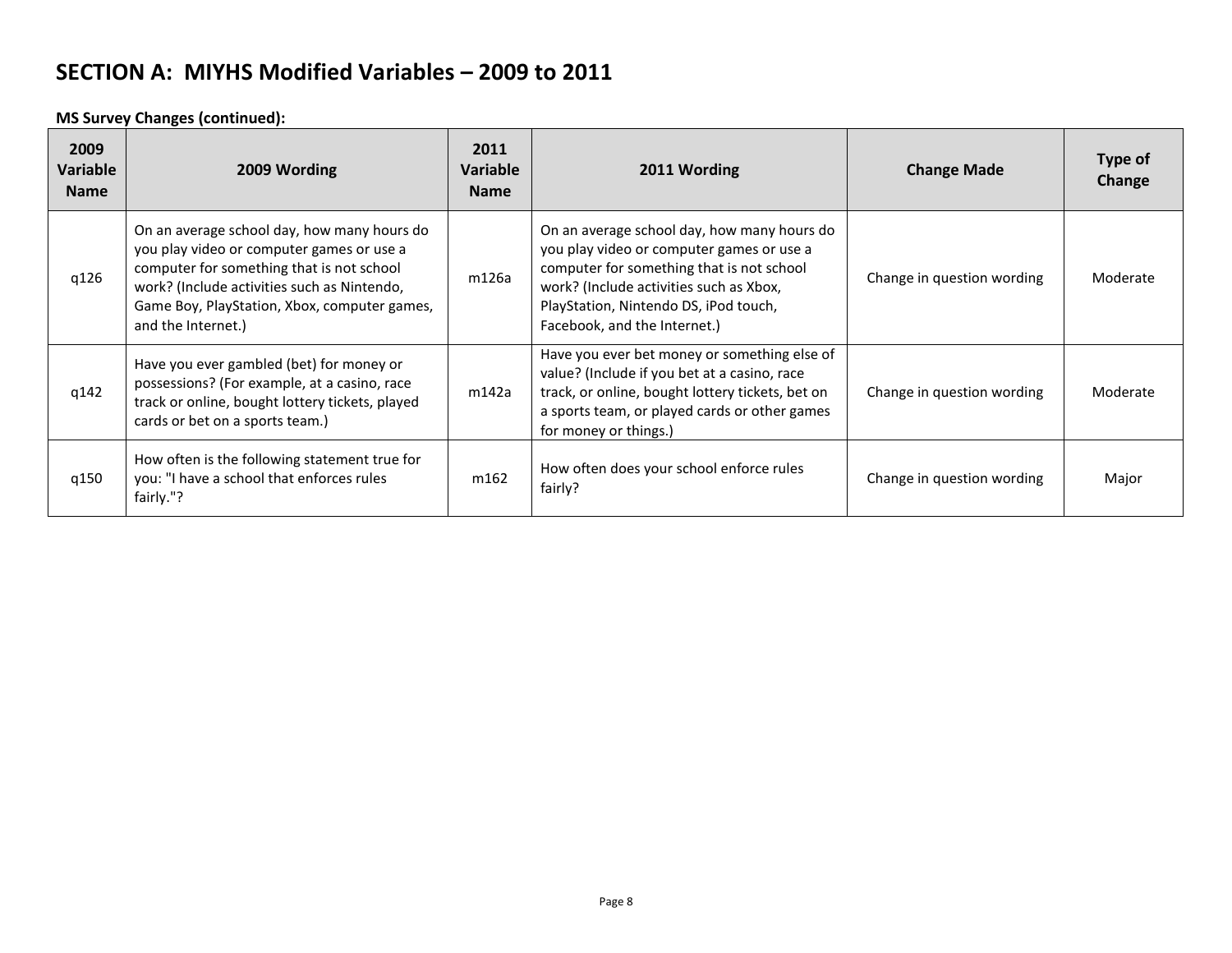**HS Survey Changes:**

| 2009<br>Variable<br><b>Name</b> | 2009 Wording                                                                                                                                                       | 2011<br>Variable<br><b>Name</b> | 2011 Wording                                                                                                                                                                 | <b>Change Made</b>                                                                                                                                                                                                                                               | Type of<br>Change |
|---------------------------------|--------------------------------------------------------------------------------------------------------------------------------------------------------------------|---------------------------------|------------------------------------------------------------------------------------------------------------------------------------------------------------------------------|------------------------------------------------------------------------------------------------------------------------------------------------------------------------------------------------------------------------------------------------------------------|-------------------|
| q10                             | When you rode a bicycle during the past 12<br>months, how often did you wear a helmet?                                                                             | h10a                            | When you rode a bicycle during the past 12<br>months, how often did you wear a helmet?                                                                                       | Change in answer options:<br>Changed "I do not ride a<br>bicycle" to "I did not ride a<br>bicycle during the past 12<br>months"; Changed "wear" to<br>"wore" throughout                                                                                          | Moderate          |
| q29                             | Have you ever been forced to have sexual<br>contact in any way (physically or otherwise)?                                                                          | h <sub>29a</sub>                | Have you ever been forced (physically or<br>otherwise) to have sexual contact?                                                                                               | Change in question wording<br>and answer options<br>(See codebooks for more information)                                                                                                                                                                         | Moderate          |
| q36                             | During the past 12 months, have you ever been<br>electronically bullied, such as through e-mail,<br>chat rooms, instant messaging, web sites or text<br>messaging? | h36a                            | During the past 12 months, have you ever<br>been electronically bullied? (Include being<br>bullied through e-mail, chat rooms, instant<br>messaging, Web sites, or texting.) | Change in question wording                                                                                                                                                                                                                                       | Moderate          |
| q63                             | During the past 30 days, how did you usually<br>get your own cigarettes?                                                                                           | h203                            | During the past 30 days, how did you usually<br>get your own cigarettes?                                                                                                     | Change in answer option:<br>Changed "I bought in a store or<br>vending machine" to two<br>options: "I bought them in a<br>store such as a convenience<br>store, supermarket, discount<br>store, or gas station" and "I<br>bought them from a vending<br>machine" | Major             |
| q53                             | During this school year, were you taught in any<br>of your classes about the dangers of tobacco<br>use?                                                            | h204                            | During the past 12 months, were you taught in<br>any of your classes about the dangers of<br>tobacco use?                                                                    | Change in timeframe                                                                                                                                                                                                                                              | Major             |
| q72                             | During this school year, was the information<br>you received in school helpful in making<br>decisions about tobacco use?                                           | h205                            | During the past 12 months, was the<br>information you received in school helpful in<br>making decisions about tobacco use?                                                   | Change in timeframe                                                                                                                                                                                                                                              | Major             |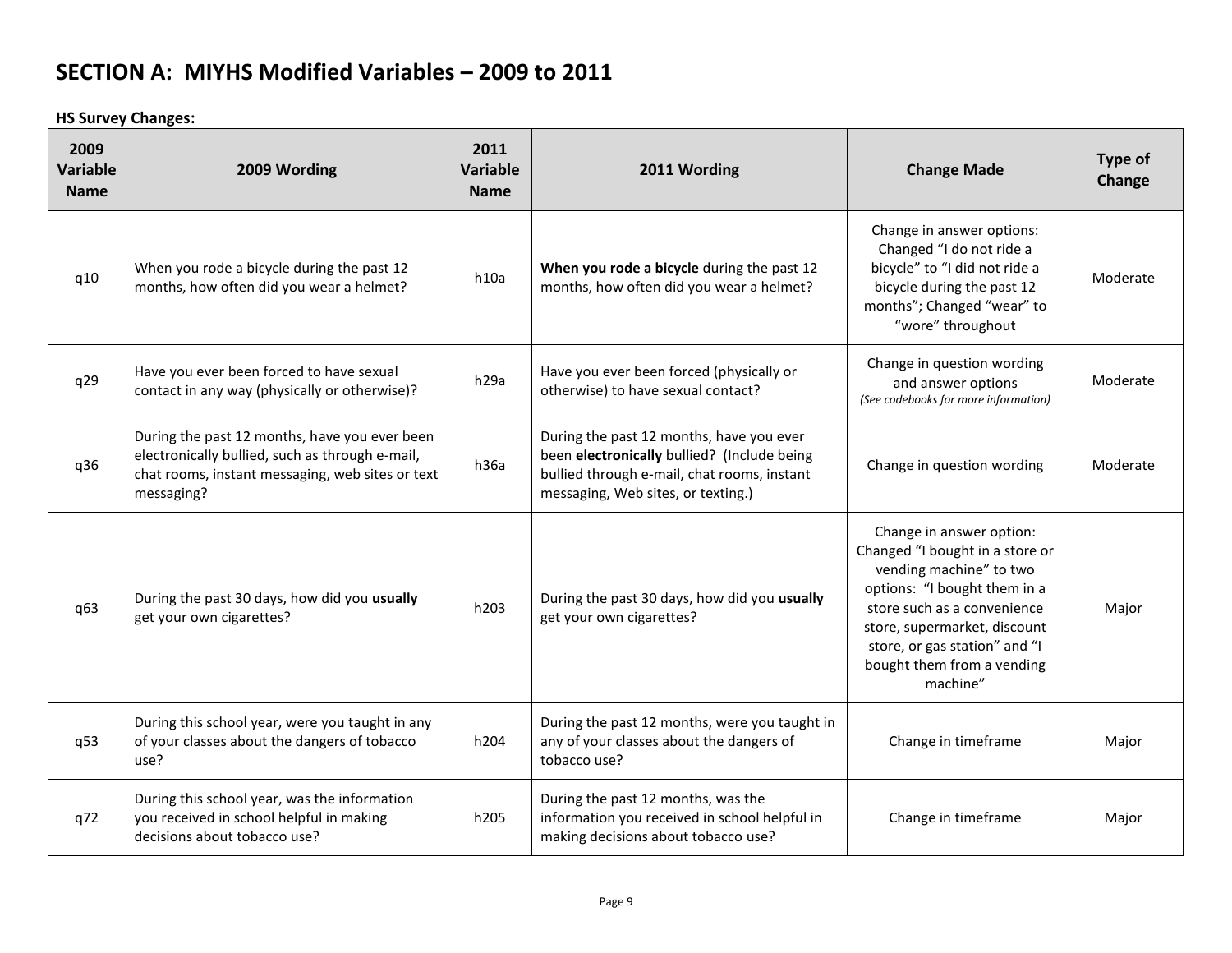**HS Survey Changes (continued):**

| 2009<br><b>Variable</b><br><b>Name</b> | 2009 Wording                                                                                                                                                                                | 2011<br><b>Variable</b><br><b>Name</b> | 2011 Wording                                                                                                                                                                                                                                                                                                                                               | <b>Change Made</b>                                                                                                                                                                                  | Type of<br>Change |
|----------------------------------------|---------------------------------------------------------------------------------------------------------------------------------------------------------------------------------------------|----------------------------------------|------------------------------------------------------------------------------------------------------------------------------------------------------------------------------------------------------------------------------------------------------------------------------------------------------------------------------------------------------------|-----------------------------------------------------------------------------------------------------------------------------------------------------------------------------------------------------|-------------------|
| q82                                    | During the past 30 days, how did you usually<br>get the alcohol you drank?                                                                                                                  | h82a                                   | During the past 30 days, how did you usually<br>get the alcohol you drank?                                                                                                                                                                                                                                                                                 | Change in answer option:<br>Changed "I bought it in a store"<br>to "I bought it in a store such<br>as a liquor store, convenience<br>store, supermarket, discount<br>store, or gas station"         | Moderate          |
| q112                                   | During your life, how many times have you<br>taken a prescription drug (such as OxyContin,<br>Percocet, Vicodin, Adderall, Ritalin, or Xanax)<br>not prescribed for you by a doctor?        | h112a                                  | During your life, how many times have you<br>taken a prescription drug (such as OxyContin,<br>Percocet, Vicodin, codeine, Adderall, Ritalin, or<br>Xanax) without a doctor's prescription?                                                                                                                                                                 | Change in question wording                                                                                                                                                                          | Moderate          |
| q113                                   | During the past 30 days, how many times have<br>you taken a prescription drug (such as<br>OxyContin, Percocet, Vicodin, Adderall, Ritalin,<br>or Xanax) not prescribed for you by a doctor? | h113a                                  | During the past 30 days, how many times did<br>you take a prescription drug (such as<br>OxyContin, Percocet, Vicodin, codeine,<br>Adderall, Ritalin, or Xanax) without a doctor's<br>prescription?                                                                                                                                                         | Change in question wording                                                                                                                                                                          | Moderate          |
| q137                                   | The last time you had sexual intercourse, what<br>one method did you or your partner use to<br>prevent pregnancy?                                                                           | h137a                                  | The last time you had sexual intercourse, what<br>one method did you or your partner use to<br>prevent pregnancy?                                                                                                                                                                                                                                          | Change in answer option:<br>Changed "Depo-Provera" to<br>"Depo-Provera (or any<br>injectable birth control), Nuva<br>Ring (or any birth control ring),<br>Implanon (or any implant), or<br>any IUD" | Moderate          |
| q159                                   | During the past 7 days, how many bottles, cans<br>or glasses of soda, sports drinks, Kool-Aid, or<br>sweetened ice tea did you drink? (Do not<br>include diet drinks.)                      | h207                                   | During the past 7 days, how many times did<br>you drink a can, bottle, or glass of soda, sports<br>drink, energy drink, or other sugar-sweetened<br>beverage such as Gatorade, Red Bull,<br>lemonade, sweetened tea or coffee drinks,<br>flavored milk, Snapple, or Sunny Delight? (Do<br>not count diet soda, other diet drinks, or 100%<br>fruit juice.) | Change in question wording                                                                                                                                                                          | Major             |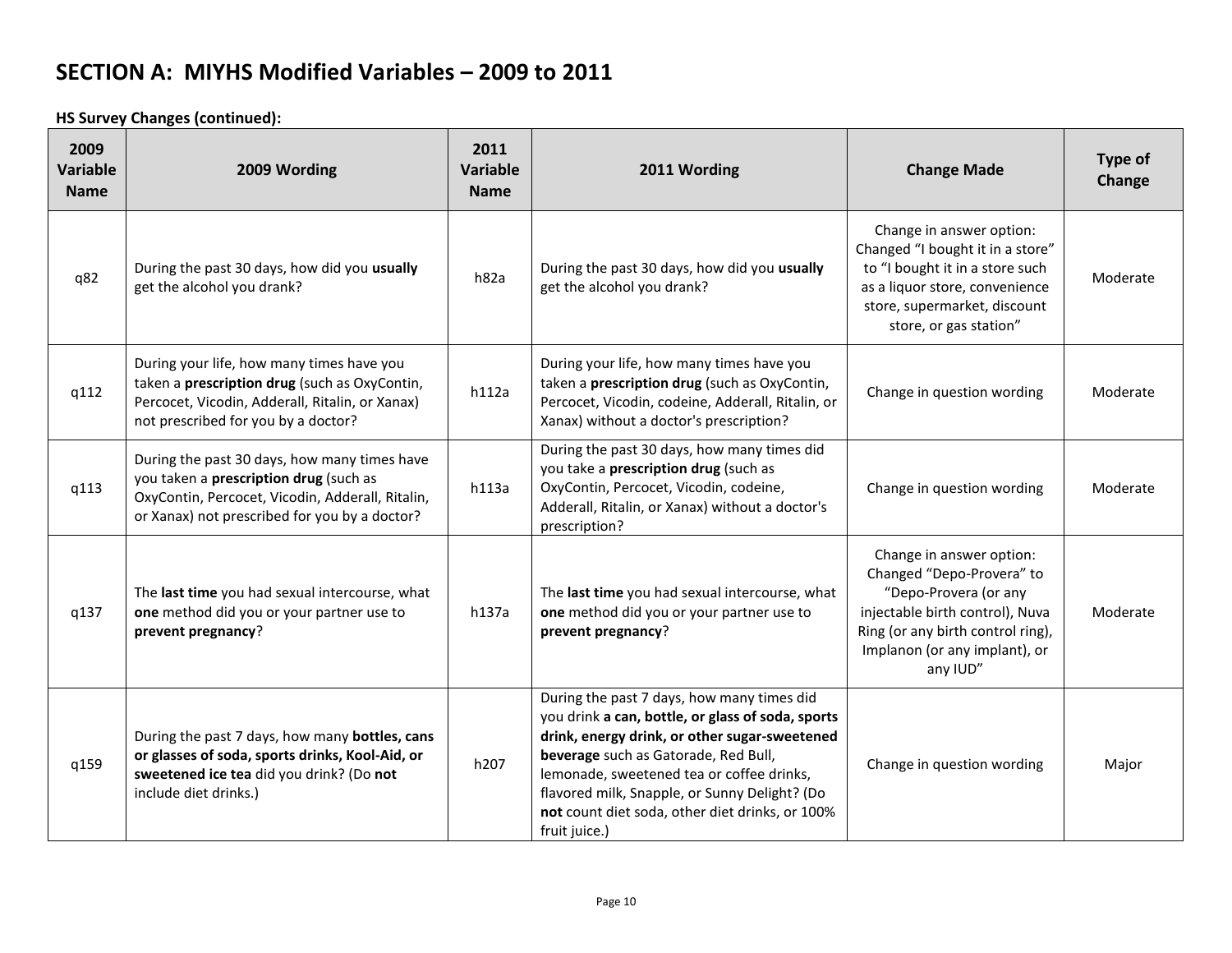**HS Survey Changes (continued):**

| 2009<br><b>Variable</b><br><b>Name</b> | 2009 Wording                                                                                                                                                                                                                                                                     | 2011<br>Variable<br><b>Name</b> | 2011 Wording                                                                                                                                                                                                                                                               | <b>Change Made</b>                                             | Type of<br>Change |
|----------------------------------------|----------------------------------------------------------------------------------------------------------------------------------------------------------------------------------------------------------------------------------------------------------------------------------|---------------------------------|----------------------------------------------------------------------------------------------------------------------------------------------------------------------------------------------------------------------------------------------------------------------------|----------------------------------------------------------------|-------------------|
| q162                                   | During the past 7 days, on how many days were<br>you physically active for a total of at least 60<br>minutes per day? (Add up all of the time you<br>spend in any physical activity that increases<br>your heart rate and makes you sweat and<br>breathe hard some of the time.) | h209                            | During the past 7 days, on how many days<br>were you physically active for a total of at<br>least 60 minutes per day? (Add up all the time<br>you spent in any kind of physical activity that<br>increased your heart rate and made you<br>breathe hard some of the time.) | Change in question wording                                     | Major             |
| q167                                   | On an average school day, how many hours do<br>you play video or computer games or use a<br>computer for something that is not school<br>work? (Include activities such as Nintendo,<br>Game Boy, PlayStation, Xbox, computer games,<br>and the Internet.)                       | h167a                           | On an average school day, how many hours do<br>you play video or computer games or use a<br>computer for something that is not school<br>work? (Include activities such as Xbox,<br>PlayStation, Nintendo DS, iPod touch,<br>Facebook, and the Internet.)                  | Change in question wording                                     | Moderate          |
| q183                                   | In your lifetime, how many times have you<br>gambled (bet) with money or possessions (for<br>example, at a casino, race track or online,<br>bought lottery tickets, or bet on a sports team)?                                                                                    | h183a                           | In your lifetime, how many times have you<br>gambled (bet) with money or something else<br>of value? (Include if you bet at a casino, race<br>track, or online, bought lottery tickets, bet on<br>a sports team, or played cards or other games<br>for money or things.)   | Change in question wording                                     | Moderate          |
| q194                                   | How often is the following statement true for<br>you: "I have a school that enforces rules<br>fairly."?                                                                                                                                                                          | h210                            | How often does your school enforce rules<br>fairly?                                                                                                                                                                                                                        | Change in question wording                                     | Major             |
| q190                                   | During an average week, approximately how<br>many hours do you typically spend doing<br>community service - helping people in the<br>community without getting paid?                                                                                                             | h190a                           | During an average week, approximately how<br>many hours do you typically spend doing<br>community services - helping people in the<br>community without getting paid?                                                                                                      | Change in question wording                                     | Moderate          |
| q192                                   | How often do you accept people who are<br>different from you?                                                                                                                                                                                                                    | h192a                           | How often do you accept people who are<br>different from you?                                                                                                                                                                                                              | Change in answer option:<br>Changed "Not at all" to<br>"Never" | Moderate          |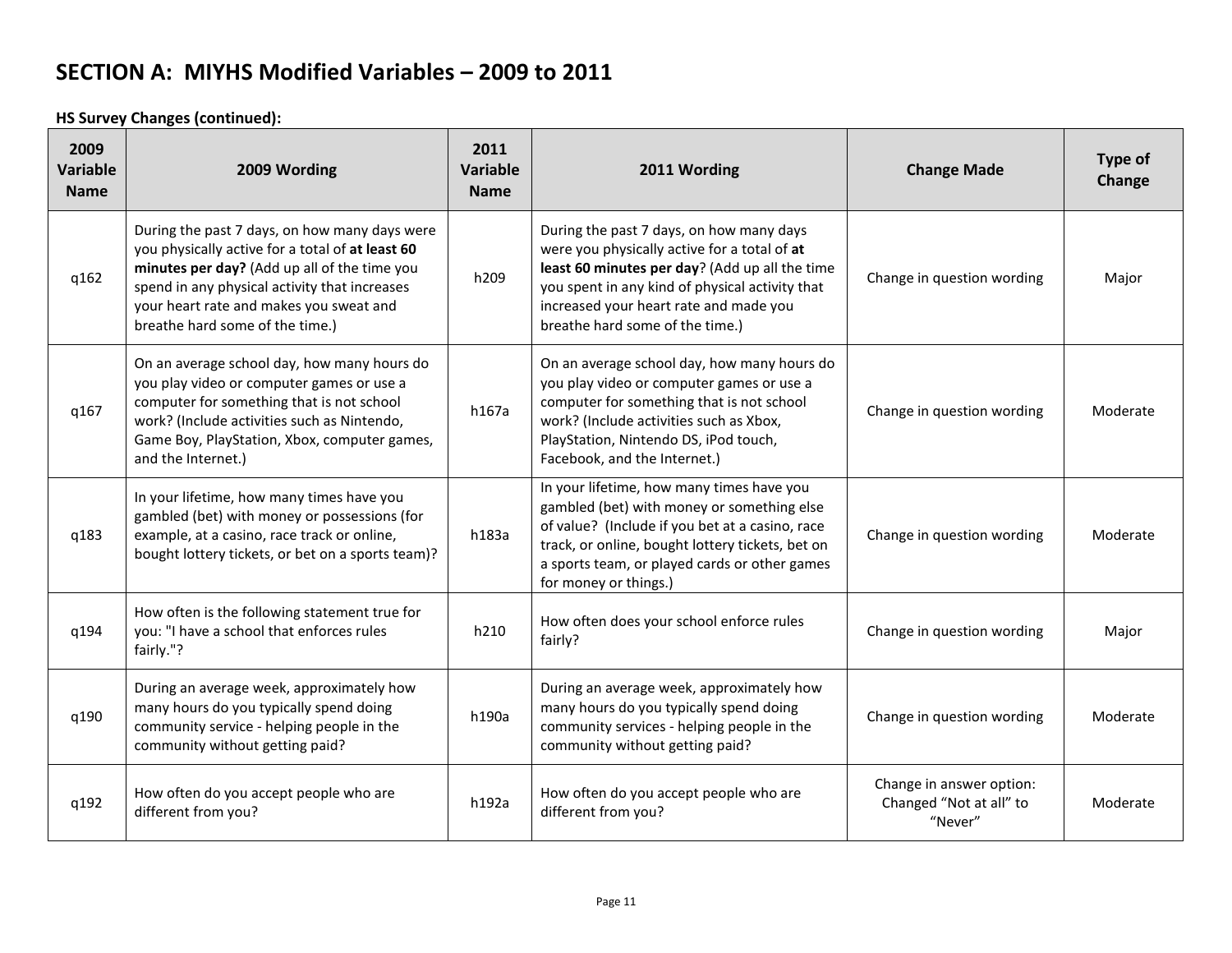**K/3 Survey Changes:**

| 2011<br>Variable<br><b>Name</b> | 2011 Wording                                                                                                                                                                                                                                                                                       | 2013<br><b>Variable</b><br><b>Name</b> | 2013 Wording                                                                                                                                                                                                                                                                                                                                                                                                                                                                                                                                                                                                           | <b>Change Made</b>                                                          | Type of<br>Change |
|---------------------------------|----------------------------------------------------------------------------------------------------------------------------------------------------------------------------------------------------------------------------------------------------------------------------------------------------|----------------------------------------|------------------------------------------------------------------------------------------------------------------------------------------------------------------------------------------------------------------------------------------------------------------------------------------------------------------------------------------------------------------------------------------------------------------------------------------------------------------------------------------------------------------------------------------------------------------------------------------------------------------------|-----------------------------------------------------------------------------|-------------------|
| k4                              | What is your relationship to this child?                                                                                                                                                                                                                                                           | k62a -<br>k62f                         | What is your relationship to this child? (Mark<br>all that apply.)                                                                                                                                                                                                                                                                                                                                                                                                                                                                                                                                                     | Only one response allowed in<br>2011; Multiple responses<br>allowed in 2013 | Major             |
| k15                             | An asthma management plan is a printed form<br>that tells when to change the amount or type of<br>medicine, when to call the doctor for advice,<br>and when to go to the emergency room. Has a<br>doctor, nurse, or asthma educator ever given<br>you an asthma management plan for your<br>child? | k15a                                   | An Asthma Action Plan, sometimes called an<br>Asthma Management Plan, is a printed form<br>with asthma treatment directions from your<br>child's doctor. It tells you what asthma<br>medications your child should take and what<br>asthma "triggers" your child should avoid. It<br>also tells you how to know if your child's<br>asthma is getting worse and what to do if it<br>gets worse, such as when to change the<br>amount or type of medicine and when to call<br>the doctor or go to the emergency room. Has<br>a doctor, nurse, or asthma educator ever given<br>you an Asthma Action Plan for your child? | Change in question wording                                                  | Moderate          |
| k27                             | When your child is outside for more than one<br>hour on a sunny summer day, how often does<br>he or she wear sunscreen with an SPF of 15 or<br>higher?                                                                                                                                             | k27a                                   | When your child is outside for more than one<br>hour on a sunny day, how often does he or she<br>wear sunscreen with an SPF of 15 or higher?                                                                                                                                                                                                                                                                                                                                                                                                                                                                           | Change in question wording                                                  | Moderate          |
| k28                             | On a sunny summer day, when your child is<br>outside for more than 15 minutes between 11<br>a.m. and 3 p.m., how often does he or she do<br>one of the following: stay in the shade, wear<br>clothes covering most of his or her arms and<br>legs, or wear a hat?                                  | k28a                                   | On a sunny day, when your child is outside for<br>more than 15 minutes between 11 a.m. and 3<br>p.m., how often does he or she do one of the<br>following: stay in the shade, wear clothes<br>covering most of his or her arms and legs, or<br>wear a hat?                                                                                                                                                                                                                                                                                                                                                             | Change in question wording                                                  | Moderate          |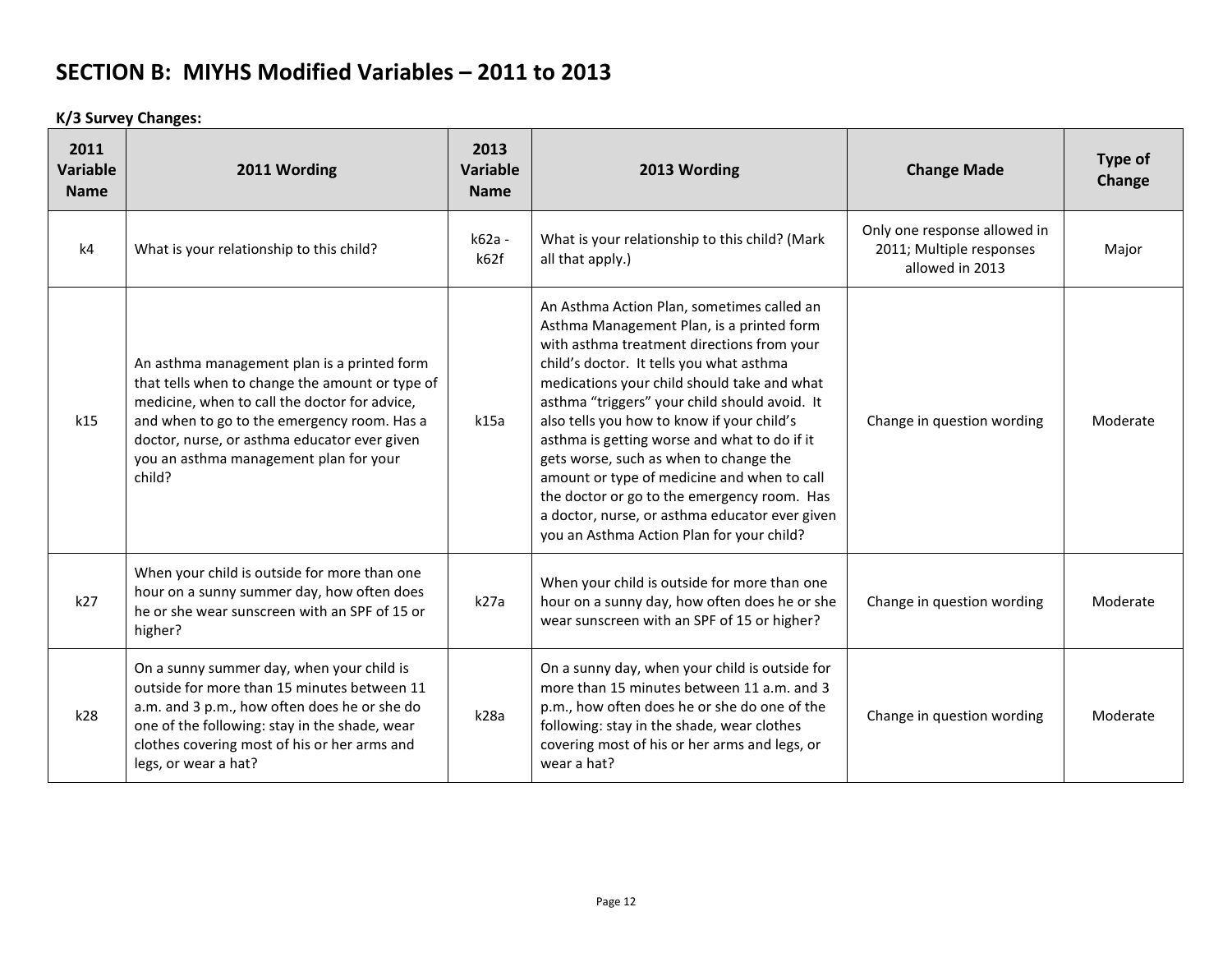#### **K/3 Survey Changes (continued):**

| k60 | On an average school day, how many hours<br>does your child play video or computer games<br>or use a computer for something that is not<br>school work? Include activities such as Xbox,<br>PlayStation, Nintendo DS, iPod touch, Facebook,<br>and the Internet.                                          | k60a | On an average school day, how many hours<br>does your child play video or computer games<br>or use a computer for something that is not<br>school work? (Count time spent on things such<br>as Xbox, PlayStation, an iPod, an iPad or other<br>tablet, a smartphone, YouTube, Facebook or<br>other social networking tools, and the<br>Internet.) | Change in question wording | Moderate |
|-----|-----------------------------------------------------------------------------------------------------------------------------------------------------------------------------------------------------------------------------------------------------------------------------------------------------------|------|---------------------------------------------------------------------------------------------------------------------------------------------------------------------------------------------------------------------------------------------------------------------------------------------------------------------------------------------------|----------------------------|----------|
| k61 | During the past 7 days, on how many days was<br>your child physically active for a total of at least<br>60 minutes per day? Add up all of the time your<br>child spends in any physical activity that<br>increases his or her heart rate and makes your<br>child sweat and breathe hard some of the time. | k63  | During the past 7 days, on how many days was<br>your child physically active for a total of at<br>least 60 minutes per day? (Add up all of the<br>time your child spent in any kind of physical<br>activity that increased his or her heart rate and<br>made your child breathe hard some of the<br>time.)                                        | Change in question wording | Major    |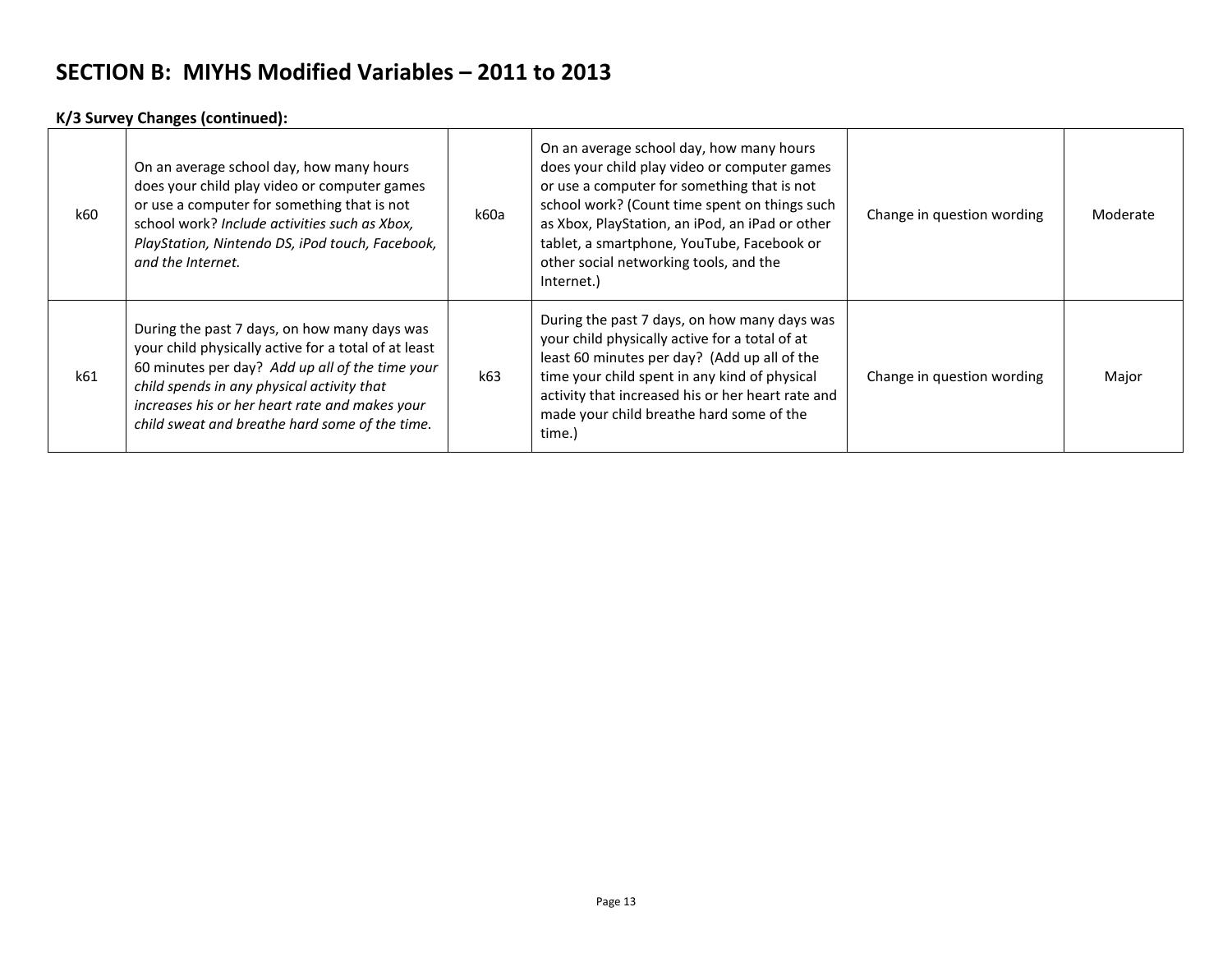**5/6 Survey Changes:**

| 2011<br>Variable<br><b>Name</b> | 2011 Wording                                                                                                                                                                                                                                              | 2013<br>Variable<br><b>Name</b> | 2013 Wording                                                                                                                                                                                                                                                                                                                             | <b>Change Made</b>                                                                                                  | Type of<br>Change |
|---------------------------------|-----------------------------------------------------------------------------------------------------------------------------------------------------------------------------------------------------------------------------------------------------------|---------------------------------|------------------------------------------------------------------------------------------------------------------------------------------------------------------------------------------------------------------------------------------------------------------------------------------------------------------------------------------|---------------------------------------------------------------------------------------------------------------------|-------------------|
| e57                             | On an average school day, how many hours do<br>you play video or computer games or use a<br>computer for something that is not school<br>work? (Include activities such as Xbox,<br>PlayStation, Nintendo DS, iPod touch, Facebook,<br>and the Internet.) | e57a                            | On an average school day, how many hours do<br>you play video or computer games or use a<br>computer for something that is not school<br>work? (Count time spent on things such as<br>Xbox, PlayStation, an iPod, an iPad or other<br>tablet, a smartphone, YouTube, Facebook or<br>other social networking tools, and the<br>Internet.) | Change in question wording                                                                                          | Moderate          |
| e38                             | Has a doctor, nurse, or asthma teacher every<br>taught you what to do during an asthma<br>episode or attack?                                                                                                                                              | e38a                            | Has a doctor, nurse, or asthma teacher every<br>taught you what to do during an asthma<br>episode or attack?                                                                                                                                                                                                                             | Change in answer options:<br>Changed "I do not have<br>asthma" to "I have never had<br>asthma"                      | Moderate          |
| e39                             | During the past month, how often has asthma<br>limited your usual activities?                                                                                                                                                                             | e39a                            | During the past month, how often has asthma<br>limited your usual activities?                                                                                                                                                                                                                                                            | Change in answer options:<br>Changed "I do not have<br>asthma" to "I have never had<br>asthma"                      | Moderate          |
| e40                             | How often did you miss school this year<br>because of your asthma?                                                                                                                                                                                        | e40a                            | How often did you miss school this year<br>because of your asthma?                                                                                                                                                                                                                                                                       | Change in answer options:<br>Changed "I do not have<br>asthma" to "I have never had<br>asthma"                      | Moderate          |
| e41                             | During the past month, how often did your<br>asthma make it difficult for you to stay asleep?                                                                                                                                                             | e41a                            | During the past month, how often did your<br>asthma make it difficult for you to stay asleep?                                                                                                                                                                                                                                            | Change in answer options:<br>Changed "I do not have<br>asthma" to "I have never had<br>asthma"                      | Moderate          |
| e42                             | During the past month, how many days did you<br>have any symptoms of asthma such as<br>shortness of breath, tightness in chest, or a<br>wheezing cough?                                                                                                   | e42a                            | During the past month, how many days did<br>you have any symptoms of asthma such as<br>shortness of breath, tightness in your chest, or<br>a wheezing cough?                                                                                                                                                                             | Change in question wording<br>and answer options: Changed<br>"I do not have asthma" to "I<br>have never had asthma" | Moderate          |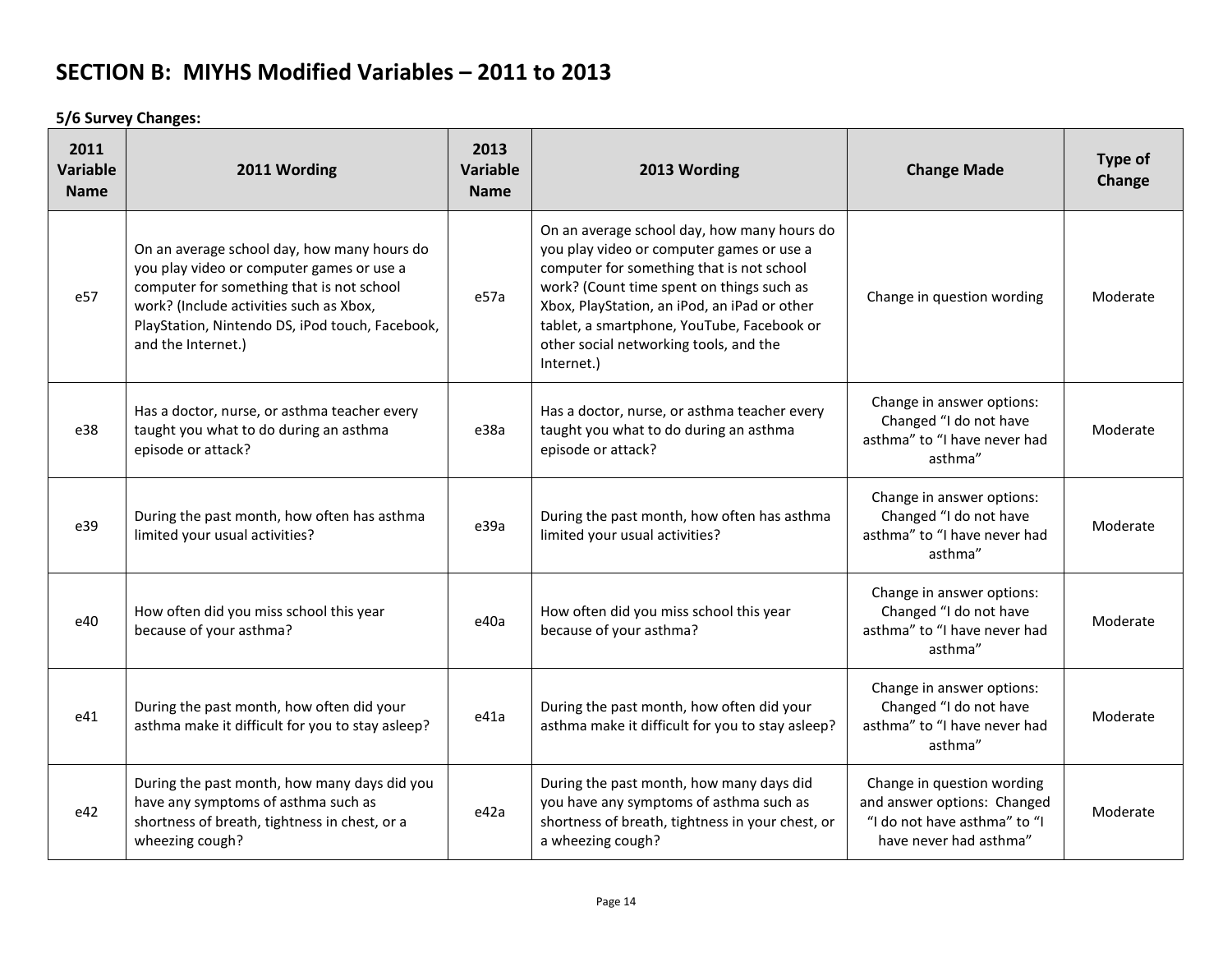#### **5/6 Survey Changes (continued):**

| e58  | When was the last time you saw a dentist for a<br>check-up, exam, teeth cleaning, or other dental<br>work?                                                            | e60 | When was the last time you saw a dentist or<br>dental hygienist for a check-up, exam, teeth<br>cleaning, or other dental work?                                                                                                                       | Change in question wording | Major |
|------|-----------------------------------------------------------------------------------------------------------------------------------------------------------------------|-----|------------------------------------------------------------------------------------------------------------------------------------------------------------------------------------------------------------------------------------------------------|----------------------------|-------|
| e45a | During the past month, how many days of<br>school have you missed because of problems<br>with your teeth? (Do not include routine dentist<br>or orthodontist visits.) | e61 | Have you missed any school this year because<br>of problems with your teeth? For example, you<br>needed to get a cavity filled or your tooth hurt.<br>We are not asking about missing school to see<br>a dentist for a regular check-up or cleaning. | Change in question wording | Major |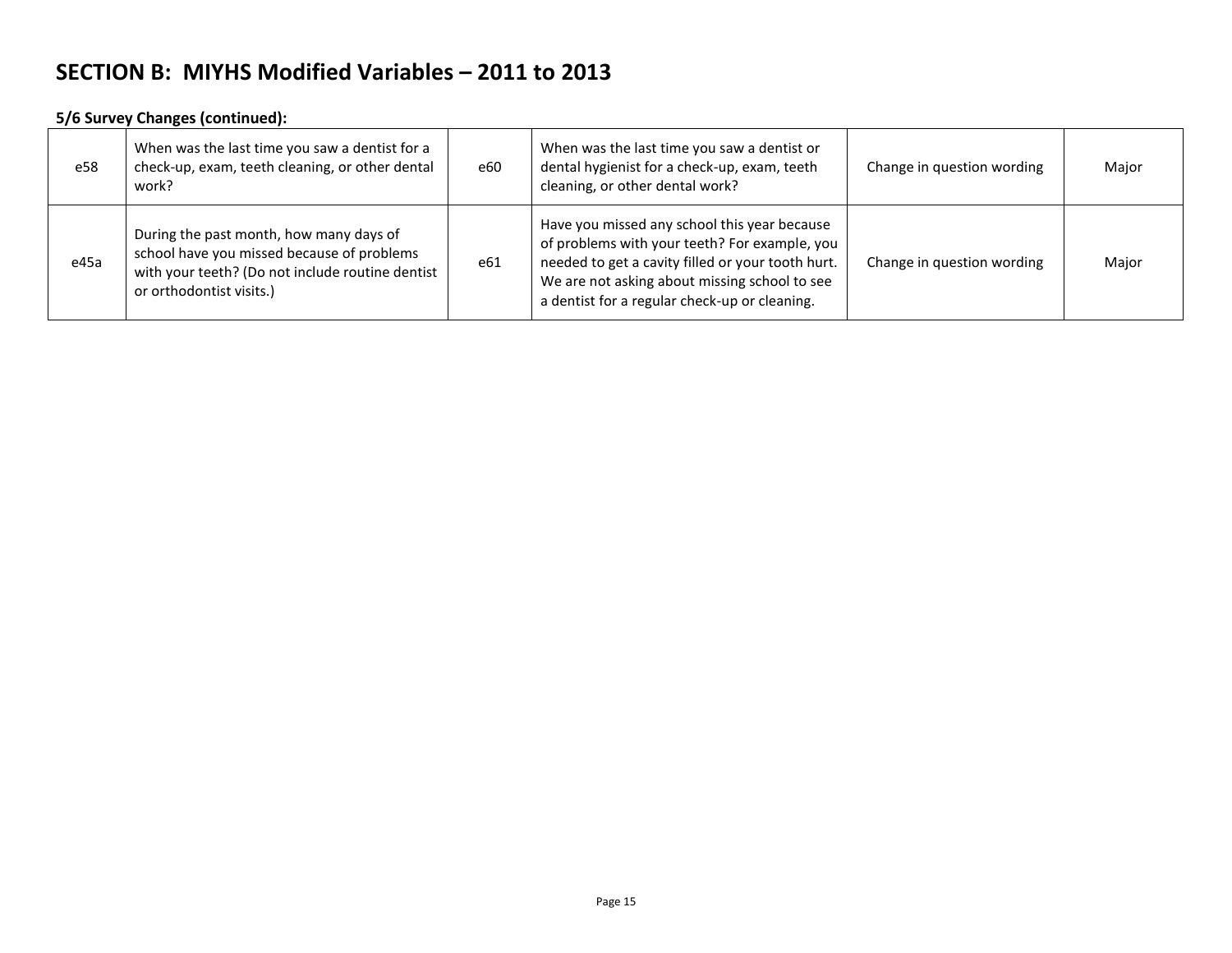**MS Survey Changes:**

| 2011<br>Variable<br><b>Name</b> | 2011 Wording                                                                                                                                                                                                                                              | 2013<br>Variable<br><b>Name</b> | 2013 Wording                                                                                                                                                                                                                                                                                                                             | <b>Change Made</b>                                                                | Type of<br>Change |
|---------------------------------|-----------------------------------------------------------------------------------------------------------------------------------------------------------------------------------------------------------------------------------------------------------|---------------------------------|------------------------------------------------------------------------------------------------------------------------------------------------------------------------------------------------------------------------------------------------------------------------------------------------------------------------------------------|-----------------------------------------------------------------------------------|-------------------|
| m80                             | How much do you think people risk harming<br>themselves (physically or in other ways) if they<br>smoke marijuana occasionally?                                                                                                                            | m166                            | How much do you think people risk harming<br>themselves (physically or in other ways) if they<br>smoke marijuana once or twice a week?                                                                                                                                                                                                   | Change in question wording                                                        | Major             |
| m160                            | What kind of milk do you usually drink?                                                                                                                                                                                                                   | m169                            | What kind of milk do you usually drink?                                                                                                                                                                                                                                                                                                  | Change in answer option:<br>Changed "Soy milk" to<br>"Chocolate or flavored milk" | Major             |
| m126a                           | On an average school day, how many hours do<br>you play video or computer games or use a<br>computer for something that is not school<br>work? (Include activities such as Xbox,<br>PlayStation, Nintendo DS, iPod touch, Facebook,<br>and the Internet.) | m126b                           | On an average school day, how many hours do<br>you play video or computer games or use a<br>computer for something that is not school<br>work? (Count time spent on things such as<br>Xbox, PlayStation, an iPod, an iPad or other<br>tablet, a smartphone, YouTube, Facebook or<br>other social networking tools, and the<br>Internet.) | Change in question wording                                                        | Moderate          |
| m133                            | When you are outside for more than one hour<br>on a sunny summer day, how often do you wear<br>sunscreen with an SPF of 15 or higher?                                                                                                                     | m133a                           | When you are outside for more than one hour<br>on a sunny day, how often do you wear<br>sunscreen with an SPF of 15 or higher?                                                                                                                                                                                                           | Change in question wording                                                        | Moderate          |
| m134                            | How many times did you get a sunburn this past<br>summer (that is, how many times did exposed<br>parts of your skin stay red for several hours<br>after you had been out in the sun)?                                                                     | m134a                           | During the past 12 months, how many times<br>did you get a sunburn (that is, how many times<br>did exposed parts of your skin stay red for<br>several hours after you had been out in the<br>sun)?                                                                                                                                       | Change in question wording                                                        | Moderate          |
| m147                            | During an average week, approximately how<br>many hours do you typically spend doing<br>community service - helping people in the<br>community without getting paid?                                                                                      | m147a                           | During an average week, approximately how<br>many hours do you typically spend doing<br>community services - helping people in the<br>community without getting paid?                                                                                                                                                                    | Change in question wording                                                        | Moderate          |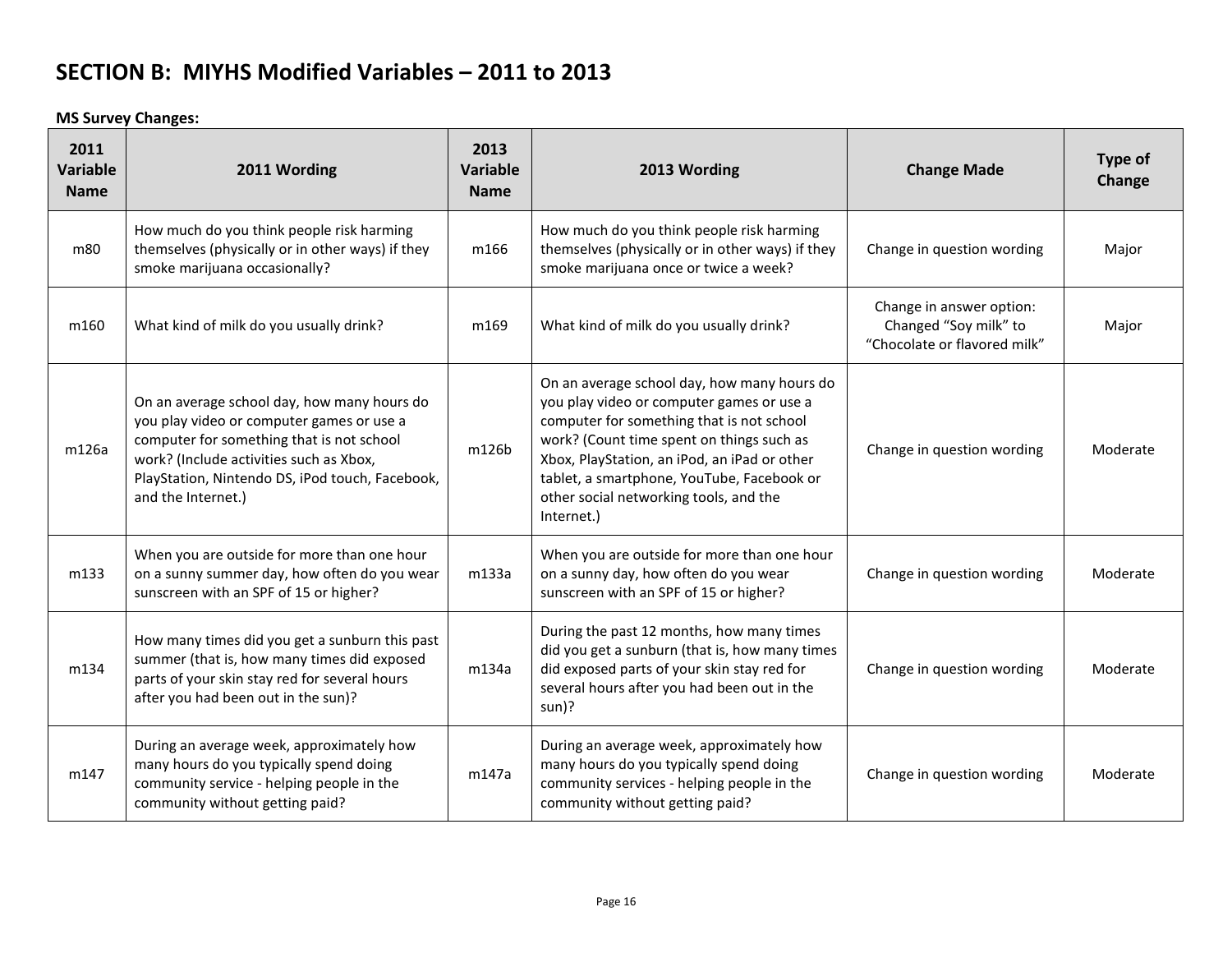**HS Survey Changes:**

| 2011<br>Variable<br><b>Name</b> | 2011 Wording                                                                                                                                                        | 2013<br><b>Variable</b><br><b>Name</b> | 2013 Wording                                                                                                                                                                                                                          | <b>Change Made</b>                                                                                    | Type of<br>Change |
|---------------------------------|---------------------------------------------------------------------------------------------------------------------------------------------------------------------|----------------------------------------|---------------------------------------------------------------------------------------------------------------------------------------------------------------------------------------------------------------------------------------|-------------------------------------------------------------------------------------------------------|-------------------|
| h12                             | How often do you wear a seat belt when driving<br>a car or other vehicle?                                                                                           | h213                                   | How often do you wear a seat belt when<br>driving a car?                                                                                                                                                                              | Change in question wording<br>and added answer option ("I<br>do not drive")                           | Major             |
| h14                             | During the past 30 days, how many times did<br>you drive a car or other vehicle when you had<br>been drinking alcohol?                                              | h214                                   | During the past 30 days, how many times did<br>you drive a car or other vehicle when you had<br>been drinking alcohol?                                                                                                                | Additional answer option ("I<br>did not drive a car or other<br>vehicle during the past 30<br>days.") | Major             |
| h16                             | During the past 30 days, how many times did<br>you do other activities while driving a car, such<br>as eating, talking on a cell phone, combing your<br>hair, etc.? | h215                                   | During the past 30 days, how many times did<br>you do other activities while driving a car, such<br>as eating, talking on a cell phone, combing<br>your hair, etc.?                                                                   | Additional answer option ("I<br>did not drive a car during the<br>past 30 days.")                     | Major             |
| h27                             | During the past 12 months, did your boyfriend<br>or girlfriend ever hit, slap, or physically hurt you<br>on purpose?                                                | h216                                   | During the past 12 months, how many times<br>did someone you were dating or going out<br>with physically hurt you on purpose? (Count<br>such things as being hit, slammed into<br>something, or injured with an object or<br>weapon.) | Change in wording                                                                                     | Major             |
| h104                            | How much do you think people risk harming<br>themselves (physically or other ways) if they<br>smoke marijuana occasionally?                                         | h220                                   | How much do you think people risk harming<br>themselves (physically or other ways) if they<br>smoke marijuana once or twice a week?                                                                                                   | Change in wording                                                                                     | Major             |
| h120                            | During your life, how many times have you used<br>stimulants ("amphetamines", "meth", "crystal",<br>" $crank$ ")?                                                   | h222                                   | During your life, how many times have you<br>used methamphetamines (also called speed,<br>crystal, crank, or ice)?                                                                                                                    | Change in wording                                                                                     | Major             |
| h123                            | During your life, how many times have you used<br>LSD or other psychedelics?                                                                                        | h223                                   | During your life, how many times have you<br>used hallucinogenic drugs, such as LSD, acid,<br>PCP, angel dust, mescaline, or mushrooms?                                                                                               | Change in wording                                                                                     | Major             |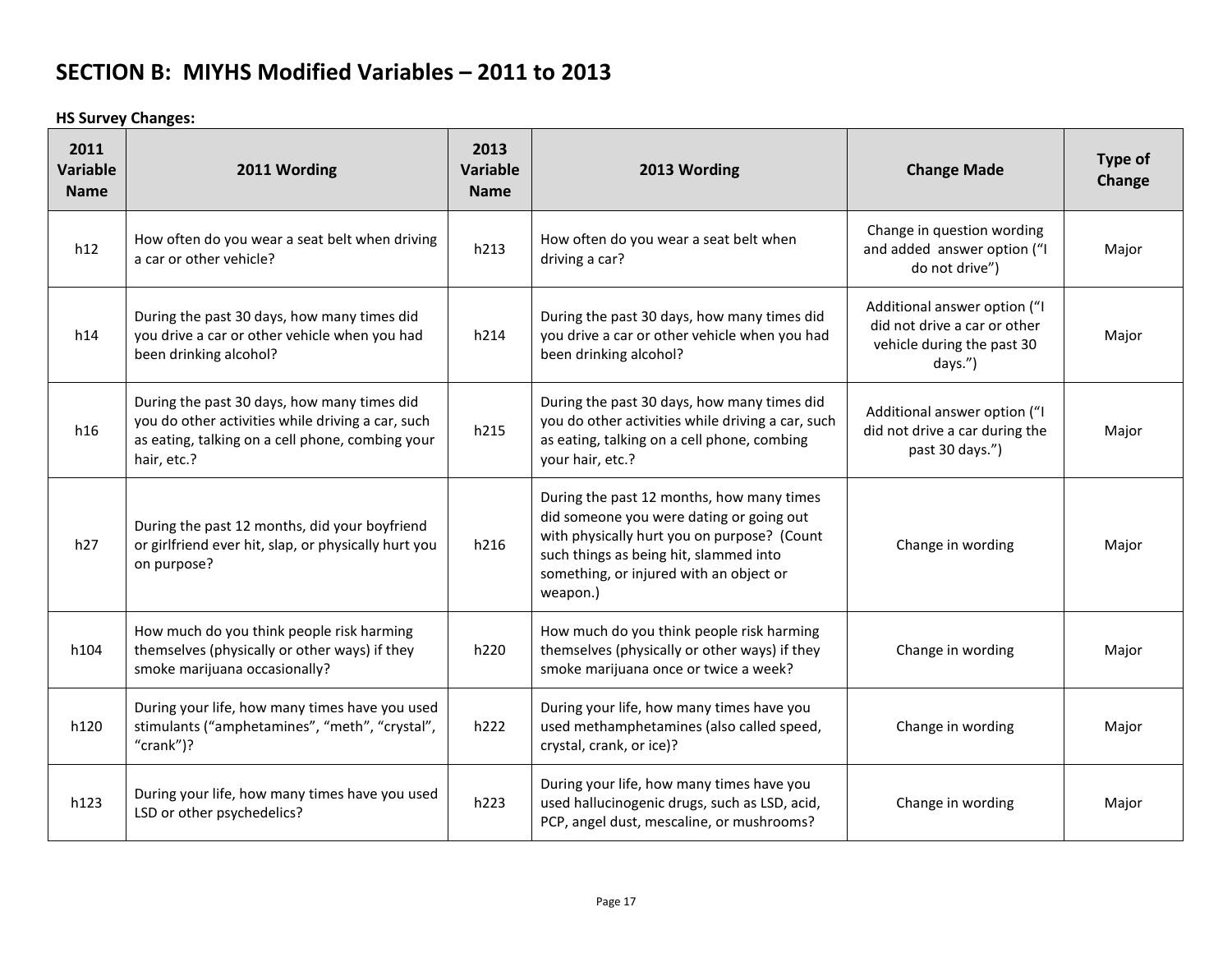#### **HS Survey Changes (continued):**

| h137a | The last time you had sexual intercourse, what<br>one method did you or your partner use to<br>prevent pregnancy? (Select only one response.)                                                                                                             | h226  | The last time you had sexual intercourse, what<br>one method did you or your partner use to<br>prevent pregnancy? (Select only one<br>response.)                                                                                                                                                                                         | Change in answer options<br>(See codebooks for more information) | Major    |
|-------|-----------------------------------------------------------------------------------------------------------------------------------------------------------------------------------------------------------------------------------------------------------|-------|------------------------------------------------------------------------------------------------------------------------------------------------------------------------------------------------------------------------------------------------------------------------------------------------------------------------------------------|------------------------------------------------------------------|----------|
| h143  | The first time you had sexual contact, how old<br>was your partner?                                                                                                                                                                                       | h227  | The first time you had sexual intercourse, how<br>old was your partner?                                                                                                                                                                                                                                                                  | Change in wording and answer<br>options                          | Major    |
| h206  | Have you ever been tested for a sexually<br>transmitted disease (STD) including HIV?                                                                                                                                                                      | h206a | Have you ever been tested for a sexually<br>transmitted disease (STD) such as Chlamydia,<br>Syphilis, Gonorrhea, or HIV?                                                                                                                                                                                                                 | Change in wording                                                | Moderate |
| h208  | What kind of milk do you usually drink?                                                                                                                                                                                                                   | h228  | What kind of milk do you usually drink?                                                                                                                                                                                                                                                                                                  | Change in answer options<br>(See codebooks for more information) | Major    |
| h167a | On an average school day, how many hours do<br>you play video or computer games or use a<br>computer for something that is not school<br>work? (Include activities such as Xbox,<br>PlayStation, Nintendo DS, iPod touch, Facebook,<br>and the Internet.) | h167b | On an average school day, how many hours do<br>you play video or computer games or use a<br>computer for something that is not school<br>work? (Count time spent on things such as<br>Xbox, PlayStation, an iPod, an iPad or other<br>tablet, a smartphone, YouTube, Facebook or<br>other social networking tools, and the<br>Internet.) | Change in wording                                                | Moderate |
| h174  | When you are outside for more than one hour<br>on a sunny summer day, how often do you wear<br>sunscreen with an SPF of 15 or higher?                                                                                                                     | h174a | When you are outside for more than one hour<br>on a sunny day, how often do you wear<br>sunscreen with an SPF of 15 or higher?                                                                                                                                                                                                           | Change in wording                                                | Moderate |
| h175  | How many times did you get a sunburn this past<br>summer (that is, how many times did exposed<br>parts of your skin stay red for several hours<br>after you had been out in the sun)?                                                                     | h175a | During the past 12 months, how many times<br>did you get a sunburn (that is, how many times<br>did exposed parts of your skin stay red for<br>several hours after you had been out in the<br>sun)?                                                                                                                                       | Change in wording                                                | Moderate |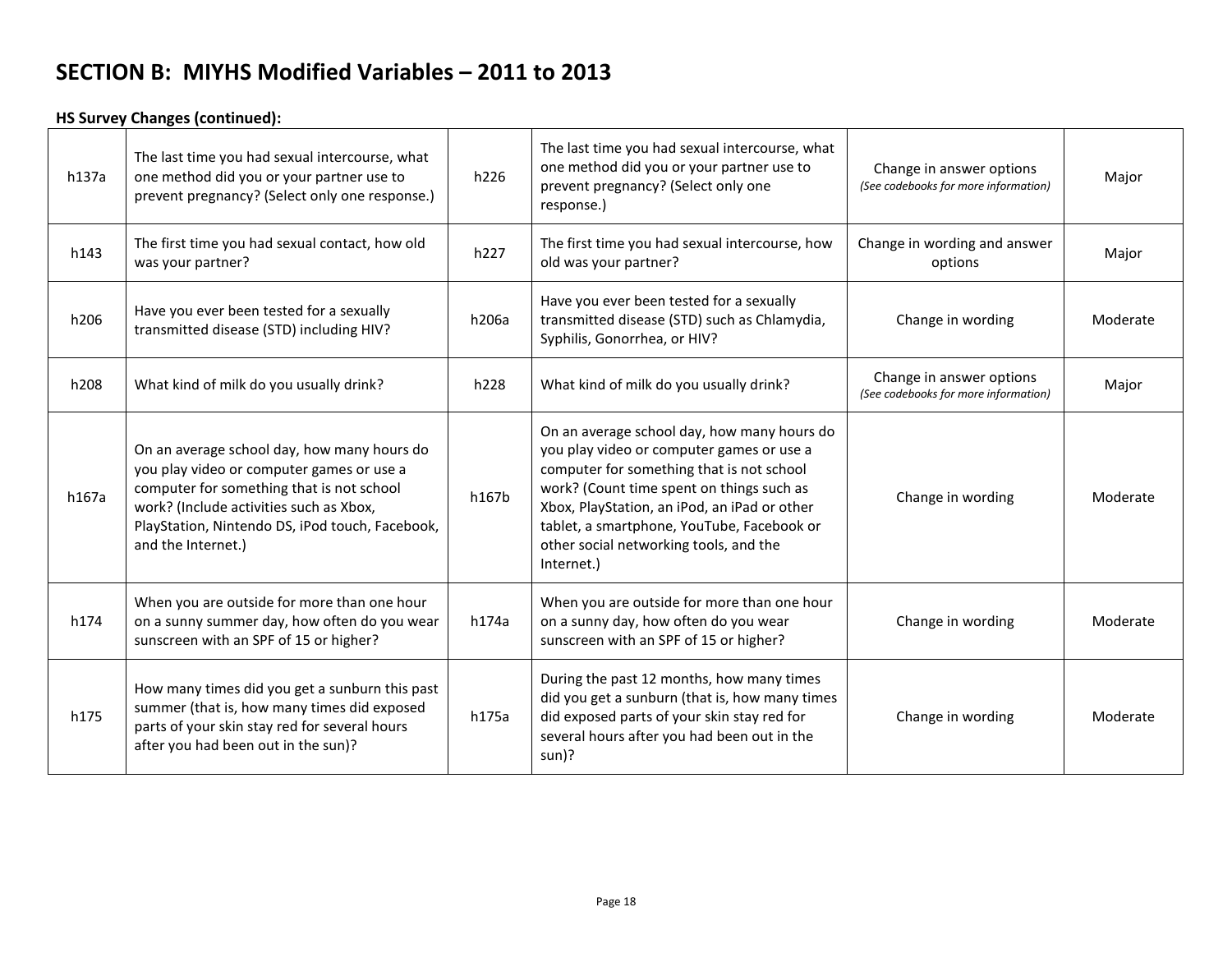**K/3 Survey Changes:**

| 2013<br><b>Variable</b><br><b>Name</b> | 2013 Wording                                                                                                                                                                                                                                                              | 2015<br><b>Variable</b><br><b>Name</b> | 2015 Wording                                                                                                                                                                                                                                                                 | <b>Change Made</b>                                                          | Type of<br>Change |
|----------------------------------------|---------------------------------------------------------------------------------------------------------------------------------------------------------------------------------------------------------------------------------------------------------------------------|----------------------------------------|------------------------------------------------------------------------------------------------------------------------------------------------------------------------------------------------------------------------------------------------------------------------------|-----------------------------------------------------------------------------|-------------------|
| k <sub>5</sub>                         | What language is spoken most often at home?                                                                                                                                                                                                                               | k5a                                    | What language is spoken most often at home?                                                                                                                                                                                                                                  | Change in answer option order<br>(See codebooks for more information)       | Moderate          |
| k10                                    | Symptoms of asthma include coughing,<br>wheezing, shortness of breath, chest tightness<br>or phlegm production when your child does not<br>have a cold or respiratory infection. During the<br>past 30 days, how many days did your child<br>have any symptoms of asthma? | k10a                                   | Symptoms of asthma include coughing,<br>wheezing, shortness of breath, chest tightness<br>or phlegm production when your child does<br>not have a cold or respiratory infection. During<br>the past 30 days, on how many days did your<br>child have any symptoms of asthma? | Change in wording                                                           | Moderate          |
| k53c                                   | What kind of health care coverage does your<br>child have? C. CHAMPUS                                                                                                                                                                                                     | k53ca                                  | What kind of health care coverage does your<br>child have? C. TRICARE (formerly CHAMPUS)                                                                                                                                                                                     | Change in wording                                                           | Moderate          |
| k54                                    | When did your child last visit the dentist for<br>preventive dental care such as check-ups and<br>dental cleanings? (Include dental hygienists as<br>well as all types of dentists.)                                                                                      | k54a                                   | How long ago did your child last visit the<br>dentist for preventive dental care such as<br>check-ups and dental cleanings? (Include<br>dental hygienists as well as all types of<br>dentists.)                                                                              | Change in wording and answer<br>options                                     | Moderate          |
| k56d                                   | Do you have any kind of insurance that pays for<br>some or all of your child's DENTAL CARE?<br>(Include health insurance obtained through<br>work or purchased directly, as well as<br>government programs like MaineCare.)<br>D. CHAMPUS                                 | k56da                                  | Do you have any kind of insurance that pays<br>for some or all of your child's DENTAL CARE?<br>(Include health insurance obtained through<br>work or purchased directly, as well as<br>government programs like MaineCare.)<br>D. TRICARE (formerly CHAMPUS)                 | Change in wording                                                           | Moderate          |
| k57a-<br>k57d                          | Has your child ever had dental sealants placed<br>on his or her teeth at either your dental office<br>or through a school program? (Sealants are a<br>clear or white material placed on the chewing<br>surface of teeth to prevent cavities.)                             | k64                                    | Has your child ever had dental sealants placed<br>on his or her teeth at either your dental office<br>or through a school program? (Sealants are a<br>clear or white material placed on the chewing<br>surface of teeth to prevent cavities.)                                | Multiple responses allowed in<br>2013; Only one response<br>allowed in 2015 | Major             |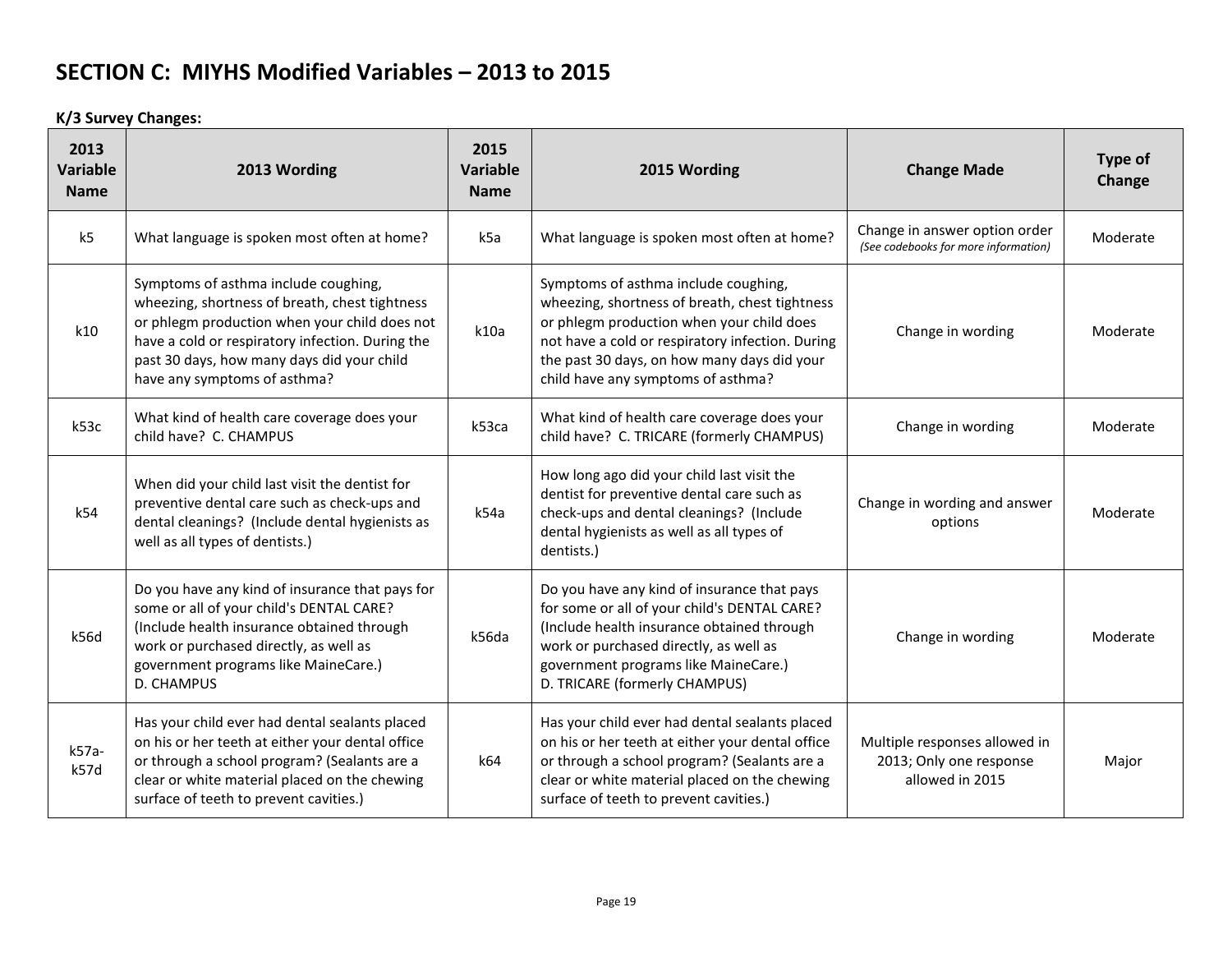**5/6 Survey Changes:**

| 2013<br><b>Variable</b><br><b>Name</b> | 2013 Wording                                                                                                |      | 2015 Wording                                                                                                 | <b>Change Made</b>                                                    | <b>Type of</b><br>Change |
|----------------------------------------|-------------------------------------------------------------------------------------------------------------|------|--------------------------------------------------------------------------------------------------------------|-----------------------------------------------------------------------|--------------------------|
| e6                                     | What language is spoken most often at home?                                                                 | еба  | What language is spoken most often at home?                                                                  | Change in answer option order<br>(See codebooks for more information) | Moderate                 |
| e8                                     | How often do you ride in the back seat when<br>you are riding in a car?                                     | e8a  | How often do you sit in the back seat when<br>you are riding in a car?                                       | Change in wording                                                     | Moderate                 |
| e38a                                   | Has a doctor, nurse, or asthma teacher ever<br>taught you what to do during an asthma<br>episode or attack? | e38b | Has a doctor, nurse, or asthma educator ever<br>taught you what to do during an asthma<br>episode or attack? | Change in wording                                                     | Moderate                 |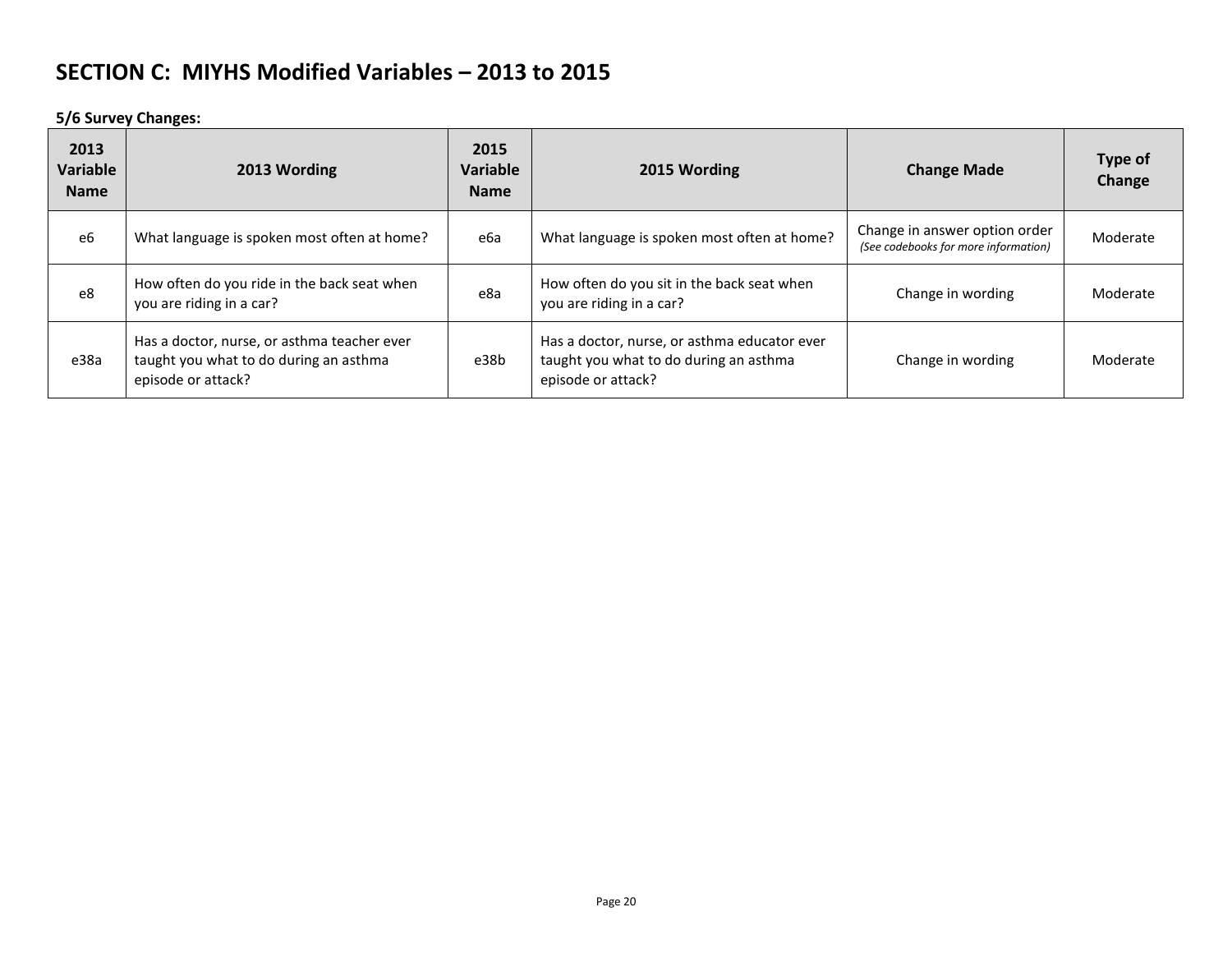**MS Survey Changes:**

| 2013<br>Variable<br><b>Name</b> | 2013 Wording                                                                                                                | 2015<br>Variable<br><b>Name</b> | 2015 Wording                                                                                                                                            | <b>Change Made</b>                                                    | Type of<br>Change |
|---------------------------------|-----------------------------------------------------------------------------------------------------------------------------|---------------------------------|---------------------------------------------------------------------------------------------------------------------------------------------------------|-----------------------------------------------------------------------|-------------------|
| m8                              | What language is spoken most often at home?                                                                                 | m8a                             | What language is spoken most often at home?                                                                                                             | Change in answer option order<br>(See codebooks for more information) | Moderate          |
| m12                             | Have you ever ridden in a car or other vehicle<br>driven by someone who had been taking illegal<br>drugs such as marijuana? | m12a                            | Have you ever ridden in a car or other vehicle<br>driven by someone who had been taking illegal<br>drugs such as marijuana, cocaine, heroin, or<br>LSD? | Change in wording                                                     | Moderate          |
| m63a                            | During the past 30 days, how did you usually<br>get the alcohol you drank? (Select only one<br>response.)                   | m63b                            | During the past 30 days, how did you usually<br>get the alcohol you drank?                                                                              | Change in wording                                                     | Moderate          |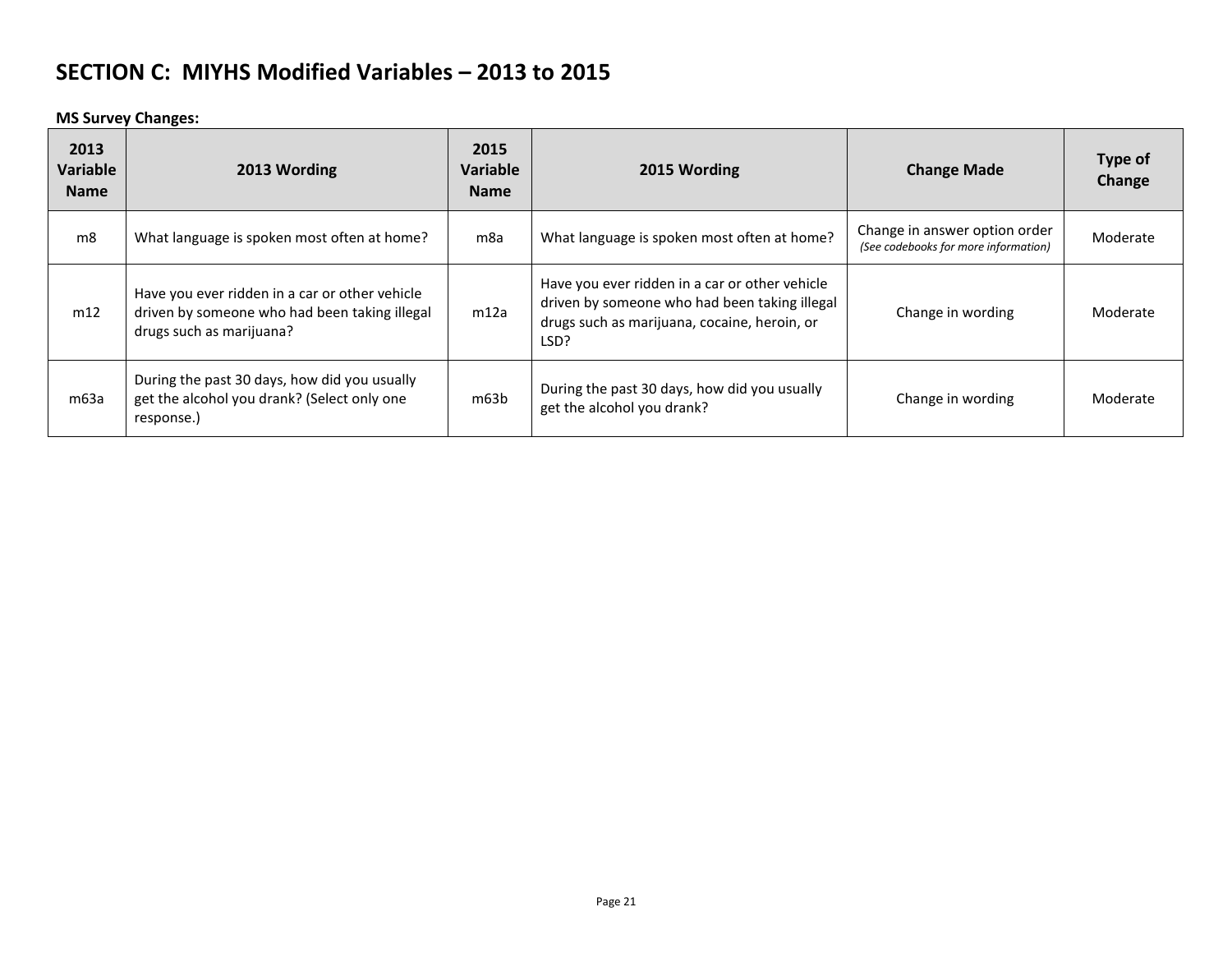**HS Survey Changes:**

| 2013<br>Variable<br><b>Name</b> | 2013 Wording                                                                                                                                                        | 2015<br>Variable<br><b>Name</b> | 2015 Wording                                                                                                                                                                            | <b>Change Made</b>                                                    | Type of<br>Change |
|---------------------------------|---------------------------------------------------------------------------------------------------------------------------------------------------------------------|---------------------------------|-----------------------------------------------------------------------------------------------------------------------------------------------------------------------------------------|-----------------------------------------------------------------------|-------------------|
| h8                              | What language is spoken most often at home?                                                                                                                         | h8a                             | What language is spoken most often at home?                                                                                                                                             | Change in answer option order<br>(See codebooks for more information) | Moderate          |
| h15                             | During the past 30 days, how many times did<br>you ride in a car or other vehicle driven by<br>someone who had been taking illegal drugs<br>such as marijuana?      | h15                             | During the past 30 days, how many times did<br>you ride in a car or other vehicle driven by<br>someone who had been taking illegal drugs<br>such as marijuana, cocaine, heroin, or LSD? | Change in wording                                                     | Moderate          |
| h215                            | During the past 30 days, how many times did<br>you do other activities while driving a car, such<br>as eating, talking on a cell phone, combing your<br>hair, etc.? | h230                            | During the past 30 days, how many times did<br>you text or talk on the phone while driving a<br>car or other vehicle?                                                                   | Change in wording                                                     | Major             |
| h203                            | During the past 30 days, how did you usually<br>get your own cigarettes? (Select only one<br>response.)                                                             | h231                            | During the past 30 days, how did you usually<br>get your own cigarettes? (Select only one<br>response.)                                                                                 | Change in answer options<br>(See codebooks for more information)      | Major             |
| h64                             | How many times during the past 12 months<br>have you stopped smoking for one day or<br>longer because you were trying to quit<br>smoking?                           | h238                            | During the past 12 months, how many times<br>have you stopped smoking for one day or<br>longer because you were trying to quit<br>smoking cigarettes for good?                          | Change in wording                                                     | Major             |
| h82a                            | During the past 30 days, how did you usually<br>get the alcohol you drank? (Select only one<br>response.)                                                           | h82b                            | During the past 30 days, how did you usually<br>get the alcohol you drank?                                                                                                              | Change in wording                                                     | Moderate          |
| h193a                           | How often is the following statement true for<br>you? "When I am not at home, one of my<br>parents knows where I am and whom I am<br>with."                         | h193b                           | How often is the following statement true for<br>you? "When I am not at home, one of my<br>parents or guardians knows where I am and<br>whom I am with."                                | Change in wording                                                     | Moderate          |
| h196                            | I have parent(s) who try to help me succeed.                                                                                                                        | h196a                           | I have parent(s) or guardian(s) who try to help<br>me succeed.                                                                                                                          | Change in wording                                                     | Moderate          |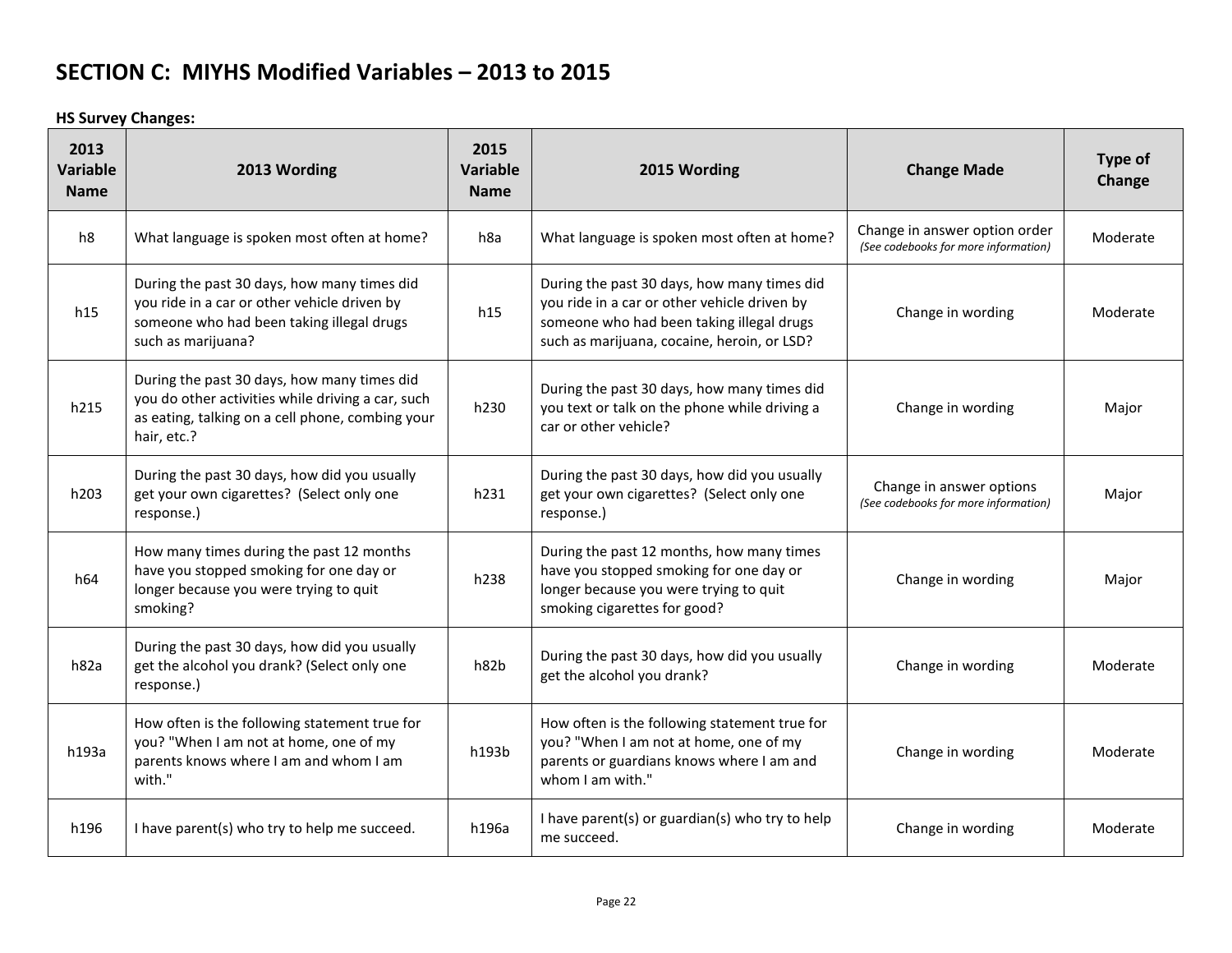**K/3 Survey Changes:**

| 2015<br>Variable | <b>2015 Question Wording</b>                                                                                                                                                                                                                                                                                                                                       | 2017<br>Variable | <b>2017 Question Wording</b>                                                                                                                                                                                                                                                                                                                                 | <b>Change Made</b>                            | <b>Type of Change</b> |
|------------------|--------------------------------------------------------------------------------------------------------------------------------------------------------------------------------------------------------------------------------------------------------------------------------------------------------------------------------------------------------------------|------------------|--------------------------------------------------------------------------------------------------------------------------------------------------------------------------------------------------------------------------------------------------------------------------------------------------------------------------------------------------------------|-----------------------------------------------|-----------------------|
|                  |                                                                                                                                                                                                                                                                                                                                                                    | knonefrt         | Percentage of students who consumed less<br>than 1 fruit or 100% fruit juice per day during<br>the past 7 days                                                                                                                                                                                                                                               | New Answer of Interest                        |                       |
|                  |                                                                                                                                                                                                                                                                                                                                                                    | knoneveg         | Percentage of students who consumed less<br>than 1 vegetable per day during the past 7<br>days                                                                                                                                                                                                                                                               | New Answer of Interest                        |                       |
| k59a             | During the past 7 days, how many times did<br>your child drink a can, bottle, or glass of soda,<br>sports drink, energy drink, or other sugar-<br>sweetened beverage such as Gatorade, Red<br>Bull, lemonade, sweetened tea or coffee drinks,<br>flavored milk, Snapple, or Sunny Delight? (Do<br>not count diet soda, other diet drinks, or 100%<br>fruit juice.) | k59a             | During the past 7 days, how many times did<br>your child drink a can, bottle, or glass of soda,<br>sports drink, energy drink, or other sugar-<br>sweetened beverage such as Gatorade, Red<br>Bull, lemonade, sweetened tea or coffee<br>drinks, flavored milk, Snapple, or Sunny D?<br>(Do not count diet soda, other diet drinks, or<br>100% fruit juice.) | <b>Replaced Sunny Delight</b><br>with Sunny D | Minor                 |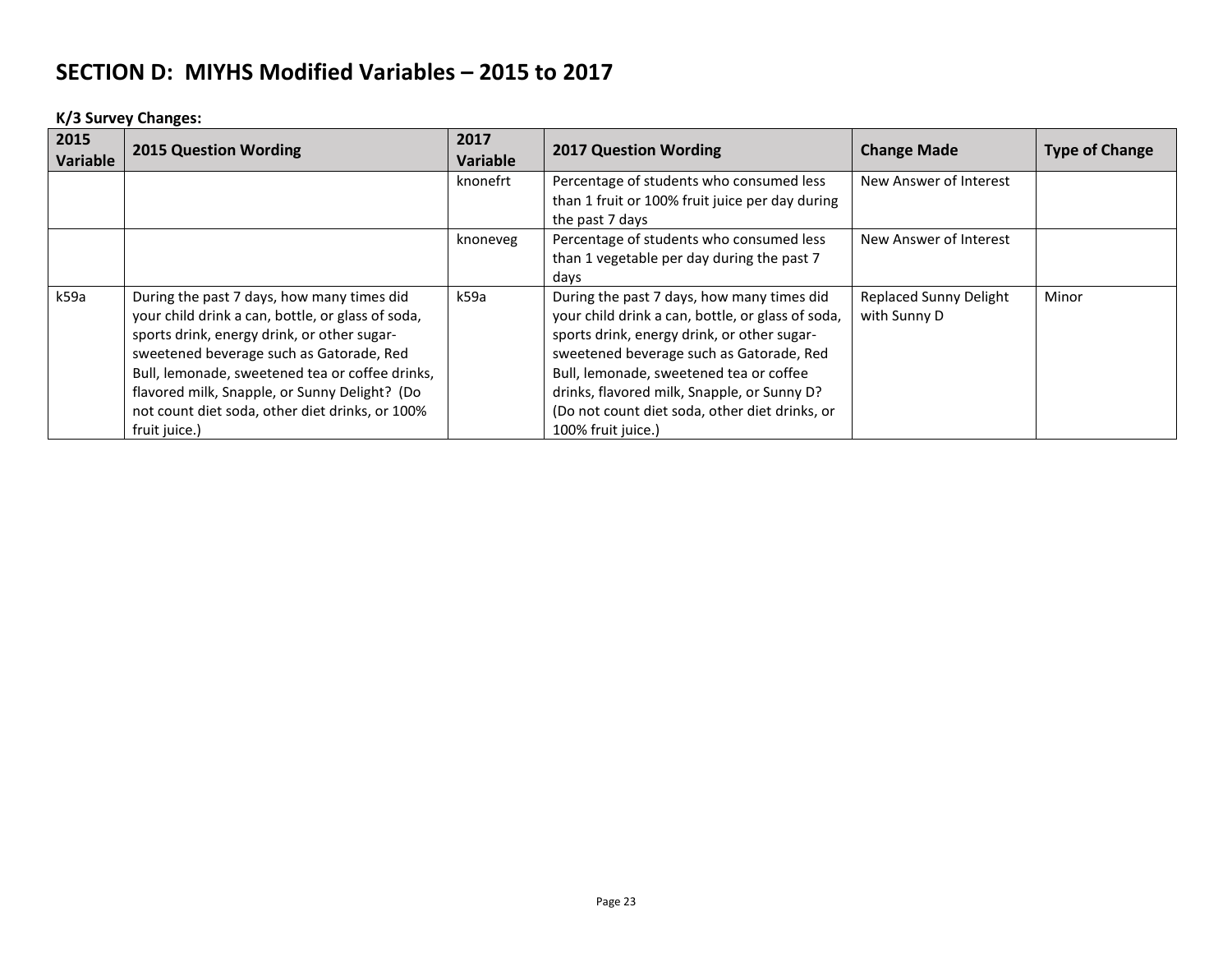**5/6 Survey Changes:**

| 2015<br><b>Variable</b> | <b>2015 Question Wording</b>                                                                                                                                                                                                                                                                                                                                | 2017<br><b>Variable</b> | <b>2017 Question Wording</b>                                                                                                                                                                                                                                                                                                         | <b>Change Made</b>                     | <b>Type of Change</b> |
|-------------------------|-------------------------------------------------------------------------------------------------------------------------------------------------------------------------------------------------------------------------------------------------------------------------------------------------------------------------------------------------------------|-------------------------|--------------------------------------------------------------------------------------------------------------------------------------------------------------------------------------------------------------------------------------------------------------------------------------------------------------------------------------|----------------------------------------|-----------------------|
|                         |                                                                                                                                                                                                                                                                                                                                                             | $en16_2$                | Over the next year, percentage of students who<br>answered "I definitely will not" smoke a<br>cigarette.                                                                                                                                                                                                                             | New Answer of<br>Interest              |                       |
| e25a                    | About how many adults over 21 have you<br>known personally who in the past year have<br>gotten drunk or high?                                                                                                                                                                                                                                               |                         |                                                                                                                                                                                                                                                                                                                                      | Question<br>removed                    |                       |
|                         |                                                                                                                                                                                                                                                                                                                                                             | e62                     | On an average school day, how long after<br>school are you alone without a parent or<br>trusted adult?                                                                                                                                                                                                                               | New question                           |                       |
| e29a                    | During the past 7 days, how many times did<br>you drink 100% fruit juices such as orange<br>juice, apple juice, or grape juice? (Do not<br>count punch, Kool-Aid, sports drinks, or<br>other fruit-flavored drinks.)                                                                                                                                        | e63                     | Yesterday, how many times did you drink 100%<br>fruit juices such as orange juice, apple juice, or<br>grape juice? (Do not count punch, Kool-Aid,<br>sports drinks, or other fruit-flavored drinks.)                                                                                                                                 | Change in time<br>frame                | Major                 |
| e30a                    | During the past 7 days, how many times did<br>you eat fruit? (Do not count fruit juice.)                                                                                                                                                                                                                                                                    | e64                     | Yesterday, how many times did you eat fruit?<br>(Do not count fruit juice)                                                                                                                                                                                                                                                           | Change in time<br>frame                | Major                 |
| e31b                    | During the past 7 days, how many times did<br>you eat vegetables, such as carrots, green<br>salad, corn, or green beans? (Do not count<br>french fries or other fried potatoes.)                                                                                                                                                                            | e65                     | Yesterday, how many times did you eat<br>vegetables, such as carrots, green salad, corn,<br>or green beans? (Do not count french fries or<br>other fried potatoes.)                                                                                                                                                                  | Change in time<br>frame                | Major                 |
| e54                     | During the past 7 days, how many times did<br>you drink a can, bottle, or glass of soda,<br>sports drink, energy drink, or other sugar-<br>sweetened beverage such as Gatorade, Red<br>Bull, lemonade, sweetened tea or coffee<br>drinks, flavored milk, Snapple, or Sunny<br>Delight? (Do not count diet soda, other diet<br>drinks, or 100% fruit juice.) | e66                     | Yesterday, how many times did you drink a can,<br>bottle, or glass of soda, sports drink, energy<br>drink, or other sugar-sweetened beverage such<br>as Gatorade, Red Bull, lemonade, sweetened<br>tea or coffee drinks, flavored milk, Snapple, or<br>Sunny D? (Do not count diet soda, other diet<br>drinks, or 100% fruit juice.) | Change in time<br>frame                | Major                 |
| e55                     | During the past 7 days, how many meals did<br>you eat with your family?                                                                                                                                                                                                                                                                                     | e67                     | During the past 7 days, on how many days did<br>you eat dinner at home with at least one of<br>your parents/guardians?                                                                                                                                                                                                               | Change in time<br>frame and<br>wording | Major                 |
| e56                     | During the past 7 days, on how many days<br>were you physically active for a total of at<br>least 60 minutes per day? (Add up all the<br>time you spent in any kind of physical<br>activity that increased your heart rate and<br>made you breathe hard some of the time.)                                                                                  | e68                     | How many days each week do you exercise,<br>dance or play sports for at least an hour?                                                                                                                                                                                                                                               | Change in time<br>frame and<br>wording | Major                 |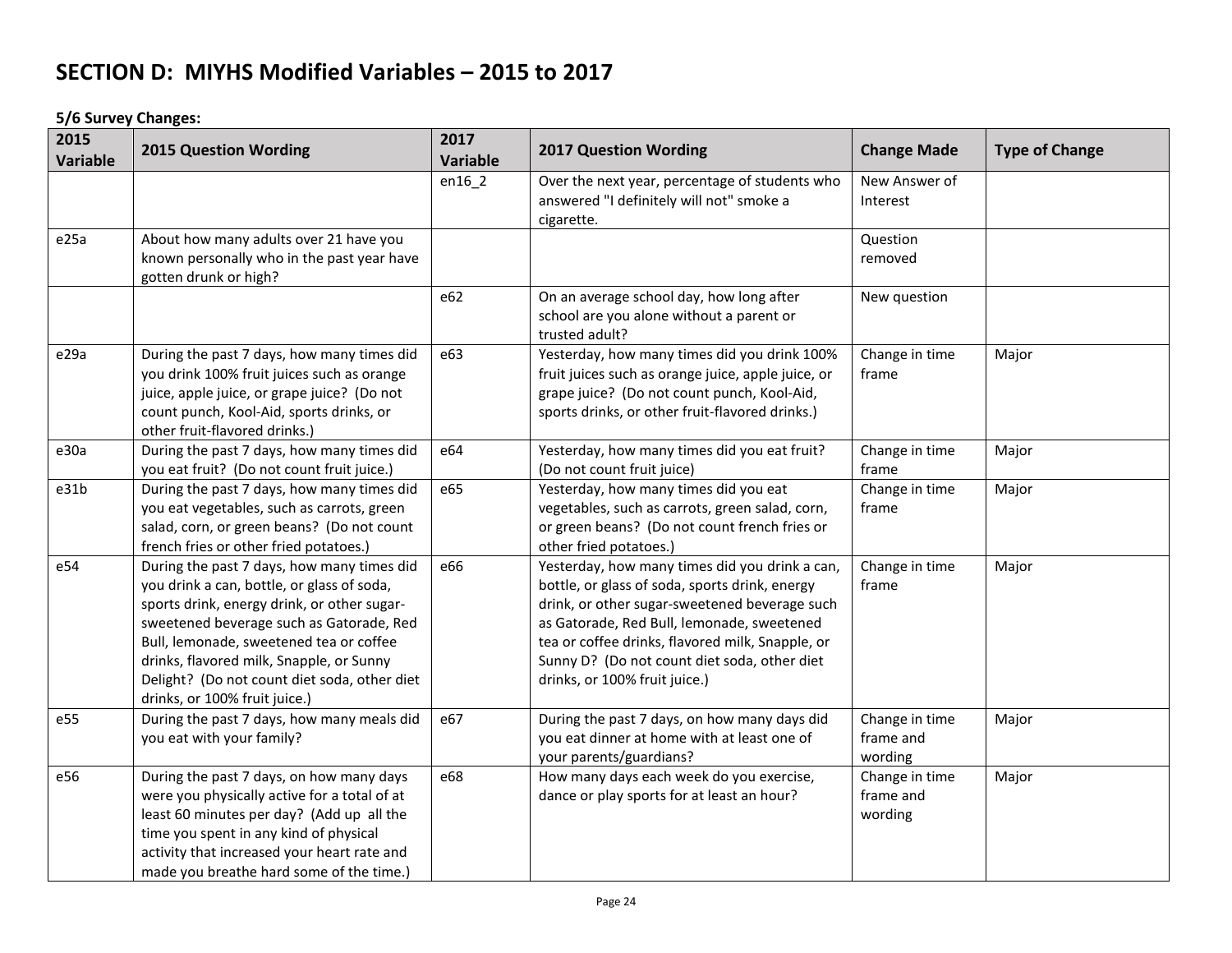| 2015<br>Variable | <b>2015 Question Wording</b>                                                                                                                                 | 2017<br><b>Variable</b> | <b>2017 Question Wording</b>                                                                                                                        | <b>Change Made</b>   | <b>Type of Change</b> |
|------------------|--------------------------------------------------------------------------------------------------------------------------------------------------------------|-------------------------|-----------------------------------------------------------------------------------------------------------------------------------------------------|----------------------|-----------------------|
| e36a             | Has a doctor or nurse ever told you that you<br>have asthma?                                                                                                 | e69                     | Has a doctor, nurse, or other adult ever told you<br>that you have asthma?                                                                          | Change in<br>wording | Major                 |
| e39a             | During the past month, how often has<br>asthma limited your usual activities?                                                                                | e70                     | During the past month, has asthma limited your<br>usual activities?                                                                                 | Change in<br>wording | Major                 |
| e40a             | How often did you miss school this year<br>because of your asthma?                                                                                           | e71                     | Have you missed school this year because of<br>your asthma?                                                                                         | Change in<br>wording | Major                 |
| e41a             | During the past month, how often did your<br>asthma make it difficult for you to stay<br>asleep?                                                             | e72                     | During the past month, did your asthma make it<br>difficult for you to stay asleep?                                                                 | Change in<br>wording | Major                 |
| e42a             | During the past month, how many days did<br>you have any symptoms of asthma such as<br>shortness of breath, tightness in your chest,<br>or a wheezing cough? | e73                     | During the past month, did you ever have any<br>symptoms of asthma such as shortness of<br>breath, tightness in your chest, or a wheezing<br>cough? | Change in<br>wording | Major                 |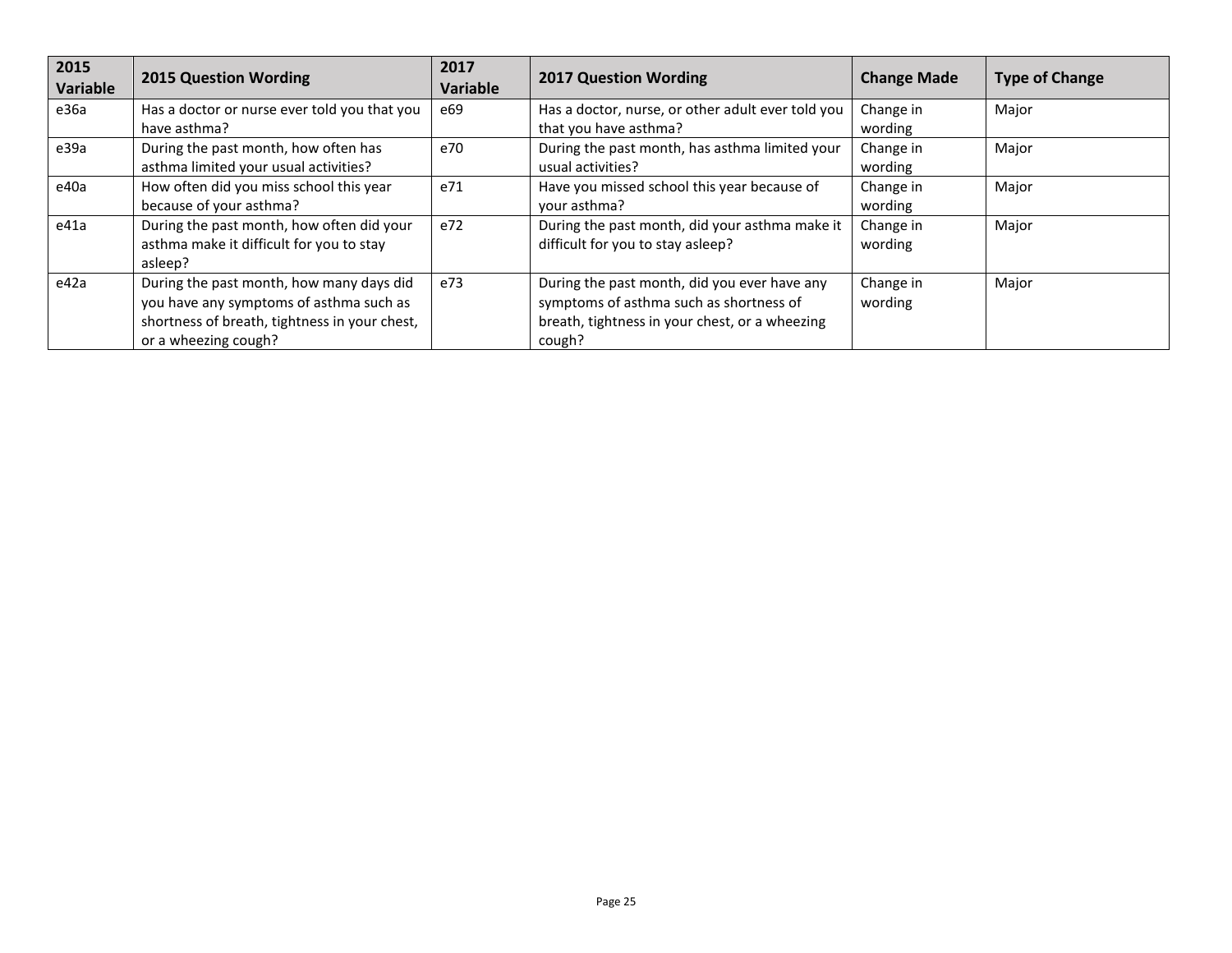#### **MS Survey Changes:**

| 2015<br>Variable | <b>2015 Question Wording</b>                                                                                                                                                   | 2017 Variable                            | <b>2017 Question Wording</b>                                                                                                                                                                                                                                                                                                                     | <b>Change Made</b>                    | <b>Type of Change</b> |
|------------------|--------------------------------------------------------------------------------------------------------------------------------------------------------------------------------|------------------------------------------|--------------------------------------------------------------------------------------------------------------------------------------------------------------------------------------------------------------------------------------------------------------------------------------------------------------------------------------------------|---------------------------------------|-----------------------|
|                  |                                                                                                                                                                                | m187                                     | During the past 30 days, where did you<br>usually sleep?                                                                                                                                                                                                                                                                                         | New question                          |                       |
| m16a             | Have you ever been in a physical fight in<br>which you were hurt and had to be<br>treated by a doctor or nurse?                                                                |                                          |                                                                                                                                                                                                                                                                                                                                                  | Question removed                      |                       |
| m152a            | Have you ever been electronically<br>bullied? (Count being bullied through e-<br>mail, chat rooms, instant messaging,<br>websites, or texting.)                                | m152b                                    | Have you ever been electronically bullied?<br>(Count being bullied through texting,<br>Instagram, Facebook, or other social<br>media.)                                                                                                                                                                                                           | <b>Updated list</b>                   | Moderate              |
|                  |                                                                                                                                                                                | m189                                     | How old were you when you first tried<br>cigarette smoking, even one or two puffs?                                                                                                                                                                                                                                                               | New question                          |                       |
| m31              | During the past 30 days, on how many<br>days did you use chewing tobacco, snuff,<br>or dip, such as Redman, Levi Garrett,<br>Beechnut, Skoal, Skoal Bandits, or<br>Copenhagen? | m181                                     | During the past 30 days, on how many<br>days did you use chewing tobacco, snuff,<br>dip, snus, or dissolvable tobacco products,<br>such as Redman, Levi Garrett, Beechnut,<br>Skoal, Skoal Bandits, Copenhagen, Camel<br>Snus, Marlboro Snus, General Snus, Ariva,<br>Stonewall, or Camel Orbs? (Do not count<br>any electronic vapor products.) | Change in wording                     | Major                 |
|                  |                                                                                                                                                                                | mn48 2                                   | Percentage of students who answered "I<br>definitely will not" smoke a cigarette in<br>the next year.                                                                                                                                                                                                                                            | New Answer of Interest                |                       |
|                  |                                                                                                                                                                                | m182                                     | The last time you used an electronic vapor<br>product, what was in the vapor you<br>inhaled?                                                                                                                                                                                                                                                     | New question                          |                       |
|                  |                                                                                                                                                                                | mntobsus                                 | Percentage of students who are<br>susceptible to cigarette use (among all<br>students including those who have tried<br>cigarettes or are current cigarette users)                                                                                                                                                                               | Change in wording                     |                       |
|                  |                                                                                                                                                                                | mntobsus_2                               | Percentage of students who are<br>susceptible to cigarette use (among<br>students who have never tried cigarettes)                                                                                                                                                                                                                               | New calculated variable               |                       |
| mnanytob         | Percentage of students who smoked<br>cigarettes or cigars or used chewing<br>tobacco, snuff, or dip on one or more of<br>the past 30 days                                      | mnanytoba,<br>mnanytob_2a,<br>mnanytob_3 | Percentage of students who smoked<br>cigarettes or cigars or used chewing<br>tobacco, snuff, dip, or dissolvable tobacco<br>products on one or more of the past 30<br>days                                                                                                                                                                       | Updated and new Answer<br>of Interest | See codebook          |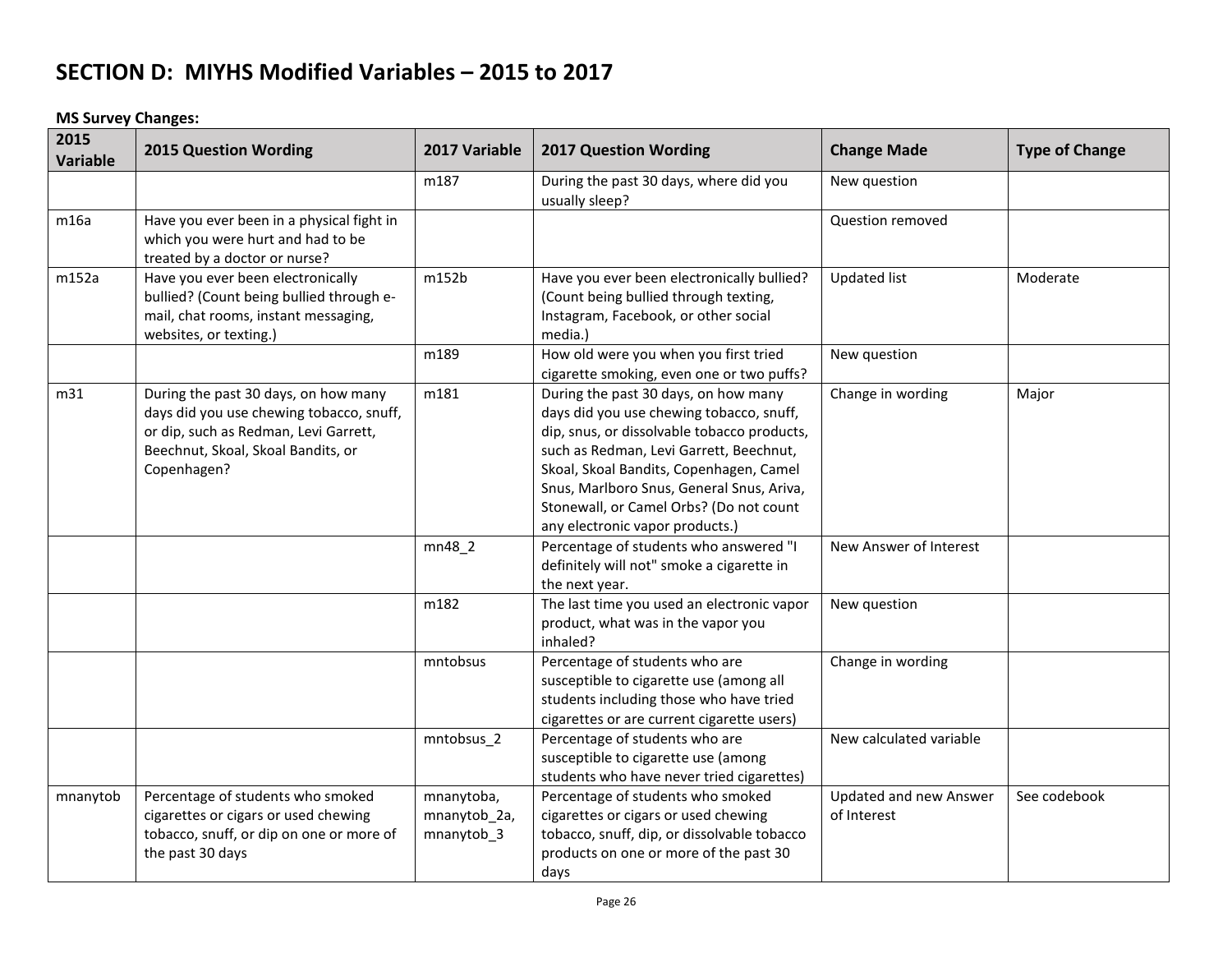| 2015<br><b>Variable</b> | <b>2015 Question Wording</b>                                                                                                                                   | 2017 Variable | <b>2017 Question Wording</b>                                                                                                                                                                                                                                 | <b>Change Made</b>                       | <b>Type of Change</b> |
|-------------------------|----------------------------------------------------------------------------------------------------------------------------------------------------------------|---------------|--------------------------------------------------------------------------------------------------------------------------------------------------------------------------------------------------------------------------------------------------------------|------------------------------------------|-----------------------|
| m70                     | What are the chances you would be seen<br>as cool if you began drinking alcohol<br>regularly, that is, at least once or twice a<br>month?                      |               |                                                                                                                                                                                                                                                              | Question removed                         |                       |
| m81                     | What are the chances you would be seen<br>as cool if you smoked marijuana?                                                                                     |               |                                                                                                                                                                                                                                                              | Question removed                         |                       |
| m87a                    | Have you ever taken a prescription drug<br>(such as OxyContin, Percocet, Vicodin,<br>codeine, Adderall, Ritalin, or Xanax)<br>without a doctor's prescription? | m183          | Have you ever taken prescription pain<br>medicine without a doctor's prescription<br>or differently than how a doctor told you<br>to use it? (Count drugs such as codeine,<br>Vicodin, OxyContin, Hydrocodone, and<br>Percocet.)                             | <b>Updated list</b>                      | Major                 |
|                         |                                                                                                                                                                | m190          | During your life, how many times have you<br>taken prescription pain medicine without<br>a doctor's prescription or differently than<br>how a doctor told you to use it? (Count<br>drugs such as codeine, Vicodin, OxyContin,<br>Hydrocodone, and Percocet.) | New question                             |                       |
|                         |                                                                                                                                                                | mnRxuse       | Percentage of students who misused<br>prescription drugs in their lifetime                                                                                                                                                                                   | Calculated variable for<br>m183 and m190 |                       |
| m89                     | During the past 12 months, have you<br>talked with at least one of your parents<br>about the dangers of tobacco, alcohol, or<br>drug use?                      |               |                                                                                                                                                                                                                                                              | Question removed                         |                       |
| m92a                    | About how many adults over 21 have<br>you known personally who in the past<br>year have gotten drunk or high?                                                  |               |                                                                                                                                                                                                                                                              | Question removed                         |                       |
|                         |                                                                                                                                                                | m184          | If you wanted to get prescription drugs<br>(such as OxyContin, Percocet, Vicodin,<br>codeine, Adderall, Ritalin, or Xanax) that<br>were not prescribed to you, how easy<br>would it be to get some?                                                          | New question                             |                       |
|                         |                                                                                                                                                                | mnonefrt      | Percentage of students who drank 100%<br>fruit juice and/or ate fruit less than 1 time<br>per day during the past seven days                                                                                                                                 | New Answer of Interest                   |                       |
|                         |                                                                                                                                                                | mnoneveg      | Percentage of students who ate<br>vegetables less than 1 time per day during<br>the past seven days                                                                                                                                                          | New Answer of Interest                   |                       |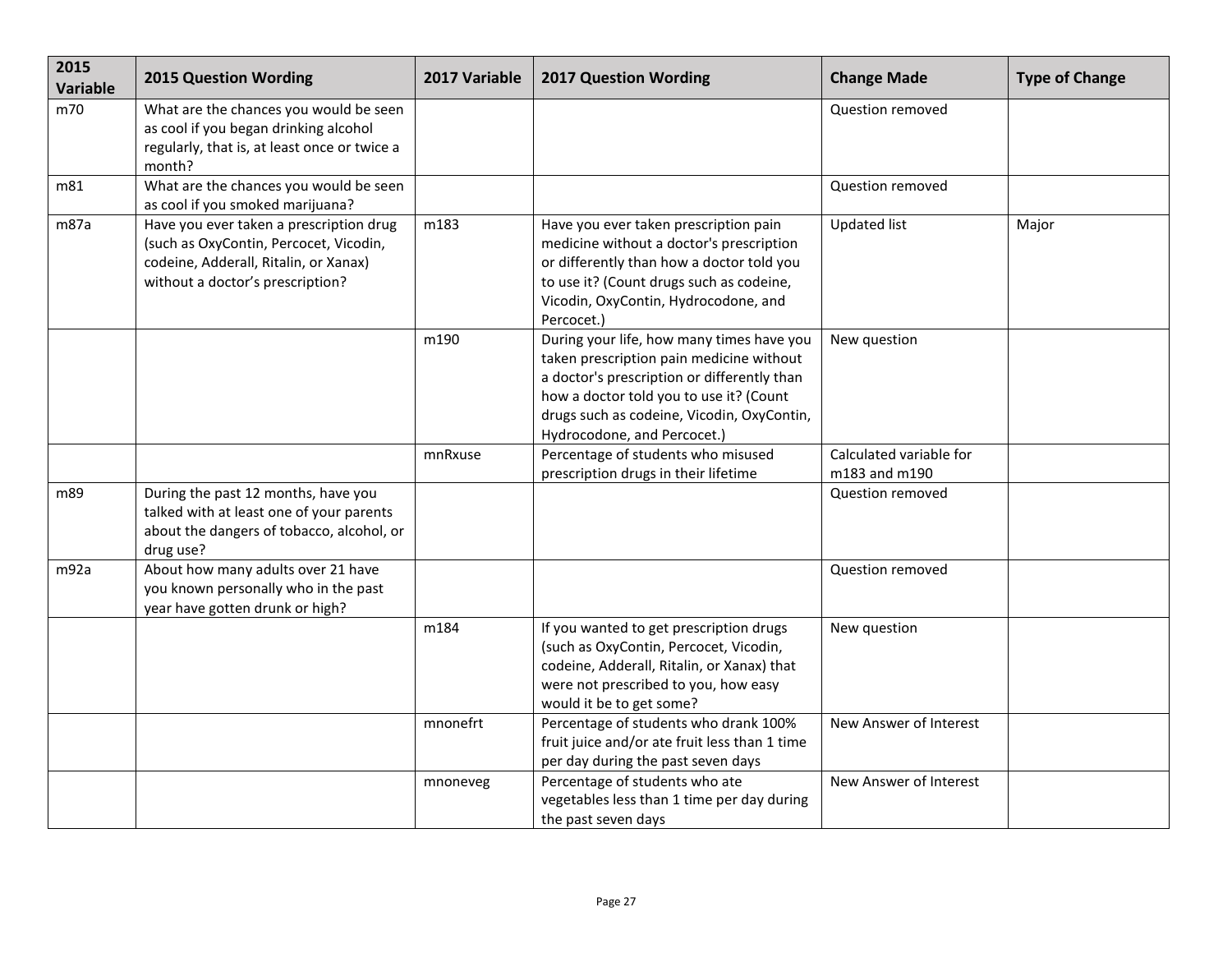| 2015<br>Variable | <b>2015 Question Wording</b>                                                                                                                                                                                                                                                                                                                                  | 2017 Variable | <b>2017 Question Wording</b>                                                                                                                                                                                                                                                                                                                            | <b>Change Made</b>                            | <b>Type of Change</b> |
|------------------|---------------------------------------------------------------------------------------------------------------------------------------------------------------------------------------------------------------------------------------------------------------------------------------------------------------------------------------------------------------|---------------|---------------------------------------------------------------------------------------------------------------------------------------------------------------------------------------------------------------------------------------------------------------------------------------------------------------------------------------------------------|-----------------------------------------------|-----------------------|
| m159             | During the past 7 days, how many times<br>did you drink a can, bottle, or glass of<br>soda, sports drink, energy drink, or other<br>sugar-sweetened beverage such as<br>Gatorade, Red Bull, lemonade,<br>sweetened tea or coffee drinks, flavored<br>milk, Snapple, or Sunny Delight? (Do not<br>count diet soda, other diet drinks, or<br>100% fruit juice.) | m159a         | During the past 7 days, how many times<br>did you drink a can, bottle, or glass of<br>soda, sports drink, energy drink, or other<br>sugar-sweetened beverage such as<br>Gatorade, Red Bull, lemonade, sweetened<br>tea or coffee drinks, flavored milk,<br>Snapple, or Sunny D? (Do not count diet<br>soda, other diet drinks, or 100% fruit<br>juice.) | <b>Replaced Sunny Delight</b><br>with Sunny D | Minor                 |
| m120             | During the past 7 days, how many meals<br>did you eat with your family?                                                                                                                                                                                                                                                                                       | m185a         | During the past 7 days, on how many days<br>did you eat dinner at home with at least<br>one of your parents/guardians?                                                                                                                                                                                                                                  | Change in wording                             | Major                 |
|                  |                                                                                                                                                                                                                                                                                                                                                               | mndin         | Percentage of students who answered at<br>least 5 days                                                                                                                                                                                                                                                                                                  | Combined m185 and<br>m185a                    |                       |
| m122             | Other than at school, during an average<br>week how many days are you physically<br>active? (Include any community-based<br>sports teams or individual activities such<br>as running, walking, skateboarding,<br>bicycling, and dancing.)                                                                                                                     |               |                                                                                                                                                                                                                                                                                                                                                         | Question removed                              |                       |
|                  |                                                                                                                                                                                                                                                                                                                                                               | m186          | How often is the following statement true<br>for you? "When I am not at home, one of<br>my parents or guardians knows where I<br>am and whom I am with."                                                                                                                                                                                                | New question                                  |                       |
| m123             | On how many of the past 7 days did you<br>exercise or participate in physical activity<br>for at least 20 minutes that made you<br>sweat and breathe hard, such as<br>basketball, soccer, running, swimming<br>laps, fast bicycling, fast dancing, or<br>similar aerobic activities?                                                                          |               |                                                                                                                                                                                                                                                                                                                                                         | Question removed                              |                       |
| m124             | On how many of the past 7 days did you<br>participate in physical activity for at least<br>30 minutes that did not make you sweat<br>or breathe hard, such as fast walking,<br>slow bicycling, skating, pushing a lawn<br>mower, or mopping floors?                                                                                                           |               |                                                                                                                                                                                                                                                                                                                                                         | Question removed                              |                       |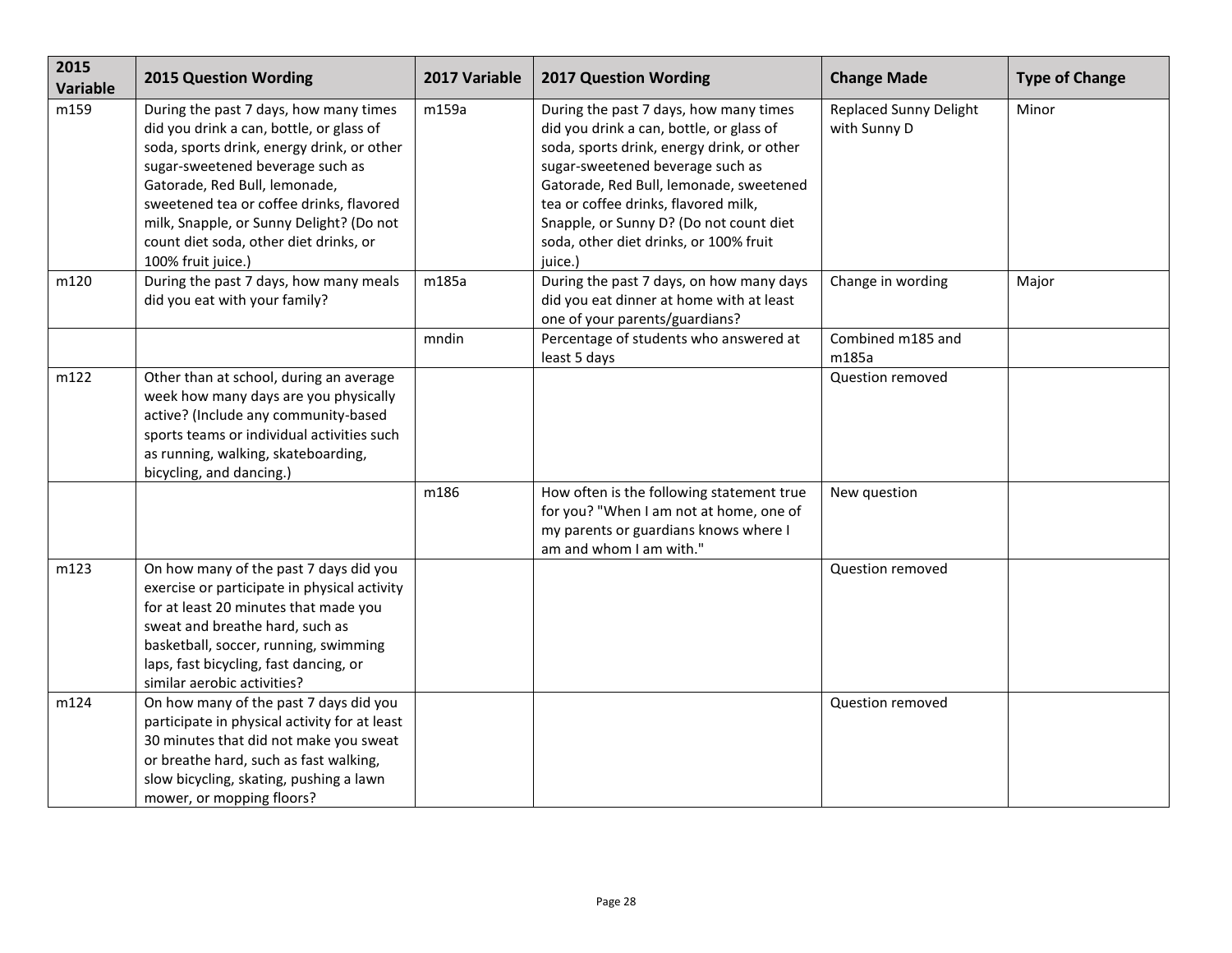| 2015<br><b>Variable</b> | <b>2015 Question Wording</b>                                                                                                                                             | 2017 Variable | <b>2017 Question Wording</b>                             | <b>Change Made</b> | <b>Type of Change</b> |
|-------------------------|--------------------------------------------------------------------------------------------------------------------------------------------------------------------------|---------------|----------------------------------------------------------|--------------------|-----------------------|
| m147a                   | During an average week, approximately<br>how many hours do you typically spend<br>doing community services - helping<br>people in the community without getting<br>paid? |               |                                                          | Question removed   |                       |
|                         |                                                                                                                                                                          | m192          | I have a family that gives me love and<br>support.       | New question       |                       |
|                         |                                                                                                                                                                          | m188          | How often does your family give you love<br>and support? | New question       |                       |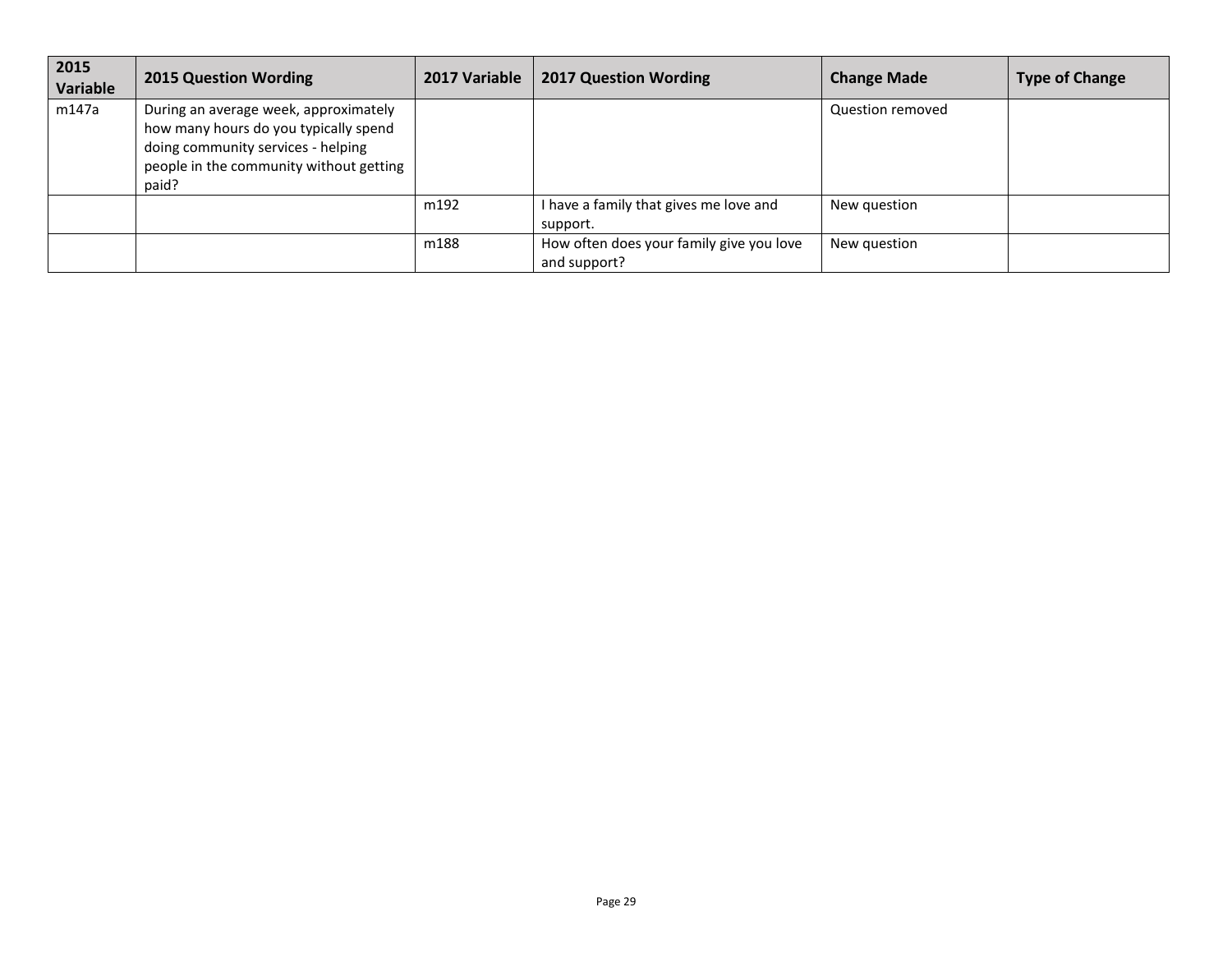**HS Survey Changes:**

| 2015<br>Variable | <b>2015 Question Wording</b>                                                                                                                                                   | 2017<br>Variable | <b>2017 Question Wording</b>                                                                                                                                                                                                                                                                                                                     | <b>Change Made</b> | <b>Type of Change</b> |
|------------------|--------------------------------------------------------------------------------------------------------------------------------------------------------------------------------|------------------|--------------------------------------------------------------------------------------------------------------------------------------------------------------------------------------------------------------------------------------------------------------------------------------------------------------------------------------------------|--------------------|-----------------------|
|                  |                                                                                                                                                                                | h250             | Some people describe themselves as<br>transgender when their sex at birth does not<br>match the way they think or feel about their<br>gender. Are you transgender?                                                                                                                                                                               | New question       |                       |
|                  |                                                                                                                                                                                | h247             | During the past 30 days, where did you usually<br>sleep?                                                                                                                                                                                                                                                                                         | New question       |                       |
| h17              | How many times in the past year (12<br>months) have you taken a gun to school?                                                                                                 |                  |                                                                                                                                                                                                                                                                                                                                                  | Question removed   |                       |
| h25              | During the past 12 months, how many<br>times were you in a physical fight in which<br>you were injured and had to be treated by<br>a doctor or nurse?                          |                  |                                                                                                                                                                                                                                                                                                                                                  | Question removed   |                       |
| h36b             | During the past 12 months, have you ever<br>been electronically bullied? (Count being<br>bullied through e-mail, chat rooms,<br>instant messaging, websites, or texting.)      | h36c             | During the past 12 months, have you ever<br>been electronically bullied? (Count being<br>bullied through texting, Instagram, Facebook,<br>or other social media.)                                                                                                                                                                                | Change in wording  | Moderate              |
| h231             | During the past 30 days, how did you<br>usually get your own cigarettes? (Select<br>only one response.)                                                                        |                  |                                                                                                                                                                                                                                                                                                                                                  | Question removed   |                       |
| h50              | During the past 30 days, on how many<br>days did you use chewing tobacco, snuff,<br>or dip, such as Redman, Levi Garrett,<br>Beechnut, Skoal, Skoal Bandits, or<br>Copenhagen? | h251             | During the past 30 days, on how many days<br>did you use chewing tobacco, snuff, dip, snus,<br>or dissolvable tobacco products, such as<br>Redman, Levi Garrett, Beechnut, Skoal, Skoal<br>Bandits, Copenhagen, Camel Snus, Marlboro<br>Snus, General Snus, Ariva, Stonewall, or Camel<br>Orbs? (Do not count any electronic vapor<br>products.) | Change in wording  | Major                 |
|                  |                                                                                                                                                                                | h248             | The last time you used an electronic vapor<br>product, what was in the vapor you inhaled?                                                                                                                                                                                                                                                        | New question       |                       |
|                  |                                                                                                                                                                                | h240             | During the past 30 days, how did you usually<br>get your own electronic vapor products?<br>(Select only one response.)                                                                                                                                                                                                                           | New question       |                       |
| hntobsus         | Percentage of students who are<br>susceptible to tobacco use                                                                                                                   | hntobsus         | Percentage of students who are susceptible to<br>cigarette use (among all students including<br>those who have tried or are current cigarette<br>users)                                                                                                                                                                                          | Change of wording  | Minor                 |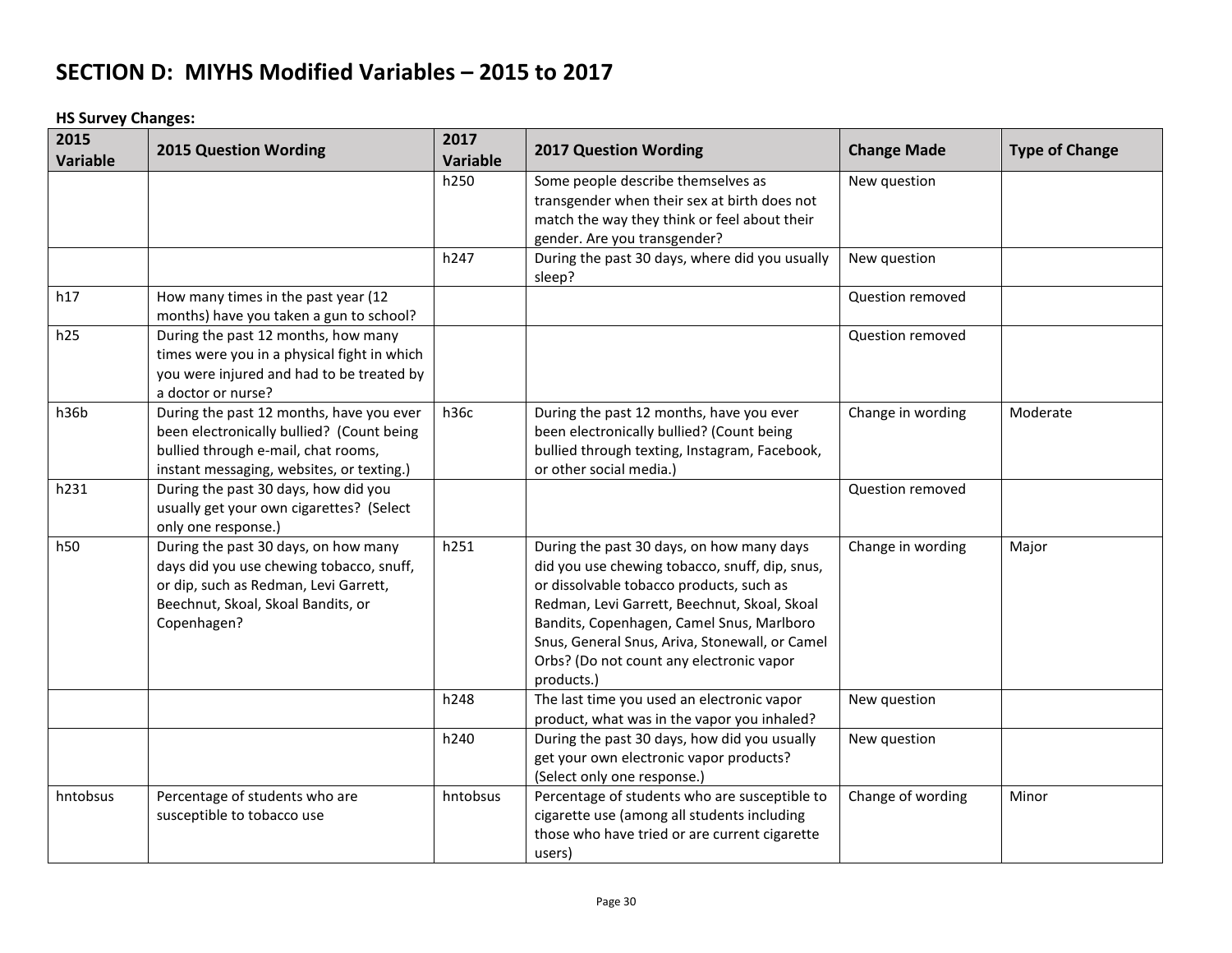| 2015<br><b>Variable</b> | <b>2015 Question Wording</b>                                                                                                                                                                  | 2017<br><b>Variable</b> | <b>2017 Question Wording</b>                                                                                                                                                                                                                                 | <b>Change Made</b>  | <b>Type of Change</b> |
|-------------------------|-----------------------------------------------------------------------------------------------------------------------------------------------------------------------------------------------|-------------------------|--------------------------------------------------------------------------------------------------------------------------------------------------------------------------------------------------------------------------------------------------------------|---------------------|-----------------------|
| hnanytob                | Percentage of students who smoked<br>cigarettes or cigars or used chewing<br>tobacco, snuff, or dip on one or more of<br>the past 30 days                                                     | hnanytoba               | Percentage of students who smoked cigarettes<br>or cigars or used chewing tobacco, snuff, dip,<br>or dissolvable tobacco products on one or<br>more of the past 30 days                                                                                      | Change in wording   | Minor                 |
| hnanytob 2              | Percentage of students who smoked<br>cigarettes or cigars; used an electronic<br>vapor product; or used chewing tobacco,<br>snuff, or dip on one or more of the past<br>30 days               |                         |                                                                                                                                                                                                                                                              | Variable removed    |                       |
| h81a                    | During the past 30 days, on how many<br>days did you have 5 or more drinks of<br>alcohol in a row, that is, within a couple of<br>hours?                                                      |                         |                                                                                                                                                                                                                                                              | Question removed    |                       |
|                         |                                                                                                                                                                                               | h241                    | During the past 30 days, what is the largest<br>number of alcoholic drinks you had in a row?                                                                                                                                                                 | New question        |                       |
| h90                     | What are the chances you would be seen<br>as cool if you began drinking alcoholic<br>beverages regularly, that is, at least once<br>or twice a month?                                         |                         |                                                                                                                                                                                                                                                              | Question removed    |                       |
| h105                    | What are the chances you would be seen<br>as cool if you smoked marijuana?                                                                                                                    |                         |                                                                                                                                                                                                                                                              | Question removed    |                       |
| h112a                   | During your life, how many times have<br>you taken a prescription drug (such as<br>OxyContin, Percocet, Vicodin, codeine,<br>Adderall, Ritalin, or Xanax) without a<br>doctor's prescription? | h249                    | During your life, how many times have you<br>taken prescription pain medicine without a<br>doctor's prescription or differently than how a<br>doctor told you to use it? (Count drugs such as<br>codeine, Vicodin, OxyContin, Hydrocodone,<br>and Percocet.) | Change in wording   | Major                 |
| h222                    | During your life, how many times have<br>you used methamphetamines (also called<br>speed, crystal, crank, or ice)?                                                                            | h222a                   | During your life, how many times have you<br>used methamphetamines (also called meth,<br>speed, crystal, crank, or ice)?                                                                                                                                     | <b>Updated list</b> | Minor                 |
| h116                    | During the past 12 months, have you<br>talked with at least one of your parents<br>about the dangers of tobacco, alcohol, or<br>drug use?                                                     |                         |                                                                                                                                                                                                                                                              | Question removed    |                       |
| h128a                   | About how many adults over 21 have you<br>known personally who in the past year<br>have gotten drunk or high?                                                                                 |                         |                                                                                                                                                                                                                                                              | Question removed    |                       |
| h134a                   | About how many adults over 21 have you<br>known personally who in the past year<br>have sold or dealt drugs?                                                                                  |                         |                                                                                                                                                                                                                                                              | Question removed    |                       |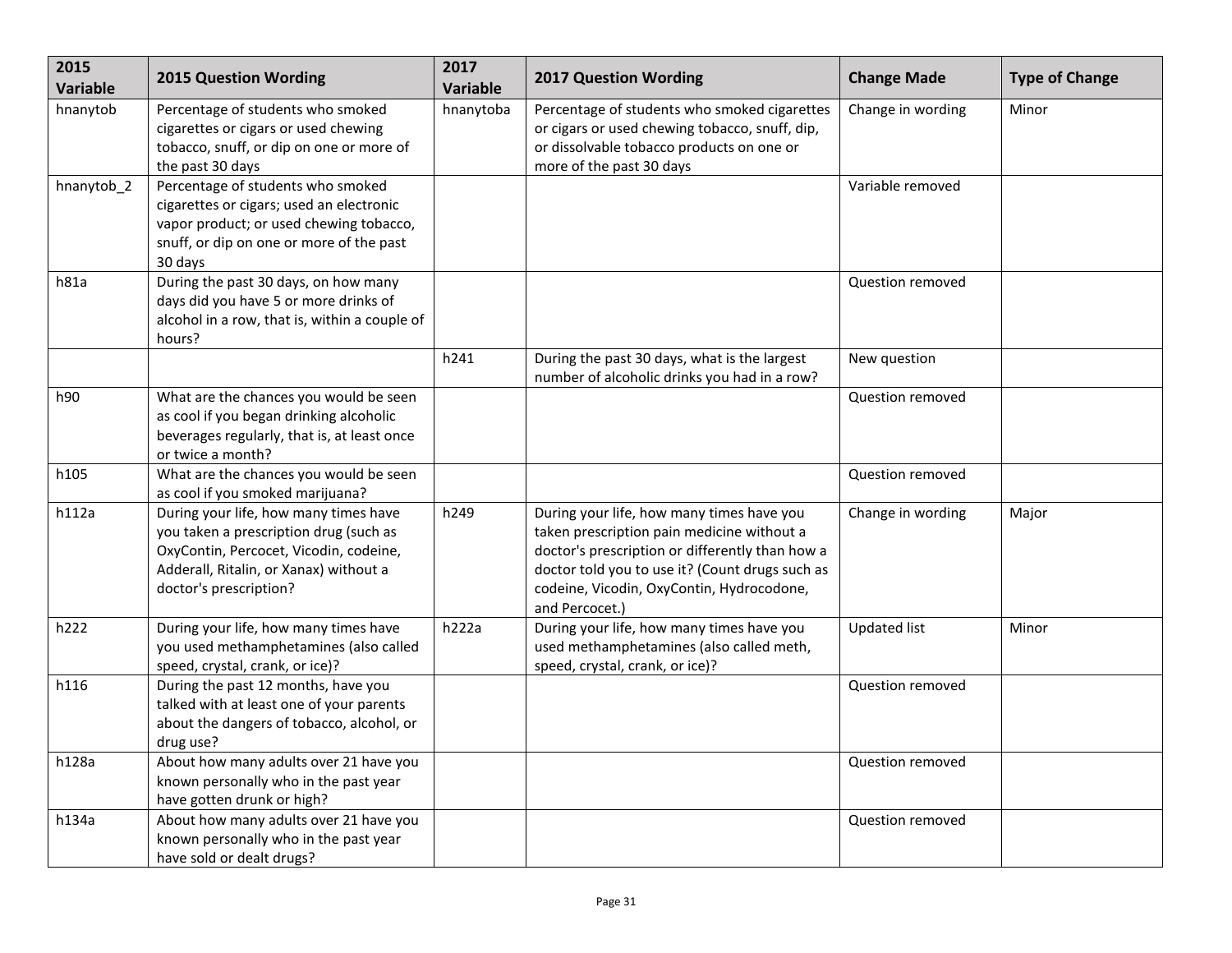| 2015<br>Variable | <b>2015 Question Wording</b>                                                                                                                                                                                                                                                                                                                                  | 2017<br>Variable | <b>2017 Question Wording</b>                                                                                                                                                                                                                                                                                                                         | <b>Change Made</b>         | <b>Type of Change</b> |
|------------------|---------------------------------------------------------------------------------------------------------------------------------------------------------------------------------------------------------------------------------------------------------------------------------------------------------------------------------------------------------------|------------------|------------------------------------------------------------------------------------------------------------------------------------------------------------------------------------------------------------------------------------------------------------------------------------------------------------------------------------------------------|----------------------------|-----------------------|
|                  |                                                                                                                                                                                                                                                                                                                                                               | h242             | If you wanted to get prescription drugs (such<br>as OxyContin, Percocet, Vicodin, codeine,<br>Adderall, Ritalin, or Xanax) that were not<br>prescribed to you, how easy would it be to get<br>some?                                                                                                                                                  | New question               |                       |
|                  |                                                                                                                                                                                                                                                                                                                                                               | hnonefrt         | Percentage of students who drank 100% fruit<br>juice and/or ate fruit less than 1 time per day<br>during the past seven days                                                                                                                                                                                                                         | New Answer of<br>Interest  |                       |
|                  |                                                                                                                                                                                                                                                                                                                                                               | hnoneveg         | Percentage of students who ate vegetables<br>less than 1 time per day during the past seven<br>days                                                                                                                                                                                                                                                  | New Answer of<br>Interest  |                       |
| h207             | During the past 7 days, how many times<br>did you drink a can, bottle, or glass of<br>soda, sports drink, energy drink, or other<br>sugar-sweetened beverage such as<br>Gatorade, Red Bull, lemonade, sweetened<br>tea or coffee drinks, flavored milk,<br>Snapple, or Sunny Delight? (Do not count<br>diet soda, other diet drinks, or 100% fruit<br>juice.) | h207a            | During the past 7 days, how many times did<br>you drink a can, bottle, or glass of soda, sports<br>drink, energy drink, or other sugar-sweetened<br>beverage such as Gatorade, Red Bull,<br>lemonade, sweetened tea or coffee drinks,<br>flavored milk, Snapple, or Sunny D? (Do not<br>count diet soda, other diet drinks, or 100%<br>fruit juice.) | Change in wording          | Minor                 |
|                  |                                                                                                                                                                                                                                                                                                                                                               | hn207a_2         | Percentage of students who drank sugar-<br>sweetened beverages at least one time per<br>day in the past week                                                                                                                                                                                                                                         | Combined h207 and<br>h207a |                       |
| h161             | During the past 7 days, how many meals<br>did you eat with your family?                                                                                                                                                                                                                                                                                       | h243             | During the past 7 days, on how many days did<br>you eat dinner at home with at least one of<br>your parents/guardians?                                                                                                                                                                                                                               | Change in wording          | Major                 |
| h163             | Other than at school, during an average<br>week, how many days are you physically<br>active? (Include any community-based<br>sports teams or individual activities such<br>as running, walking, skateboarding,<br>bicycling, and dancing.)                                                                                                                    |                  |                                                                                                                                                                                                                                                                                                                                                      | Question removed           |                       |
| h164             | On how many of the past 7 days did you<br>exercise or participate in physical activity<br>for at least 20 minutes that made you<br>sweat and breathe hard, such as<br>basketball, soccer, running, swimming<br>laps, fast bicycling, fast dancing, or similar<br>aerobic activities?                                                                          |                  |                                                                                                                                                                                                                                                                                                                                                      | Question removed           |                       |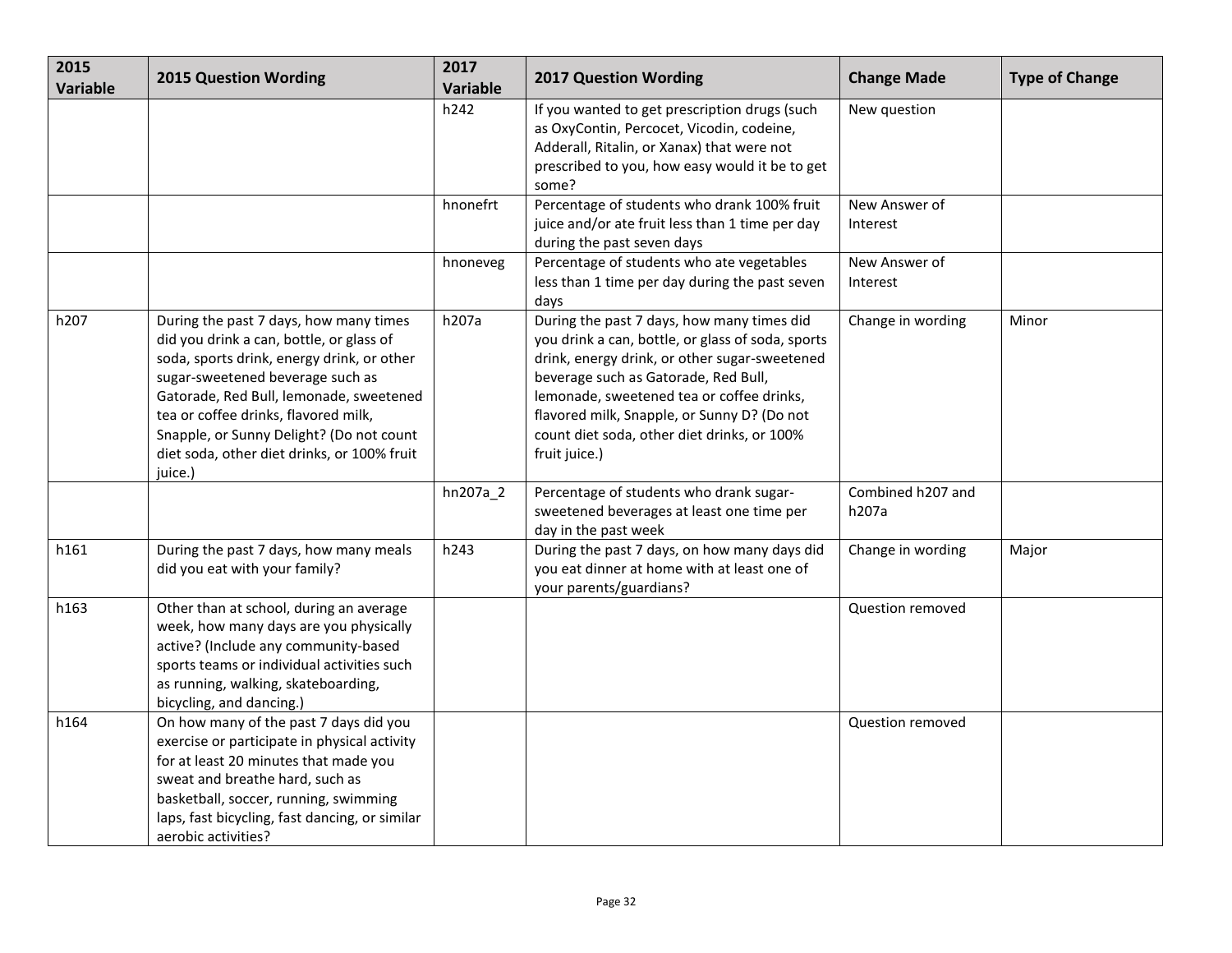| 2015<br>Variable | <b>2015 Question Wording</b>                                                                                                                                                                                                                                                                                                             | 2017<br><b>Variable</b> | <b>2017 Question Wording</b>                                                                                                                                                                                                                                                                                         | <b>Change Made</b> | <b>Type of Change</b> |
|------------------|------------------------------------------------------------------------------------------------------------------------------------------------------------------------------------------------------------------------------------------------------------------------------------------------------------------------------------------|-------------------------|----------------------------------------------------------------------------------------------------------------------------------------------------------------------------------------------------------------------------------------------------------------------------------------------------------------------|--------------------|-----------------------|
| h165             | On how many of the past 7 days did you<br>participate in physical activity for at least<br>30 minutes that did not make you sweat<br>or breathe hard, such as fast walking, slow<br>bicycling, skating, pushing a lawn mower,<br>or mopping floors?                                                                                      |                         |                                                                                                                                                                                                                                                                                                                      | Question removed   |                       |
| h167b            | On an average school day, how many<br>hours do you play video or computer<br>games or use a computer for something<br>that is not school work? (Count time spent<br>on things such as Xbox, PlayStation, an<br>iPod, an iPad or other tablet, a<br>smartphone, YouTube, Facebook or other<br>social networking tools, and the Internet.) | h167c                   | On an average school day, how many hours do<br>you play video or computer games or use a<br>computer for something that is not school<br>work? (Count time spent on things such as<br>Xbox, PlayStation, an iPad or other tablet, a<br>smartphone, texting, YouTube, Instagram,<br>Facebook, or other social media.) | Change in wording  | Moderate              |
| h212             | Does your school feel like a place where<br>students and adults care about each<br>other?                                                                                                                                                                                                                                                |                         |                                                                                                                                                                                                                                                                                                                      | Question removed   |                       |
| h190a            | During an average week, approximately<br>how many hours do you typically spend<br>doing community services - helping<br>people in the community without getting<br>paid?                                                                                                                                                                 |                         |                                                                                                                                                                                                                                                                                                                      | Question removed   |                       |
| h197             | I have good neighbors who care about<br>me.                                                                                                                                                                                                                                                                                              |                         |                                                                                                                                                                                                                                                                                                                      | Question removed   |                       |
|                  |                                                                                                                                                                                                                                                                                                                                          | h245                    | How often do you have support from adults<br>other than your parents?                                                                                                                                                                                                                                                | New question       |                       |
|                  |                                                                                                                                                                                                                                                                                                                                          | h246                    | How often does your family give you love and<br>support?                                                                                                                                                                                                                                                             | New question       |                       |
| h201             | I have parents who are good at talking<br>with me about things.                                                                                                                                                                                                                                                                          |                         |                                                                                                                                                                                                                                                                                                                      | Question removed   |                       |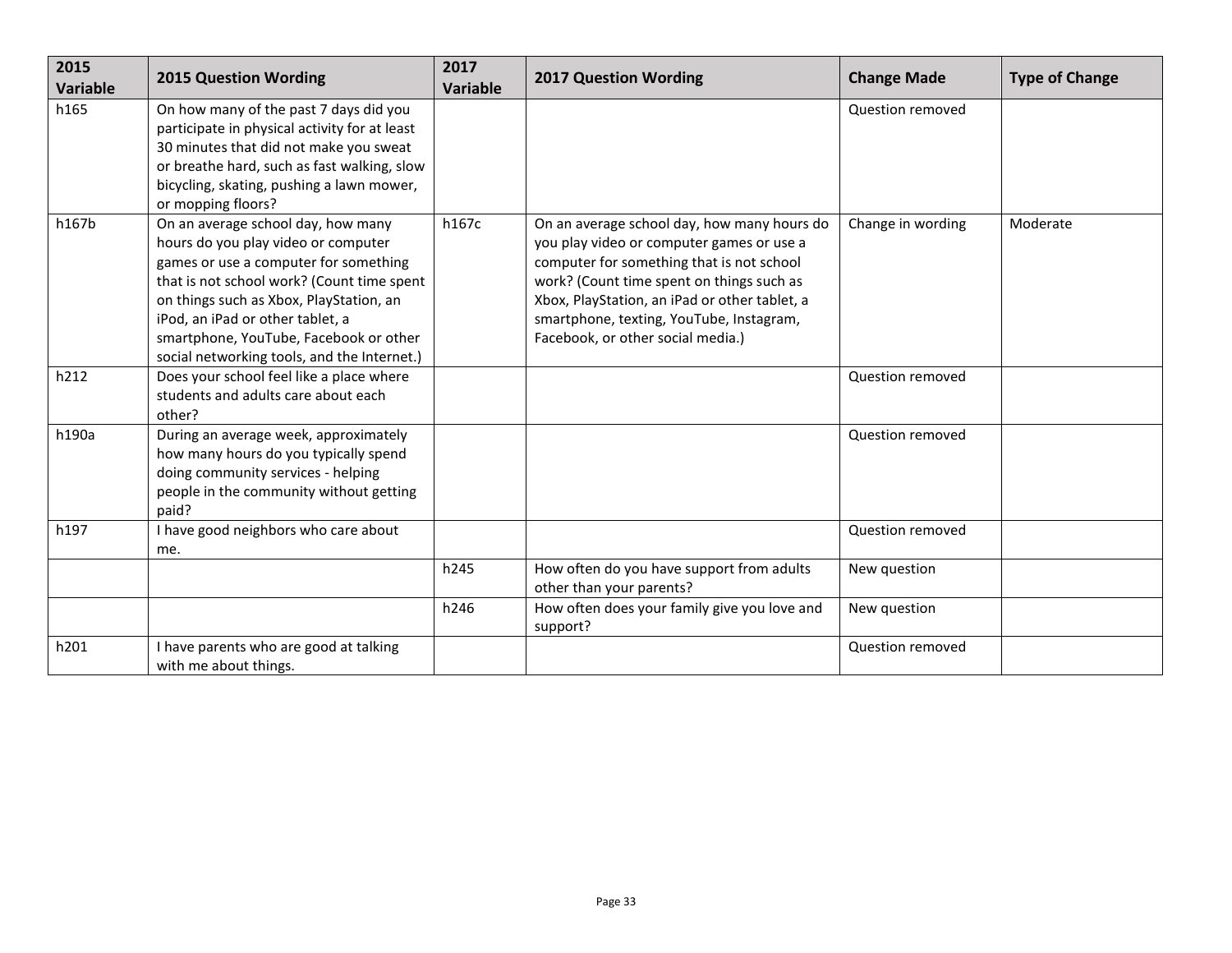| 2015<br>Variable | <b>2015 Question Wording</b> | 2017<br>Variable | <b>2017 Question Wording</b>                                                                                                                                                                                                                                                                                                                                                                                                                                                                               | <b>Change Made</b>        | <b>Type of Change</b> |
|------------------|------------------------------|------------------|------------------------------------------------------------------------------------------------------------------------------------------------------------------------------------------------------------------------------------------------------------------------------------------------------------------------------------------------------------------------------------------------------------------------------------------------------------------------------------------------------------|---------------------------|-----------------------|
|                  |                              | h244             | Please tell us HOW MANY of the following six<br>things have EVER happened to you (Add up<br>how many ever happened to you):<br>- Your parents/guardians got divorced or<br>separated<br>- A parent/guardian died<br>- A parent/guardian was in jail or prison<br>- You lived with an adult who had a mental<br>illness<br>- Your parent or another adult you lived with<br>often swore at you, insulted you, put you<br>down, or humiliated you.<br>- You were physically hurt by an adult in your<br>home | New question              |                       |
|                  |                              | hnace            | Percentage of students who have reported 3<br>or more Adverse Childhood Experiences                                                                                                                                                                                                                                                                                                                                                                                                                        | New Answer of<br>Interest |                       |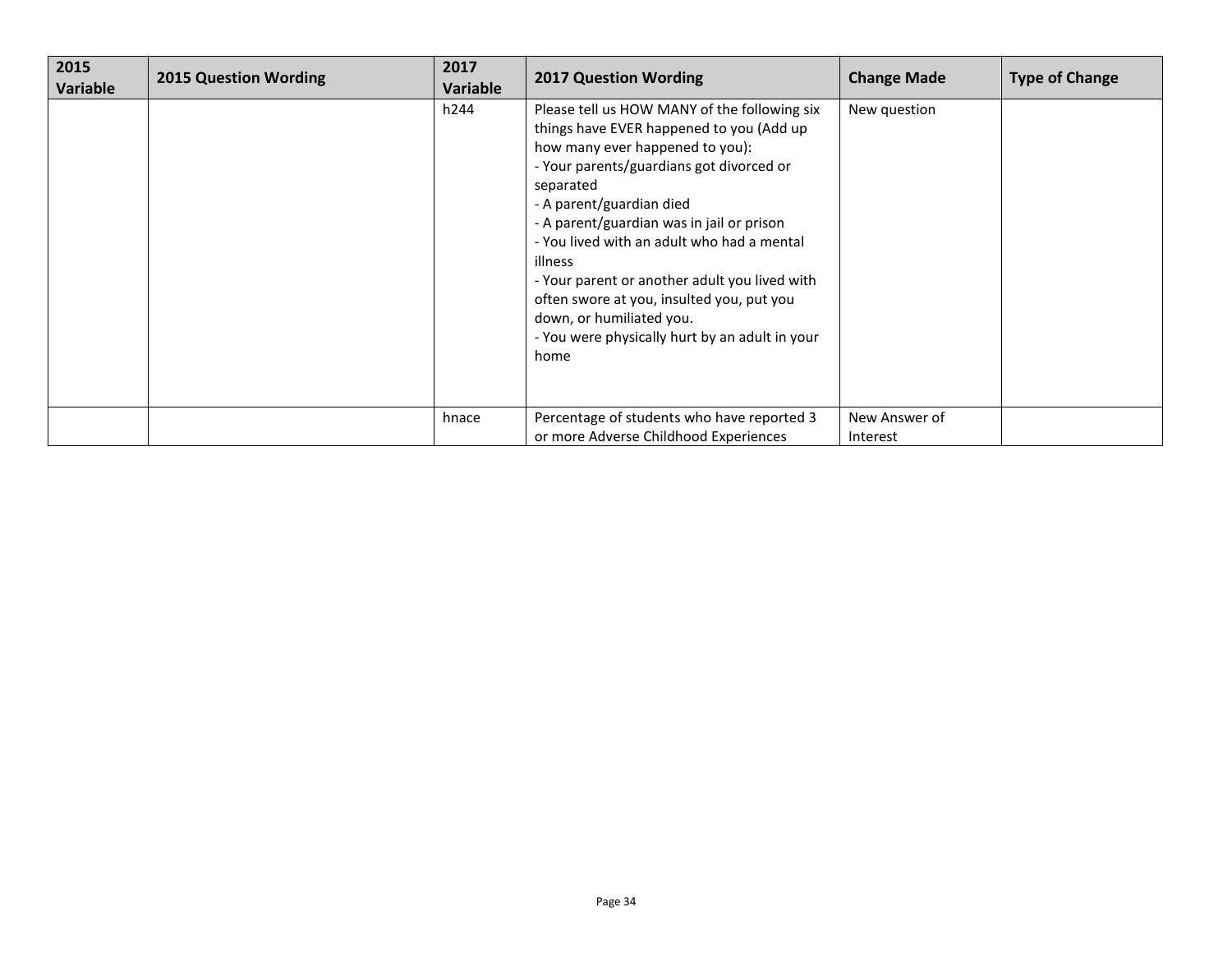**K/3 Survey Changes:**

| 2017<br>Variable | <b>2017 Question Wording</b> | 2019<br>Variable | <b>2019 Question Wording</b>    | <b>Change Made</b> | <b>Type of Change</b> |
|------------------|------------------------------|------------------|---------------------------------|--------------------|-----------------------|
|                  |                              |                  | Parent Survey not used in 2019. |                    |                       |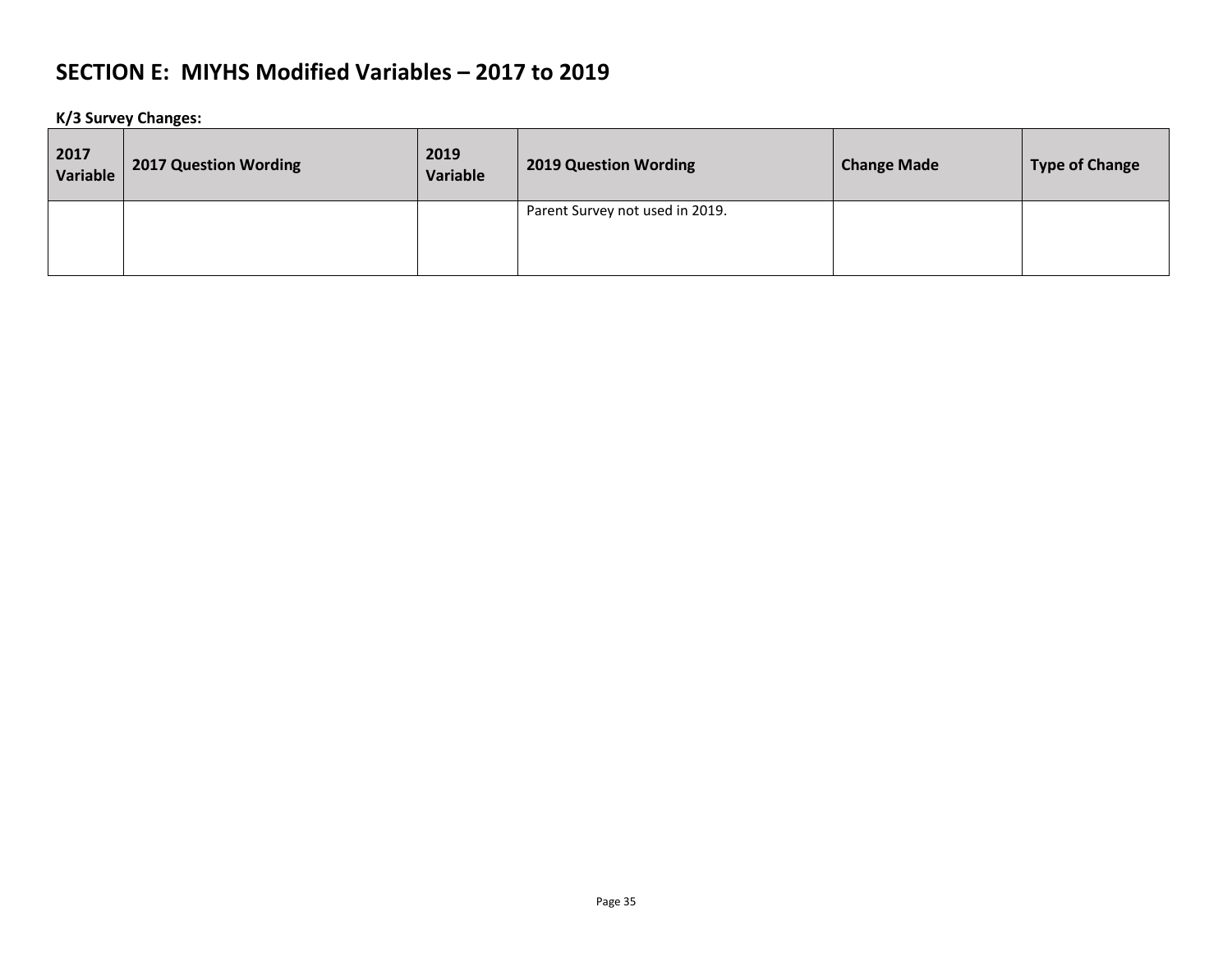**5/6 Survey Changes:**

| 2017<br>Variable | <b>2017 Question Wording</b>                                                                                                                                                                                                                                                                                                             | 2019<br>Variable | <b>2019 Question Wording</b>                                                                                                                                                                                                                                                                                      | <b>Change Made</b>                           | <b>Type of Change</b> |
|------------------|------------------------------------------------------------------------------------------------------------------------------------------------------------------------------------------------------------------------------------------------------------------------------------------------------------------------------------------|------------------|-------------------------------------------------------------------------------------------------------------------------------------------------------------------------------------------------------------------------------------------------------------------------------------------------------------------|----------------------------------------------|-----------------------|
|                  |                                                                                                                                                                                                                                                                                                                                          | enowtob          | Calculated variable (Percentage of students<br>who were either overweight or obese)                                                                                                                                                                                                                               | New Answer of Interest                       |                       |
| еба              | What language is spoken most often at<br>home?                                                                                                                                                                                                                                                                                           | e6b              | What language is spoken most often at<br>home? (Select only one response)                                                                                                                                                                                                                                         | Added instruction<br>statement               | Minor                 |
| e67              | During the past 7 days, on how many days<br>did you eat dinner at home with at least one<br>of your parents/guardians?                                                                                                                                                                                                                   | e67              | During the past 7 days, on how many days did<br>you eat dinner at home with at least one of<br>your parents or guardians?                                                                                                                                                                                         | Replaced forward slash<br>with the word "or" | Minor                 |
| e57a             | On an average school day, how many hours<br>do you play video or computer games or use<br>a computer for something that is not school<br>work? (Count time spent on things such as<br>Xbox, PlayStation, an iPod, an iPad or other<br>tablet, a smartphone, YouTube, Facebook or<br>other social networking tools, and the<br>Internet.) | e57b             | On an average school day, how many hours<br>do you play video or computer games or use<br>a computer for something that is not school<br>work? (Count time spent playing games,<br>watching videos, texting, or using social<br>media on your smartphone, computer, Xbox,<br>PlayStation, iPad, or other tablet.) | Updated list of devices                      | Moderate              |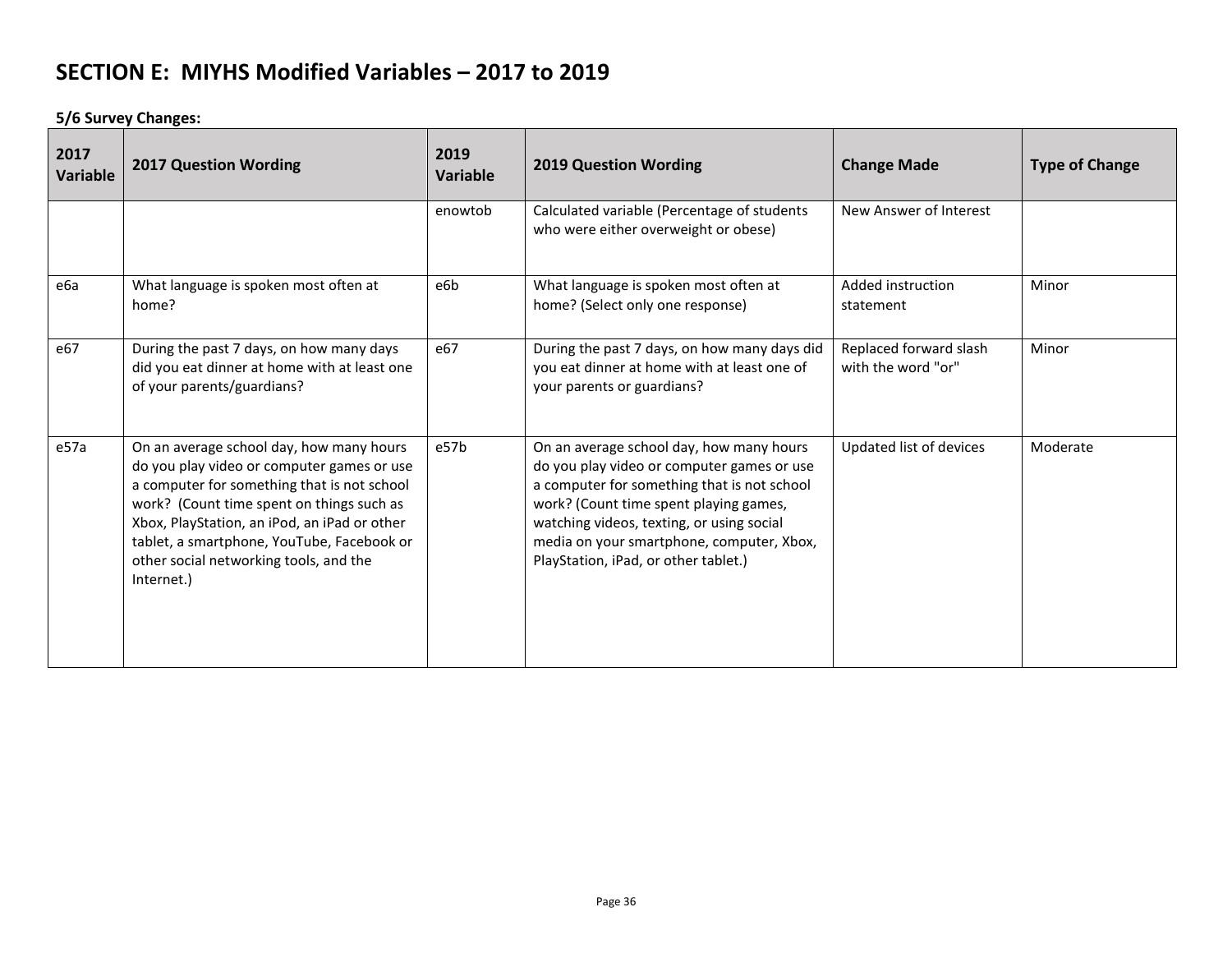**MS Survey Changes:**

| 2017<br><b>Variable</b> | <b>2017 Question Wording</b>                                                                                                                                                                                                                                                                                                                        | 2019<br>Variable | <b>2019 Question Wording</b>                                                                                                                                                                                                           | <b>Change Made</b>                                                                           | <b>Type of Change</b> |
|-------------------------|-----------------------------------------------------------------------------------------------------------------------------------------------------------------------------------------------------------------------------------------------------------------------------------------------------------------------------------------------------|------------------|----------------------------------------------------------------------------------------------------------------------------------------------------------------------------------------------------------------------------------------|----------------------------------------------------------------------------------------------|-----------------------|
|                         |                                                                                                                                                                                                                                                                                                                                                     | mnowtob          | Calculated variable (Percentage of students<br>who were either overweight or obese)                                                                                                                                                    | New Answer of Interest                                                                       |                       |
| m <sub>8a</sub>         | What language is spoken most often at<br>home?                                                                                                                                                                                                                                                                                                      | m8b              | What language is spoken most often at home?<br>(Select only one response.)                                                                                                                                                             | Added instruction                                                                            | Minor                 |
| m187                    | During the past 30 days, where did you<br>usually sleep?                                                                                                                                                                                                                                                                                            | m187a            | During the past 30 days, where did you usually<br>sleep?                                                                                                                                                                               | Added answer option: In a<br>dormitory or other school<br>housing.<br>New Answer of Interest | Moderate              |
|                         |                                                                                                                                                                                                                                                                                                                                                     | $mn154b_2$       | Calculated variable (Among students who have<br>ever felt sad or hopeless, the percentage of<br>students who answered that they got help from<br>a teacher or other school staff                                                       | New Answer of Interest                                                                       |                       |
| m189                    | How old were you when you first tried<br>cigarette smoking, even one or two<br>puffs?                                                                                                                                                                                                                                                               |                  |                                                                                                                                                                                                                                        | Question removed                                                                             |                       |
| m181                    | During the past 30 days, on how many<br>days did you use chewing tobacco, snuff,<br>dip, snus, or dissolvable tobacco<br>products, such as Redman, Levi Garrett,<br>Beechnut, Skoal, Skoal Bandits,<br>Copenhagen, Camel Snus, Marlboro<br>Snus, General Snus, Ariva, Stonewall, or<br>Camel Orbs? (Do not count any<br>electronic vapor products.) | m181a            | During the past 30 days, on how many days did<br>you use chewing tobacco, snuff, dip, snus, or<br>dissolvable tobacco products, such as<br>Copenhagen, Grizzly, Skoal, or Camel Snus? (Do<br>not count any electronic vapor products.) | Updated product list                                                                         | Moderate              |
| m78                     | How wrong do your parents feel it<br>would be for you to smoke marijuana?                                                                                                                                                                                                                                                                           | m193             | How wrong do your parents feel it would be for<br>you to use marijuana?                                                                                                                                                                | Changed wording to "use"                                                                     | Major                 |
| m173                    | Have you ever used an electronic vapor<br>product?                                                                                                                                                                                                                                                                                                  | m173             | Have you ever used an electronic vapor<br>product?                                                                                                                                                                                     | New introductory statement<br>includes "JUUL"                                                | Moderate              |
| m174                    | During the past 30 days, on how many<br>days did you use an electronic vapor<br>product?                                                                                                                                                                                                                                                            | m174             | During the past 30 days, on how many days did<br>you use an electronic vapor product?                                                                                                                                                  | New introductory statement<br>includes "JUUL"                                                | Moderate              |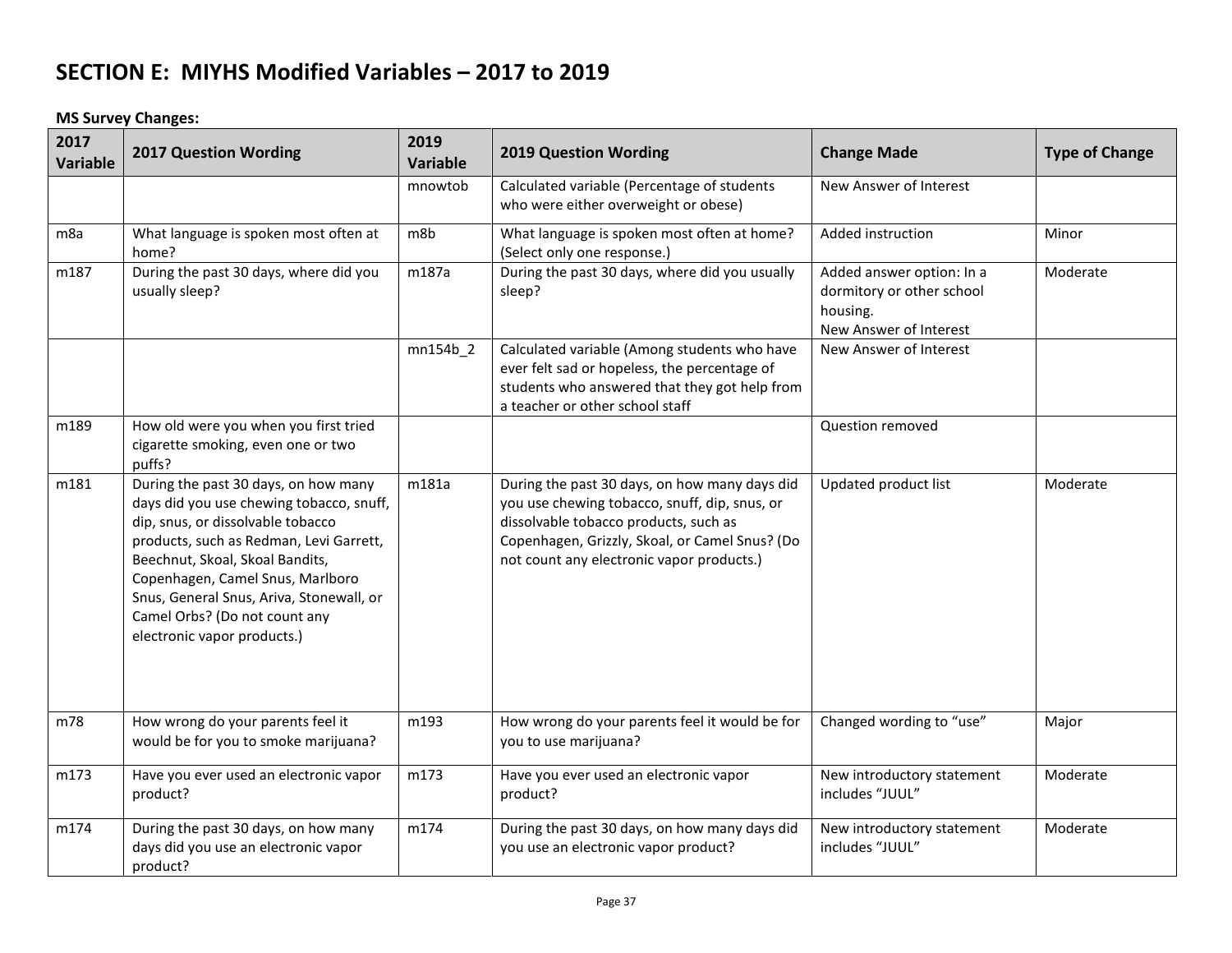| 2017<br>Variable | <b>2017 Question Wording</b>                                                                                                                                                                                                                                    | 2019<br><b>Variable</b> | <b>2019 Question Wording</b>                                                                                                                                                                                                          | <b>Change Made</b>                            | <b>Type of Change</b> |
|------------------|-----------------------------------------------------------------------------------------------------------------------------------------------------------------------------------------------------------------------------------------------------------------|-------------------------|---------------------------------------------------------------------------------------------------------------------------------------------------------------------------------------------------------------------------------------|-----------------------------------------------|-----------------------|
| m182             | The last time you used an electronic<br>vapor product, what was in the vapor<br>you inhaled?                                                                                                                                                                    | m182                    | The last time you used an electronic vapor<br>product, what was in the vapor you inhaled?                                                                                                                                             | New introductory statement<br>includes "JUUL" | Moderate              |
|                  |                                                                                                                                                                                                                                                                 | m182_2                  | Percentage of students who used 'Marijuana or<br>Hash Oil' the last time they used an electronic<br>vapor product.                                                                                                                    | New Answer of Interest                        |                       |
| m166             | How much do you think people risk<br>harming themselves (physically or in<br>other ways) if they smoke marijuana<br>once or twice a week?                                                                                                                       | m194                    | How much do you think people risk harming<br>themselves (physically or in other ways) if they<br>use marijuana once or twice a week?                                                                                                  | Changed wording to "use"                      | Major                 |
| m167             | How wrong do your friends feel it would<br>be for you to smoke marijuana?                                                                                                                                                                                       | m195                    | How wrong do your friends feel it would be for<br>you to use marijuana?                                                                                                                                                               | Changed wording to "use"                      | Major                 |
| m83              | If a kid smoked marijuana in your<br>neighborhood, would he or she be<br>caught by the police?                                                                                                                                                                  | m196                    | If a kid used marijuana in your neighborhood,<br>would he or she be caught by the police?                                                                                                                                             | Changed wording to "use"                      | Major                 |
| m84              | How wrong do you think it is for<br>someone your age to smoke marijuana?                                                                                                                                                                                        | m197                    | How wrong do you think it is for someone your<br>age to use marijuana?                                                                                                                                                                | Changed wording to "use"                      | Major                 |
| m190             | During your life, how many times have<br>you taken prescription pain medicine<br>without a doctor's prescription or<br>differently than how a doctor told you<br>to use it? (Count drugs such as codeine,<br>Vicodin, OxyContin, Hydrocodone, and<br>Percocet.) |                         |                                                                                                                                                                                                                                       | Question removed                              |                       |
| m98a             | About how many adults over 21 have<br>you known personally who in the past<br>year have used marijuana, crack,<br>cocaine, or other drugs?                                                                                                                      |                         |                                                                                                                                                                                                                                       | Question removed                              |                       |
|                  |                                                                                                                                                                                                                                                                 | m199                    | Have you ever lived with an adult who had a<br>problem with alcohol or drugs?                                                                                                                                                         | New question                                  |                       |
| m169             | What kind of milk do you usually drink?<br>(Select only one response.)                                                                                                                                                                                          |                         |                                                                                                                                                                                                                                       | Question removed                              |                       |
| m159             | During the past 7 days, how many times<br>did you drink a can, bottle, or glass of<br>soda, sports drink, energy drink, or<br>other sugar-sweetened beverage such<br>as Gatorade, Red Bull, lemonade,                                                           | m159a                   | During the past 7 days, how many times did<br>you drink a can, bottle, or glass of soda, sports<br>drink, energy drink, or other sugar-sweetened<br>beverage such as Gatorade, Red Bull,<br>lemonade, sweetened tea or coffee drinks, | Replaced Sunny Delight with<br>Sunny D.       | Minor                 |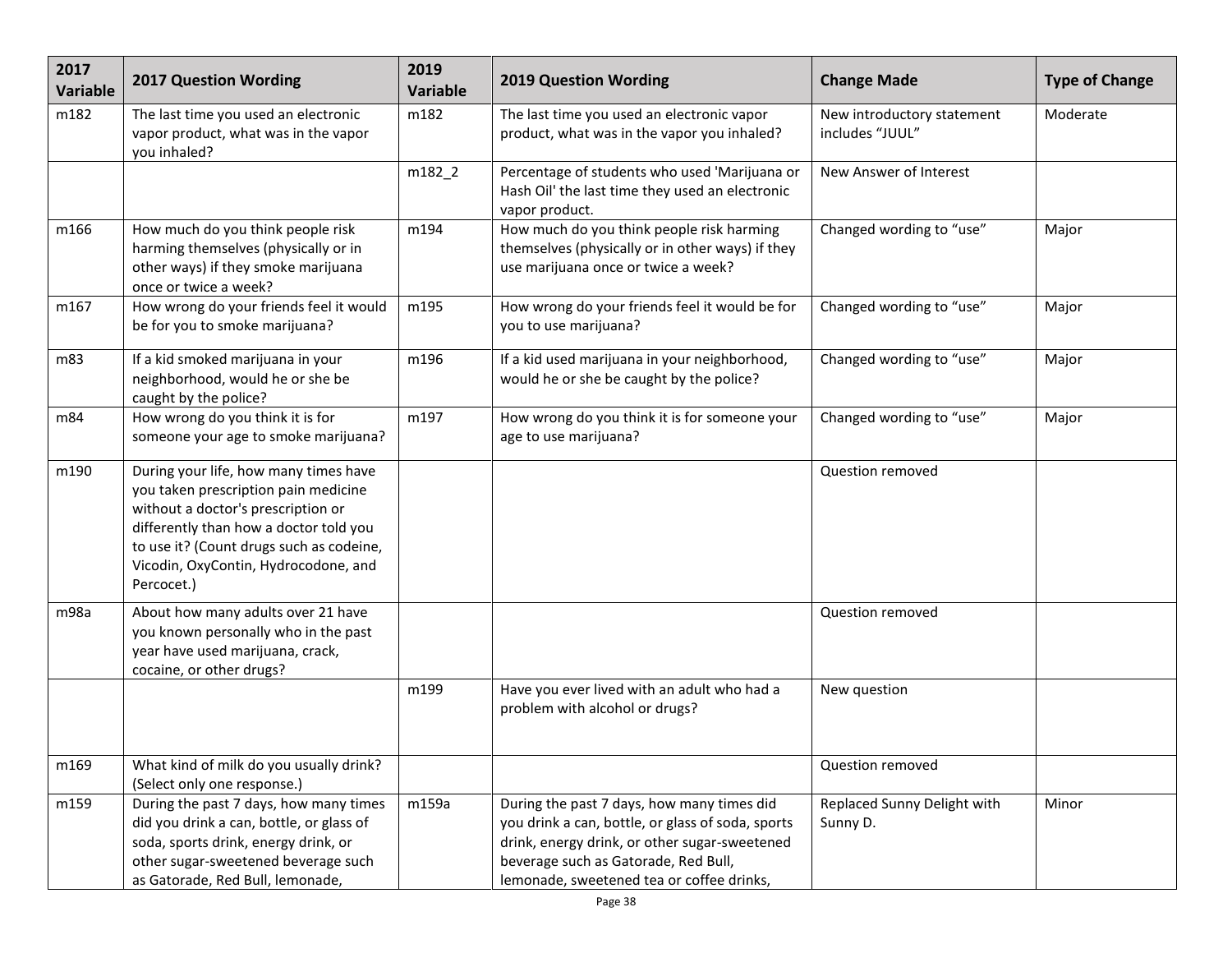| 2017<br><b>Variable</b> | <b>2017 Question Wording</b>                                                                                                                                                                                                                                                                                                                | 2019<br><b>Variable</b> | <b>2019 Question Wording</b>                                                                                                                                                                                                                                                                                      | <b>Change Made</b>                           | <b>Type of Change</b> |
|-------------------------|---------------------------------------------------------------------------------------------------------------------------------------------------------------------------------------------------------------------------------------------------------------------------------------------------------------------------------------------|-------------------------|-------------------------------------------------------------------------------------------------------------------------------------------------------------------------------------------------------------------------------------------------------------------------------------------------------------------|----------------------------------------------|-----------------------|
|                         | sweetened tea or coffee drinks, flavored<br>milk, Snapple, or Sunny Delight? (Do not<br>count diet soda, other diet drinks, or<br>100% fruit juice.)                                                                                                                                                                                        |                         | flavored milk, Snapple, or Sunny D? (Do not<br>count diet soda, other diet drinks, or 100% fruit<br>juice.)                                                                                                                                                                                                       |                                              |                       |
| m185a                   | During the past 7 days, on how many<br>days did you eat dinner at home with at<br>least one of your parents/guardians?                                                                                                                                                                                                                      | m185b                   | During the past 7 days, on how many days did<br>you eat dinner at home with at least one of<br>your parents or guardians?                                                                                                                                                                                         | Replaced forward slash with the<br>word "or" | Minor                 |
| m185                    | During the past 7 days, on how many<br>days did you eat dinner at home with at<br>least one of your parents?                                                                                                                                                                                                                                |                         |                                                                                                                                                                                                                                                                                                                   | Question removed                             |                       |
| mndin                   | Calculated variable for 2017 only (m185<br>+ m185a due to version issue)                                                                                                                                                                                                                                                                    |                         |                                                                                                                                                                                                                                                                                                                   | Removed                                      |                       |
| m126b                   | On an average school day, how many<br>hours do you play video or computer<br>games or use a computer for something<br>that is not school work? (Count time<br>spent on things such as Xbox,<br>PlayStation, an iPod, an iPad or other<br>tablet, a smartphone, YouTube,<br>Facebook or other social networking<br>tools, and the Internet.) | m126c                   | On an average school day, how many hours do<br>you play video or computer games or use a<br>computer for something that is not school<br>work? (Count time spent playing games,<br>watching videos, texting, or using social media<br>on your smartphone, computer, Xbox,<br>PlayStation, iPad, or other tablet.) | <b>Updated list</b>                          | Moderate              |
|                         |                                                                                                                                                                                                                                                                                                                                             | m198                    | On an average day, about how many hours do<br>you use social media? (Social media includes<br>apps such as Instagram, Facebook, Snapchat, or<br>Twitter. Please do not include time spent<br>texting or playing video games.)                                                                                     | New question                                 |                       |
| m138a                   | Would other people consider you to<br>have a disability or long-term health<br>problem, including physical health,<br>emotional, or learning problems?                                                                                                                                                                                      |                         |                                                                                                                                                                                                                                                                                                                   | Question removed                             |                       |
| m139a                   | Are you limited in any activities because<br>of a disability or long-term health<br>problem including physical health,<br>emotional, or learning problems<br>expected to last 6 months or more?                                                                                                                                             |                         |                                                                                                                                                                                                                                                                                                                   | Question removed                             |                       |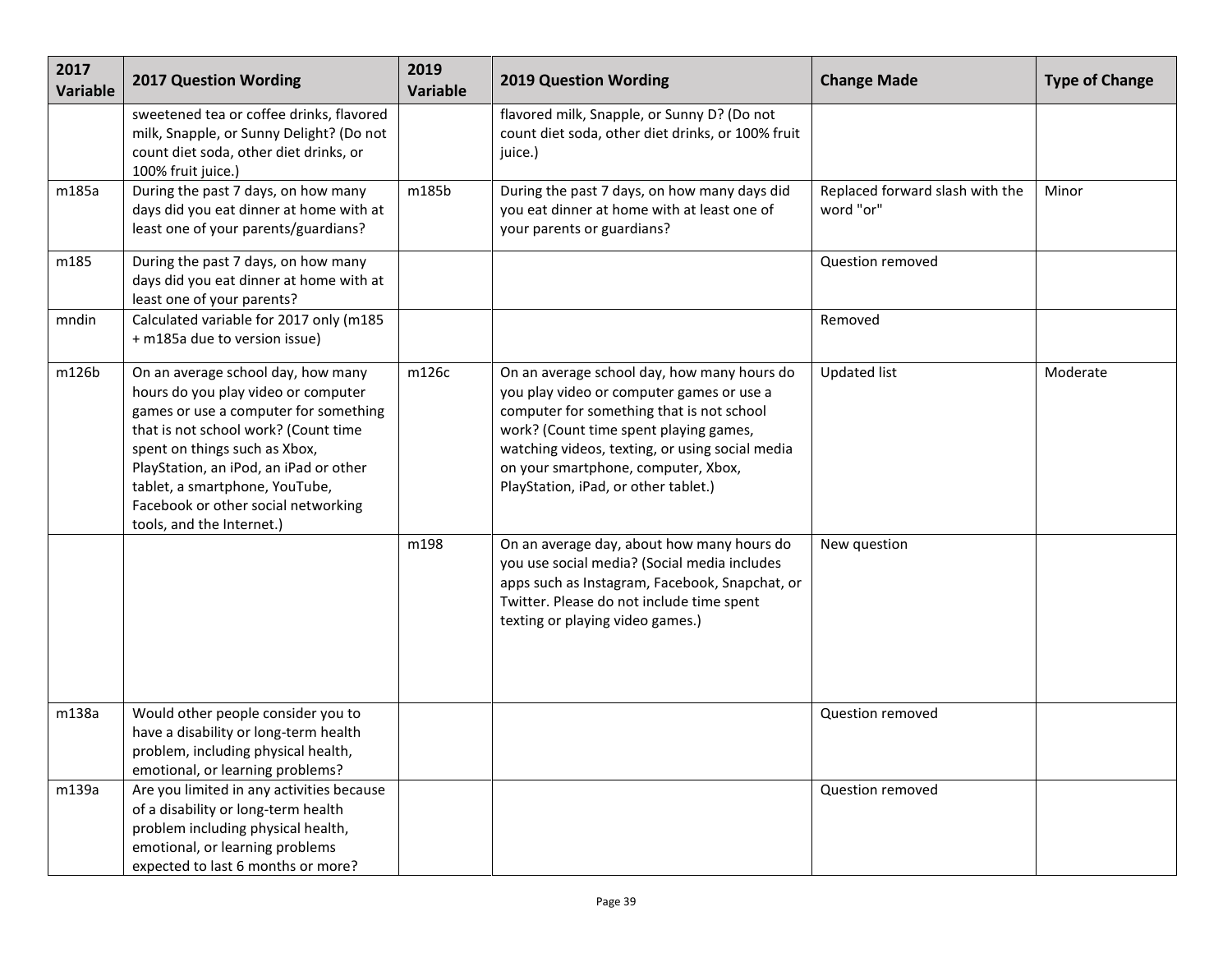| 2017<br><b>Variable</b> | <b>2017 Question Wording</b>                                             | 2019<br><b>Variable</b> | <b>2019 Question Wording</b>                                 | <b>Change Made</b>                       | <b>Type of Change</b> |
|-------------------------|--------------------------------------------------------------------------|-------------------------|--------------------------------------------------------------|------------------------------------------|-----------------------|
| mndisab                 | Percentage of students who have a<br>disability (m136, m137, m138, m139) | mndisab a               | Percentage of students who have a disability<br>(m136, m137) | Calculation change                       | Minor                 |
| m192                    | I have a family that gives me love and<br>support.                       |                         |                                                              | Question removed and replaced<br>by m188 |                       |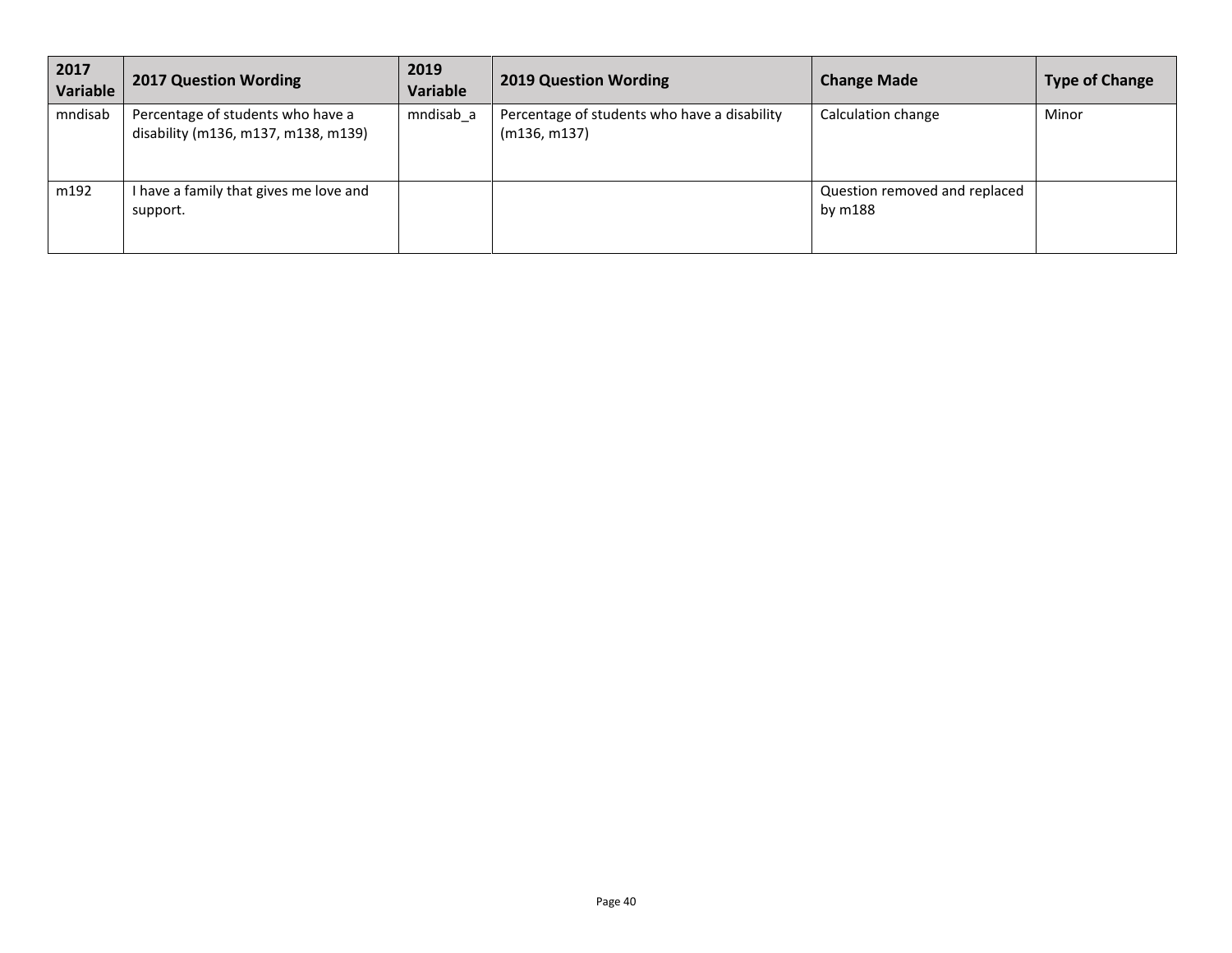**HS Survey Changes:**

| 2017<br>Variable | <b>2017 Question Wording</b>                                                                                                                                                                                                                                                                                                                        | 2019<br><b>Variable</b> | <b>2019 Question Wording</b>                                                                                                                                                                                                           | <b>Change Made</b>                                                                           | <b>Type of Change</b> |
|------------------|-----------------------------------------------------------------------------------------------------------------------------------------------------------------------------------------------------------------------------------------------------------------------------------------------------------------------------------------------------|-------------------------|----------------------------------------------------------------------------------------------------------------------------------------------------------------------------------------------------------------------------------------|----------------------------------------------------------------------------------------------|-----------------------|
|                  |                                                                                                                                                                                                                                                                                                                                                     | hnowtob                 | Calculated variable (Percentage of students who<br>were either overweight or obese)                                                                                                                                                    | New Answer of Interest                                                                       |                       |
| h8               | What language is spoken most often at<br>home?                                                                                                                                                                                                                                                                                                      | h <sub>8a</sub>         | What language is spoken most often at home?<br>(Select only one response.)                                                                                                                                                             | Added instruction                                                                            | Minor                 |
| h247             | During the past 30 days, where did you<br>usually sleep?                                                                                                                                                                                                                                                                                            | h247a                   | During the past 30 days, where did you usually<br>sleep?                                                                                                                                                                               | Added answer option: In a<br>dormitory or other school<br>housing.<br>New Answer of Interest | Moderate              |
|                  |                                                                                                                                                                                                                                                                                                                                                     | $hn43b_2$               | Calculated variable (Among students who have ever<br>felt sad or hopeless during the past 12 months, the<br>percentage of students who answered that they got<br>help from a teacher or other school staff)                            | New Answer of Interest                                                                       |                       |
| h251             | During the past 30 days, on how many<br>days did you use chewing tobacco,<br>snuff, dip, snus, or dissolvable tobacco<br>products, such as Redman, Levi Garrett,<br>Beechnut, Skoal, Skoal Bandits,<br>Copenhagen, Camel Snus, Marlboro<br>Snus, General Snus, Ariva, Stonewall, or<br>Camel Orbs? (Do not count any<br>electronic vapor products.) | h251a                   | During the past 30 days, on how many days did you<br>use chewing tobacco, snuff, dip, snus, or dissolvable<br>tobacco products, such as Copenhagen, Grizzly,<br>Skoal, or Camel Snus? (Do not count any electronic<br>vapor products.) | <b>Product list</b>                                                                          | Moderate              |
| h233             | Have you ever used an electronic vapor<br>product?                                                                                                                                                                                                                                                                                                  | h233                    | Have you ever used an electronic vapor product?                                                                                                                                                                                        | New introductory<br>statement includes "JUUL"                                                | Moderate              |
| h234             | During the past 30 days, on how many<br>days did you use an electronic vapor<br>product?                                                                                                                                                                                                                                                            | h234                    | During the past 30 days, on how many days did you<br>use an electronic vapor product?                                                                                                                                                  | New introductory<br>statement includes "JUUL"                                                | Moderate              |
| h240             | During the past 30 days, how did you<br>usually get your own electronic vapor<br>products? (Select only one response.)                                                                                                                                                                                                                              | h240a                   | During the past 30 days, how did you usually get<br>your own electronic vapor products? (Select only<br>one response.)                                                                                                                 | New introductory<br>statement includes "JUUL"<br>and updated answer<br>options               | Moderate              |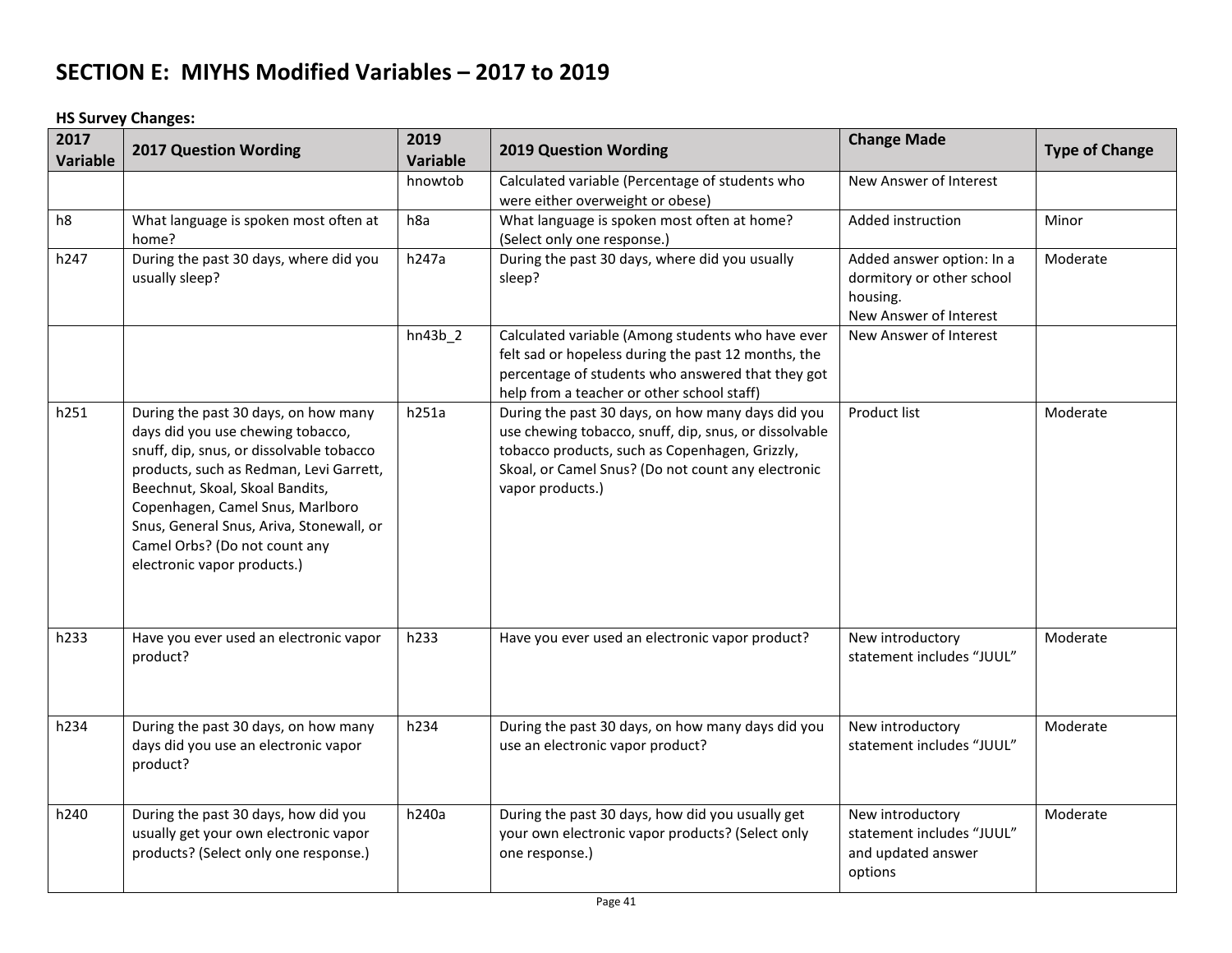| 2017<br>Variable | <b>2017 Question Wording</b>                                                                                                                                                                                                                                    | 2019<br>Variable | <b>2019 Question Wording</b>                                                                                                                                             | <b>Change Made</b>                                  | <b>Type of Change</b> |
|------------------|-----------------------------------------------------------------------------------------------------------------------------------------------------------------------------------------------------------------------------------------------------------------|------------------|--------------------------------------------------------------------------------------------------------------------------------------------------------------------------|-----------------------------------------------------|-----------------------|
| h248             | The last time you used an electronic<br>vapor product, what was in the vapor<br>you inhaled?                                                                                                                                                                    | h248             | The last time you used an electronic vapor product,<br>what was in the vapor you inhaled?                                                                                | New introductory<br>statement includes "JUUL"       | Moderate              |
|                  |                                                                                                                                                                                                                                                                 | $hn248_2$        | Calculated variable (Percentage of students who<br>answered 'Marijuana or Hash Oil')                                                                                     | New Answer of Interest                              |                       |
| h241             | During the past 30 days, what is the<br>largest number of alcoholic drinks you<br>had in a row?                                                                                                                                                                 | h241a            | During the past 30 days, what is the largest number<br>of alcoholic drinks you had in a row, that is, within a<br>couple of hours?                                       | Question wording                                    | Minor                 |
|                  |                                                                                                                                                                                                                                                                 | h261             | During the past 30 days, how did you usually use<br>marijuana? (Select only one response.)                                                                               | New question                                        |                       |
| h102             | How wrong do your parents feel it<br>would be for you to smoke marijuana?                                                                                                                                                                                       | h260             | How wrong do your parents feel it would be for you<br>to use marijuana?                                                                                                  | Changed wording to "use"                            | Major                 |
| h220             | How much do you think people risk<br>harming themselves (physically or in<br>other ways) if they smoke marijuana<br>once or twice a week?                                                                                                                       | h259             | How much do you think people risk harming<br>themselves (physically or in other ways) if they use<br>marijuana once or twice a week?                                     | Changed wording to "use"                            | Major                 |
| h221             | How wrong do your friends feel it would<br>be for you to smoke marijuana?                                                                                                                                                                                       | h258             | How wrong do your friends feel it would be for you<br>to use marijuana?                                                                                                  | Changed wording to "use"                            | Major                 |
| h107             | If a kid smoked marijuana in your<br>neighborhood, would he or she be<br>caught by the police?                                                                                                                                                                  | h257             | If a kid used marijuana in your neighborhood, would<br>he or she be caught by the police?                                                                                | Changed wording to "use"                            | Major                 |
| h249             | During your life, how many times have<br>you taken prescription pain medicine<br>without a doctor's prescription or<br>differently than how a doctor told you<br>to use it? (Count drugs such as codeine,<br>Vicodin, OxyContin, Hydrocodone, and<br>Percocet.) | h249a            | During your life, how many times have you taken<br>prescription pain medicine without a doctor's<br>prescription or differently than how a doctor told<br>you to use it? | Change in wording and new<br>introductory statement | Minor                 |
| h108             | How wrong do you think it is for<br>someone your age to smoke marijuana?                                                                                                                                                                                        | h256             | How wrong do you think it is for someone your age<br>to use marijuana?                                                                                                   | Changed wording to "use"                            | Major                 |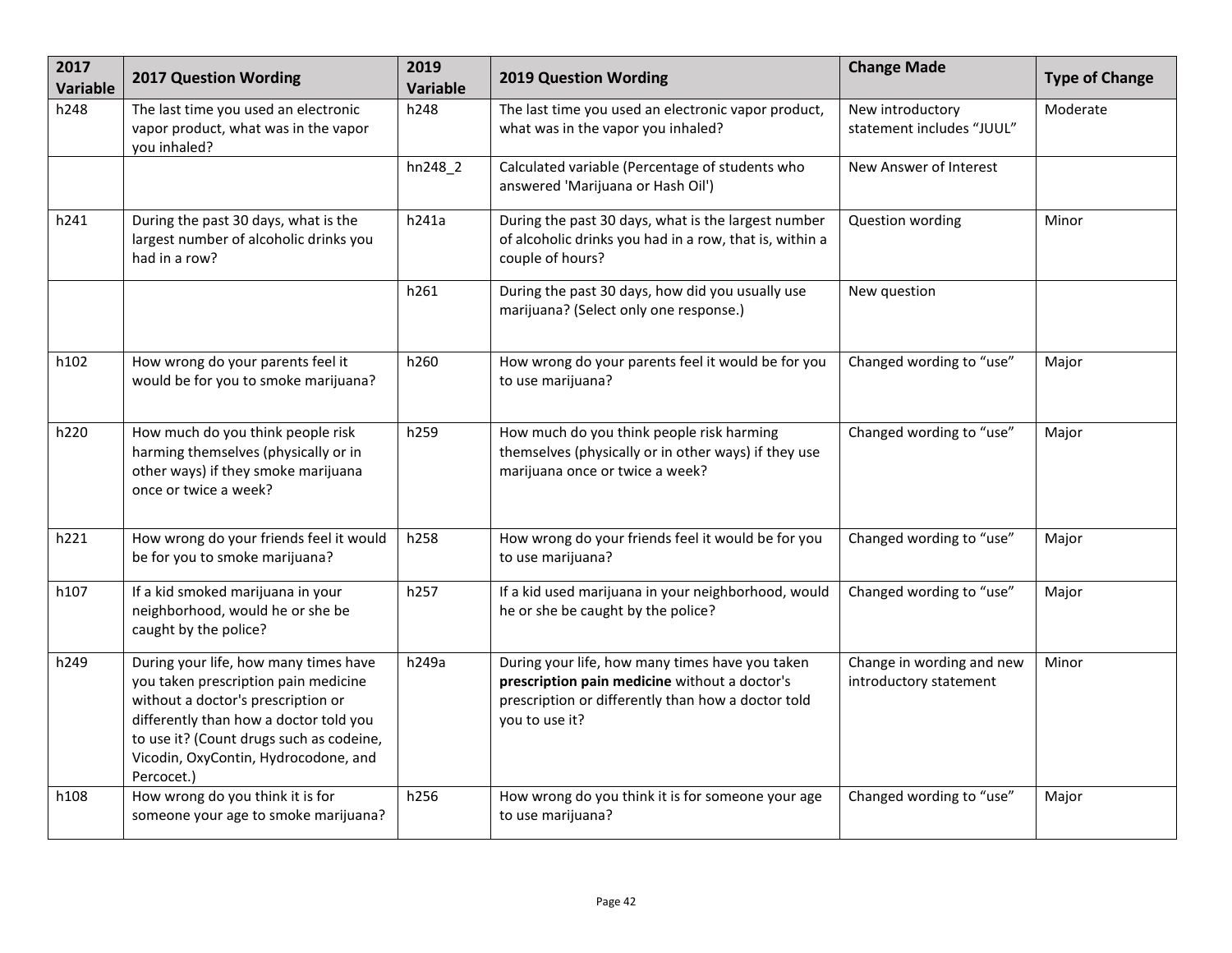| 2017<br>Variable | 2017 Question Wording                                                                                                                                          | 2019<br>Variable | <b>2019 Question Wording</b>                                                                                                                                                                              | <b>Change Made</b>     | <b>Type of Change</b> |
|------------------|----------------------------------------------------------------------------------------------------------------------------------------------------------------|------------------|-----------------------------------------------------------------------------------------------------------------------------------------------------------------------------------------------------------|------------------------|-----------------------|
| h222a            | During your life, how many times have<br>you used methamphetamines (also<br>called meth, speed, crystal, crank, or<br>ice)?                                    | h222b            | During your life, how many times have you used<br>methamphetamines (also called speed, crystal<br>meth, crank, ice, or meth)?                                                                             | <b>Updated list</b>    | Minor                 |
| h133a            | About how many adults over 21 have<br>you known personally who in the past<br>year have used marijuana, crack,<br>cocaine, or other drugs?                     |                  |                                                                                                                                                                                                           | Question removed       |                       |
|                  |                                                                                                                                                                | h255             | Have you ever lived with an adult who had a<br>problem with alcohol or drugs?                                                                                                                             | New question           |                       |
| h235             | During your life, how many times have<br>you used synthetic marijuana (also<br>called K2, Spice, fake weed, King Kong,<br>Yucatan Fire, Skunk, or Moon Rocks)? | h235             | During your life, how many times have you used<br>synthetic marijuana (also called K2, Spice, fake<br>weed, King Kong, Yucatan Fire, or Skunk)?                                                           | Updated example list   | Minor                 |
| h227             | The first time you had sexual<br>intercourse, how old was your partner?                                                                                        |                  |                                                                                                                                                                                                           | Question removed       |                       |
|                  |                                                                                                                                                                | h254             | The last time you had sexual intercourse, how many<br>years younger or older than you was your partner?                                                                                                   | New question           |                       |
|                  |                                                                                                                                                                | hn226_5          | Among students who had sexual intercourse during<br>the past three months, the percentage of students<br>who reported "An IUD (such as Mirena or ParaGard)<br>or implant (such as Implanon or Nexplanon)" | New Answer of Interest |                       |
|                  |                                                                                                                                                                | hn226_6          | Among students who have ever had sexual<br>intercourse, the percentage of students who<br>reported "An IUD (such as Mirena or ParaGard) or<br>implant (such as Implanon or Nexplanon)"                    | New Answer of Interest |                       |
|                  |                                                                                                                                                                | h253             | Have you ever been tested for HIV, the virus that<br>causes AIDS? (Do not count tests done if you<br>donated blood.)                                                                                      | New question           |                       |
| h206a            | Have you ever been tested for a sexually<br>transmitted disease (STD) such as<br>Chlamydia, Syphilis, Gonorrhea, or HIV?                                       |                  |                                                                                                                                                                                                           | Question removed       |                       |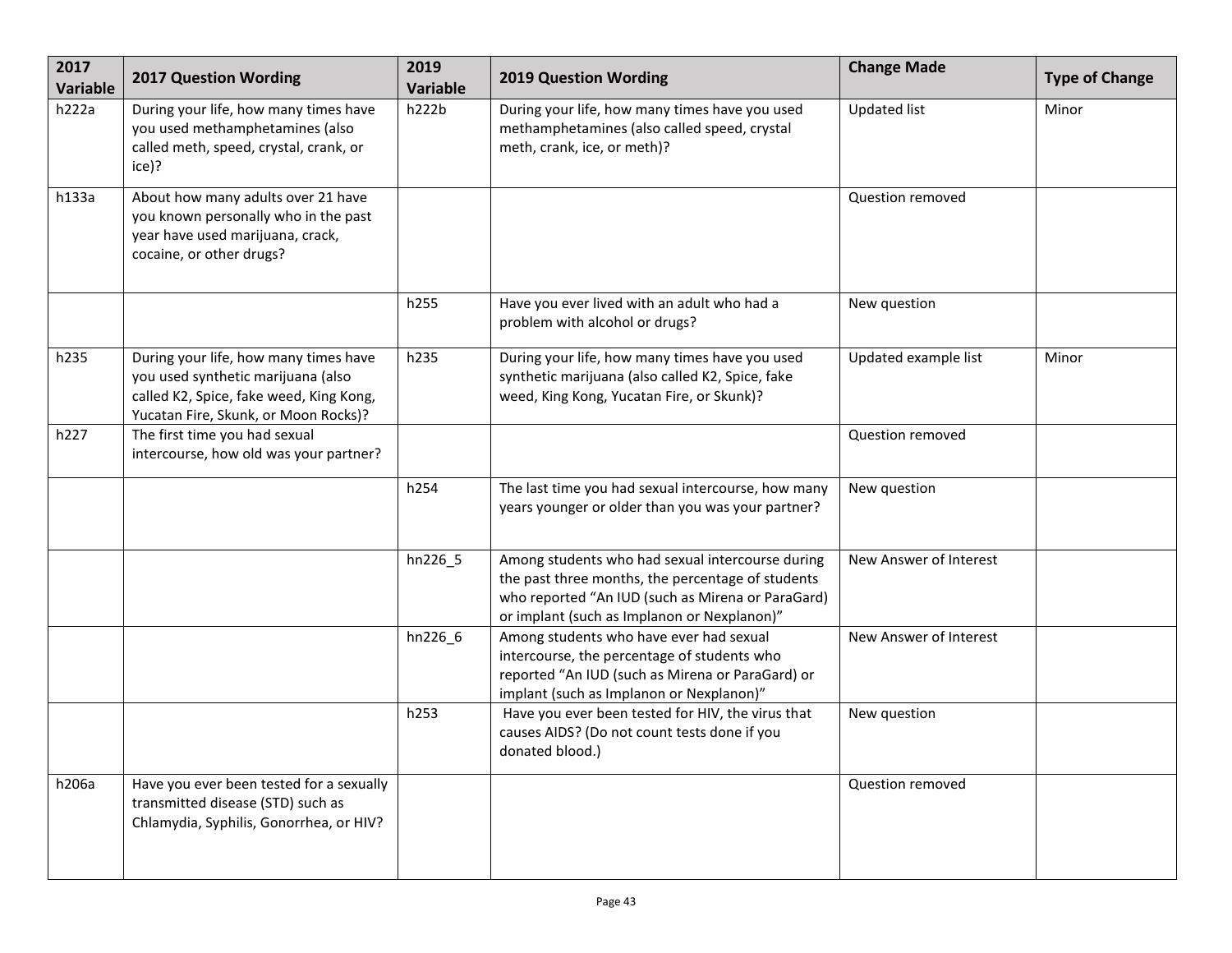| 2017<br><b>Variable</b> | <b>2017 Question Wording</b>                                                                                                                                                                                                                                                                                                                                  | 2019<br>Variable | <b>2019 Question Wording</b>                                                                                                                                                                                                                                                                                                                      | <b>Change Made</b>                             | <b>Type of Change</b> |
|-------------------------|---------------------------------------------------------------------------------------------------------------------------------------------------------------------------------------------------------------------------------------------------------------------------------------------------------------------------------------------------------------|------------------|---------------------------------------------------------------------------------------------------------------------------------------------------------------------------------------------------------------------------------------------------------------------------------------------------------------------------------------------------|------------------------------------------------|-----------------------|
|                         |                                                                                                                                                                                                                                                                                                                                                               | h262             | During the past 12 months, have you been tested<br>for a sexually transmitted disease (STD) other than<br>HIV, such as chlamydia or gonorrhea?                                                                                                                                                                                                    | New question                                   |                       |
| h228                    | What kind of milk do you usually drink?<br>(Select only one response.)                                                                                                                                                                                                                                                                                        |                  |                                                                                                                                                                                                                                                                                                                                                   | Question removed                               |                       |
| h207                    | During the past 7 days, how many times<br>did you drink a can, bottle, or glass of<br>soda, sports drink, energy drink, or<br>other sugar-sweetened beverage such<br>as Gatorade, Red Bull, lemonade,<br>sweetened tea or coffee drinks, flavored<br>milk, Snapple, or Sunny Delight? (Do not<br>count diet soda, other diet drinks, or<br>100% fruit juice.) | h207a            | During the past 7 days, how many times did you<br>drink a can, bottle, or glass of soda, sports drink,<br>energy drink, or other sugar-sweetened beverage<br>such as Gatorade, Red Bull, lemonade, sweetened<br>tea or coffee drinks, flavored milk, Snapple, or<br>Sunny D? (Do not count diet soda, other diet drinks,<br>or 100% fruit juice.) | <b>Replaced Sunny Delight</b><br>with Sunny D. | Minor                 |
| h243                    | During the past 7 days, on how many<br>days did you eat dinner at home with at<br>least one of your parents/guardians?                                                                                                                                                                                                                                        | h243a            | During the past 7 days, on how many days did you<br>eat dinner at home with at least one of your parents<br>or guardians?                                                                                                                                                                                                                         | Replaced forward slash with<br>the word "or"   | Minor                 |
| h167c                   | On an average school day, how many<br>hours do you play video or computer<br>games or use a computer for something<br>that is not school work? (Count time<br>spent on things such as Xbox,<br>PlayStation, an iPad or other tablet, a<br>smartphone, texting, YouTube,<br>Instagram, Facebook, or other social<br>media.)                                    | h167d            | On an average school day, how many hours do you<br>play video or computer games or use a computer<br>for something that is not school work? (Count time<br>spent playing games, watching videos, texting, or<br>using social media on your smartphone, computer,<br>Xbox, PlayStation, iPad, or other tablet.)                                    | <b>Updated list</b>                            | Moderate              |
|                         |                                                                                                                                                                                                                                                                                                                                                               | h252             | On an average day, about how many hours do you<br>use social media? (Social media includes apps such<br>as Instagram, Facebook, Snapchat, or Twitter.<br>Please do not include time spent texting or playing<br>video games.)                                                                                                                     | New question                                   |                       |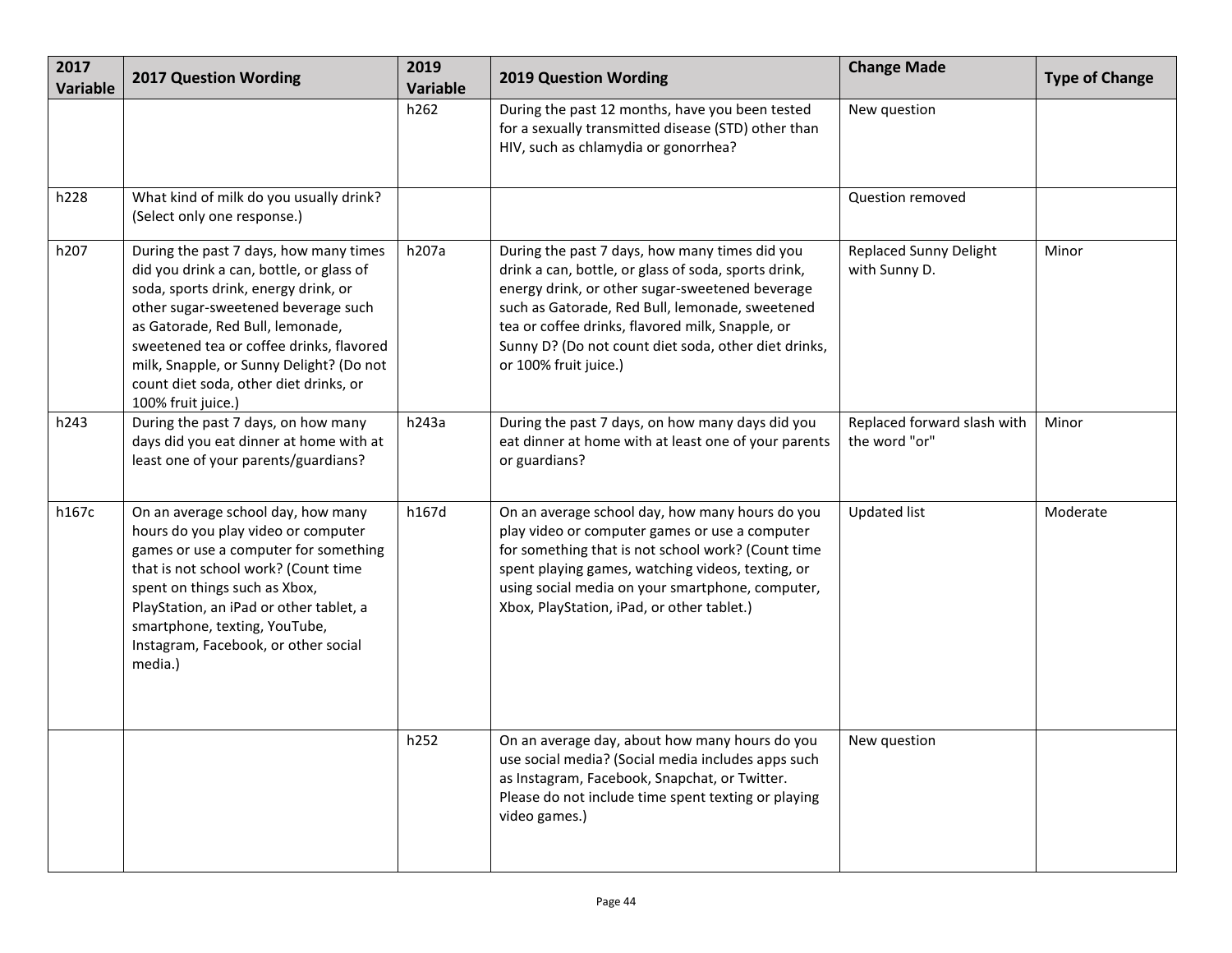| 2017<br>Variable | <b>2017 Question Wording</b>                                                                                                                                                                    | 2019<br>Variable | <b>2019 Question Wording</b>                                               | <b>Change Made</b> | <b>Type of Change</b> |
|------------------|-------------------------------------------------------------------------------------------------------------------------------------------------------------------------------------------------|------------------|----------------------------------------------------------------------------|--------------------|-----------------------|
| h179a            | Would other people consider you to<br>have a disability or long-term health<br>problem, including physical health,<br>emotional, or learning problems?                                          |                  |                                                                            | Question removed   |                       |
| h180a            | Are you limited in any activities because<br>of a disability or long-term health<br>problem including physical health,<br>emotional, or learning problems<br>expected to last 6 months or more? |                  |                                                                            | Question removed   |                       |
| h196a            | I have parent(s) or guardian(s) who try<br>to help me succeed.                                                                                                                                  | h263             | How often do your parent(s) or guardian(s) try to<br>help you succeed?     | Change in wording  | Major                 |
| h198             | I have a school that cares about kids and<br>encourages them.                                                                                                                                   | h264             | How often do you feel your school cares about kids<br>and encourages them? | Change in wording  | Major                 |
| h199             | I have support from adults other than<br>my parents.                                                                                                                                            | h245             | How often do you have support from adults other<br>than your parents?      | Change in wording  |                       |
| h200             | I have a family that gives me love and<br>support.                                                                                                                                              | h246             | How often does your family give you love and<br>support?                   | Change in wording  |                       |